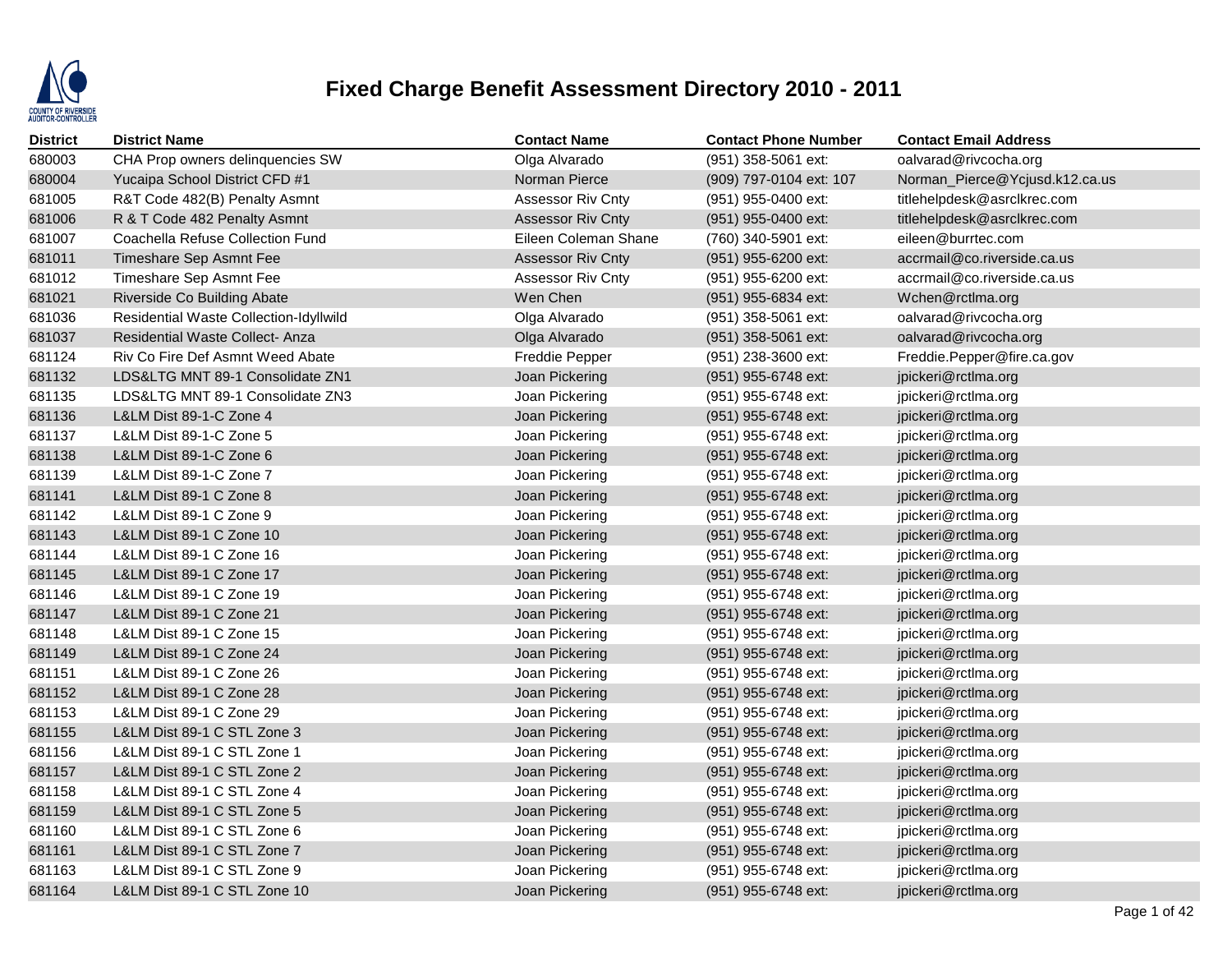

| <b>District</b> | <b>District Name</b>         | <b>Contact Name</b> | <b>Contact Phone Number</b> | <b>Contact Email Address</b> |
|-----------------|------------------------------|---------------------|-----------------------------|------------------------------|
| 681167          | L&LM Dist 89-1 C STL Zone 13 | Joan Pickering      | (951) 955-6748 ext:         | jpickeri@rctlma.org          |
| 681168          | L&LM Dist 89-1 C STL Zone 14 | Joan Pickering      | (951) 955-6748 ext:         | jpickeri@rctlma.org          |
| 681170          | L&LM Dist 89-1 C STL Zone 16 | Joan Pickering      | (951) 955-6748 ext:         | jpickeri@rctlma.org          |
| 681171          | L&LM Dist 89-1 C STL Zone 17 | Joan Pickering      | (951) 955-6748 ext:         | jpickeri@rctlma.org          |
| 681173          | L&LM Dist 89-1 C STL Zone 20 | Joan Pickering      | (951) 955-6748 ext:         | jpickeri@rctlma.org          |
| 681174          | L&LM Dist 89-1 C STL Zone 21 | Joan Pickering      | (951) 955-6748 ext:         | jpickeri@rctlma.org          |
| 681175          | L&LM Dist 89-1 C STL Zone 22 | Joan Pickering      | (951) 955-6748 ext:         | jpickeri@rctlma.org          |
| 681176          | L&LM Dist 89-1 C STL Zone 23 | Joan Pickering      | (951) 955-6748 ext:         | jpickeri@rctlma.org          |
| 681177          | L&LM Dist 89-1 C STL Zone 24 | Joan Pickering      | (951) 955-6748 ext:         | jpickeri@rctlma.org          |
| 681178          | L&LM Dist 89-1 C STL Zone 25 | Joan Pickering      | (951) 955-6748 ext:         | jpickeri@rctlma.org          |
| 681180          | L&LM Dist 89-1 C Zone 11     | Joan Pickering      | (951) 955-6748 ext:         | jpickeri@rctlma.org          |
| 681181          | L&LM Dist 89-1 C Zone 27     | Joan Pickering      | (951) 955-6748 ext:         | jpickeri@rctlma.org          |
| 681182          | L&LM Dist 89-1 C Zone 31     | Joan Pickering      | (951) 955-6748 ext:         | jpickeri@rctlma.org          |
| 681183          | L&LM Dist 89-1 C Zone 34     | Joan Pickering      | (951) 955-6748 ext:         | jpickeri@rctlma.org          |
| 681184          | L&LM Dist 89-1 C Zone 36     | Joan Pickering      | (951) 955-6748 ext:         | jpickeri@rctlma.org          |
| 681185          | L&LM Dist 89-1 C Zone 37     | Joan Pickering      | (951) 955-6748 ext:         | jpickeri@rctlma.org          |
| 681186          | L&LM Dist 89-1 C Zone 38     | Joan Pickering      | (951) 955-6748 ext:         | jpickeri@rctlma.org          |
| 681187          | L&LM Dist 89-1 C Zone 14     | Joan Pickering      | (951) 955-6748 ext:         | jpickeri@rctlma.org          |
| 681188          | L&LM Dist 89-1 C Zone 39     | Joan Pickering      | (951) 955-6748 ext:         | jpickeri@rctlma.org          |
| 681189          | L&LM Dist 89-1 C Zone 41     | Joan Pickering      | (951) 955-6748 ext:         | jpickeri@rctlma.org          |
| 681191          | L&LM Dist 89-1 C Zone 43     | Joan Pickering      | (951) 955-6748 ext:         | jpickeri@rctlma.org          |
| 681192          | L&LM Dist 89-1 C Zone 44     | Joan Pickering      | (951) 955-6748 ext:         | jpickeri@rctlma.org          |
| 681193          | L&LM Dist 89-1 C Zone 45     | Joan Pickering      | (951) 955-6748 ext:         | jpickeri@rctlma.org          |
| 681194          | L&LM Dist 89-1 C Zone 46     | Joan Pickering      | (951) 955-6748 ext:         | jpickeri@rctlma.org          |
| 681195          | L&LM Dist 89-1 C Zone 47     | Joan Pickering      | (951) 955-6748 ext:         | jpickeri@rctlma.org          |
| 681196          | L&LM Dist 89-1 C Zone 49     | Joan Pickering      | (951) 955-6748 ext:         | jpickeri@rctlma.org          |
| 681198          | L&LM Dist 89-1 C Zone 53     | Joan Pickering      | (951) 955-6748 ext:         | jpickeri@rctlma.org          |
| 681199          | L&LM Dist 89-1 C Zone 55     | Joan Pickering      | (951) 955-6748 ext:         | jpickeri@rctlma.org          |
| 681200          | L&LM Dist 89-1 C STL Zone 19 | Joan Pickering      | (951) 955-6748 ext:         | jpickeri@rctlma.org          |
| 681202          | L&LM Dist 89-1 C STL Zone 28 | Joan Pickering      | (951) 955-6748 ext:         | jpickeri@rctlma.org          |
| 681203          | L&LM Dist 89-1 C STL Zone 29 | Joan Pickering      | (951) 955-6748 ext:         | jpickeri@rctlma.org          |
| 681204          | L&LM Dist 89-1 C STL Zone 30 | Joan Pickering      | $(951)$ 955-6748 ext:       | jpickeri@rctlma.org          |
| 681205          | L&LM Dist 89-1 C STL Zone 31 | Joan Pickering      | (951) 955-6748 ext:         | jpickeri@rctlma.org          |
| 681206          | L&LM Dist 89-1 C STL Zone 32 | Joan Pickering      | (951) 955-6748 ext:         | jpickeri@rctlma.org          |
| 681208          | L&LM Dist 89-1 C STL Zone 36 | Joan Pickering      | (951) 955-6748 ext:         | jpickeri@rctlma.org          |
| 681209          | L&LM Dist 89-1 C STL Zone 37 | Joan Pickering      | (951) 955-6748 ext:         | jpickeri@rctlma.org          |
| 681210          | L&LM Dist 89-1 C STL Zone 38 | Joan Pickering      | (951) 955-6748 ext:         | jpickeri@rctlma.org          |
| 681211          | L&LM Dist 89-1 C STL Zone 39 | Joan Pickering      | (951) 955-6748 ext:         | jpickeri@rctlma.org          |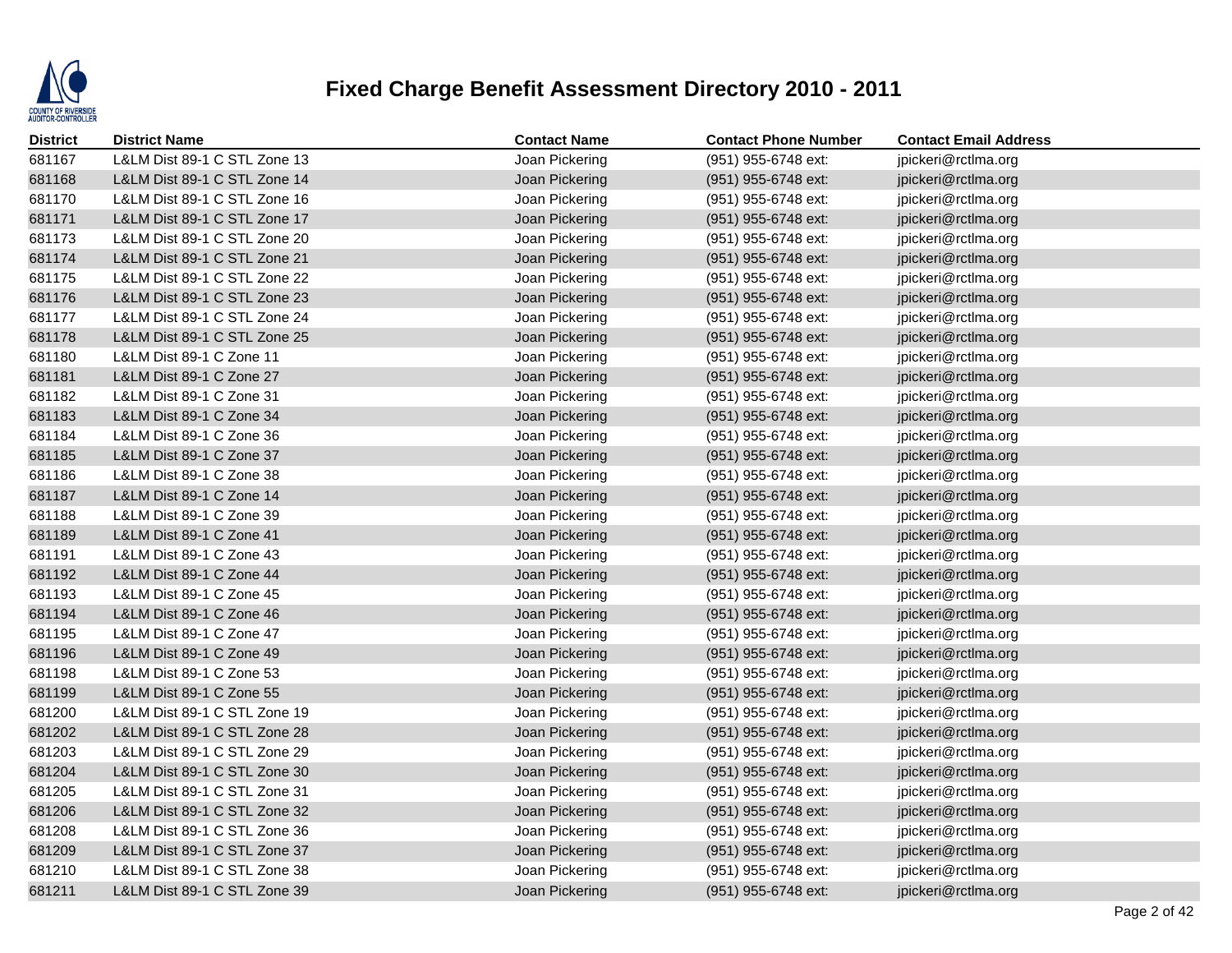

| <b>District</b> | <b>District Name</b>         | <b>Contact Name</b> | <b>Contact Phone Number</b> | <b>Contact Email Address</b> |
|-----------------|------------------------------|---------------------|-----------------------------|------------------------------|
| 681212          | L&LM Dist 89-1 C STL Zone 41 | Joan Pickering      | (951) 955-6748 ext:         | jpickeri@rctlma.org          |
| 681213          | L&LM Dist 89-1 C STL Zone 42 | Joan Pickering      | (951) 955-6748 ext:         | jpickeri@rctlma.org          |
| 681214          | L&LM Dist 89-1 C STL Zone 43 | Joan Pickering      | (951) 955-6748 ext:         | jpickeri@rctlma.org          |
| 681215          | L&LM Dist 89-1 C STL Zone 44 | Joan Pickering      | (951) 955-6748 ext:         | jpickeri@rctlma.org          |
| 681216          | L&LM Dist 89-1 C STL Zone 45 | Joan Pickering      | (951) 955-6748 ext:         | jpickeri@rctlma.org          |
| 681218          | L&LM Dist 89-1 C STL Zone 47 | Joan Pickering      | (951) 955-6748 ext:         | jpickeri@rctlma.org          |
| 681219          | L&LM Dist 89-1 C STL Zone 33 | Joan Pickering      | (951) 955-6748 ext:         | jpickeri@rctlma.org          |
| 681220          | L&LM Dist 89-1 C STL Zone 34 | Joan Pickering      | (951) 955-6748 ext:         | jpickeri@rctlma.org          |
| 681221          | L&LM Dist 89-1 C STL Zone 48 | Joan Pickering      | (951) 955-6748 ext:         | jpickeri@rctlma.org          |
| 681224          | L&LM Dist 89-1 C STL Zone 51 | Joan Pickering      | (951) 955-6748 ext:         | jpickeri@rctlma.org          |
| 681225          | L&LM Dist 89-1 C STL Zone 52 | Joan Pickering      | (951) 955-6748 ext:         | jpickeri@rctlma.org          |
| 681226          | L&LM Dist 89-1 C STL Zone 54 | Joan Pickering      | (951) 955-6748 ext:         | jpickeri@rctlma.org          |
| 681227          | L&LM Dist 89-1 C STL Zone 55 | Joan Pickering      | (951) 955-6748 ext:         | jpickeri@rctlma.org          |
| 681228          | L&LM Dist 89-1 C STL Zone 56 | Joan Pickering      | (951) 955-6748 ext:         | jpickeri@rctlma.org          |
| 681229          | L&LM Dist 89-1 C STL Zone 57 | Joan Pickering      | (951) 955-6748 ext:         | jpickeri@rctlma.org          |
| 681232          | L&LM Dist 89-1 C Zone 57     | Joan Pickering      | (951) 955-6748 ext:         | jpickeri@rctlma.org          |
| 681233          | L&LM Dist 89-1 C Zone 58     | Joan Pickering      | (951) 955-6748 ext:         | jpickeri@rctlma.org          |
| 681236          | L&LM Dist 89-1 C Zone 61     | Joan Pickering      | (951) 955-6748 ext:         | jpickeri@rctlma.org          |
| 681238          | L&LM Dist 89-1 C Zone 63     | Joan Pickering      | (951) 955-6748 ext:         | jpickeri@rctlma.org          |
| 681240          | L&LM Dist 89-1 C Zone 66     | Joan Pickering      | (951) 955-6748 ext:         | jpickeri@rctlma.org          |
| 681243          | L&LM Dist 89-1 C Zone 69     | Joan Pickering      | (951) 955-6748 ext:         | jpickeri@rctlma.org          |
| 681245          | L&LM Dist 89-1 C Zone 73     | Joan Pickering      | (951) 955-6748 ext:         | jpickeri@rctlma.org          |
| 681246          | L&LM Dist 89-1 C Zone 77     | Joan Pickering      | (951) 955-6748 ext:         | jpickeri@rctlma.org          |
| 681249          | L&LMD 89-1 C Zone 74         | Joan Pickering      | (951) 955-6748 ext:         | jpickeri@rctlma.org          |
| 681251          | L&LMD 89-1 C Zone 78         | Joan Pickering      | (951) 955-6748 ext:         | jpickeri@rctlma.org          |
| 681252          | L&LM 89-1 C Zone 79          | Joan Pickering      | (951) 955-6748 ext:         | jpickeri@rctlma.org          |
| 681253          | L&LM 89-1 C Zone 81          | Joan Pickering      | (951) 955-6748 ext:         | jpickeri@rctlma.org          |
| 681256          | L&LM 89-1 C Zone 85          | Joan Pickering      | (951) 955-6748 ext:         | jpickeri@rctlma.org          |
| 681259          | L&LM 89-1 C Zone 89          | Joan Pickering      | (951) 955-6748 ext:         | jpickeri@rctlma.org          |
| 681261          | L&LM 89-1 C Zone 91          | Joan Pickering      | (951) 955-6748 ext:         | jpickeri@rctlma.org          |
| 681263          | L&LM 89-1 C Zone 94          | Joan Pickering      | $(951)$ 955-6748 ext:       | jpickeri@rctlma.org          |
| 681264          | L&LM 89-1 C Zone 95          | Joan Pickering      | (951) 955-6748 ext:         | jpickeri@rctlma.org          |
| 681265          | L&LM 89-1 C Zone 97          | Joan Pickering      | (951) 955-6748 ext:         | jpickeri@rctlma.org          |
| 681266          | L&LM 89-1 C STL Zone 53      | Joan Pickering      | (951) 955-6748 ext:         | jpickeri@rctlma.org          |
| 681267          | L&LM 89-1 C STL Zone 61      | Joan Pickering      | (951) 955-6748 ext:         | jpickeri@rctlma.org          |
| 681268          | L&LM 89-1 C STL Zone 62      | Joan Pickering      | (951) 955-6748 ext:         | jpickeri@rctlma.org          |
| 681270          | L&LM 89-1 C STL Zone 64      | Joan Pickering      | (951) 955-6748 ext:         | jpickeri@rctlma.org          |
| 681271          | L&LM 89-1 C STL Zone 65      | Joan Pickering      | (951) 955-6748 ext:         | jpickeri@rctlma.org          |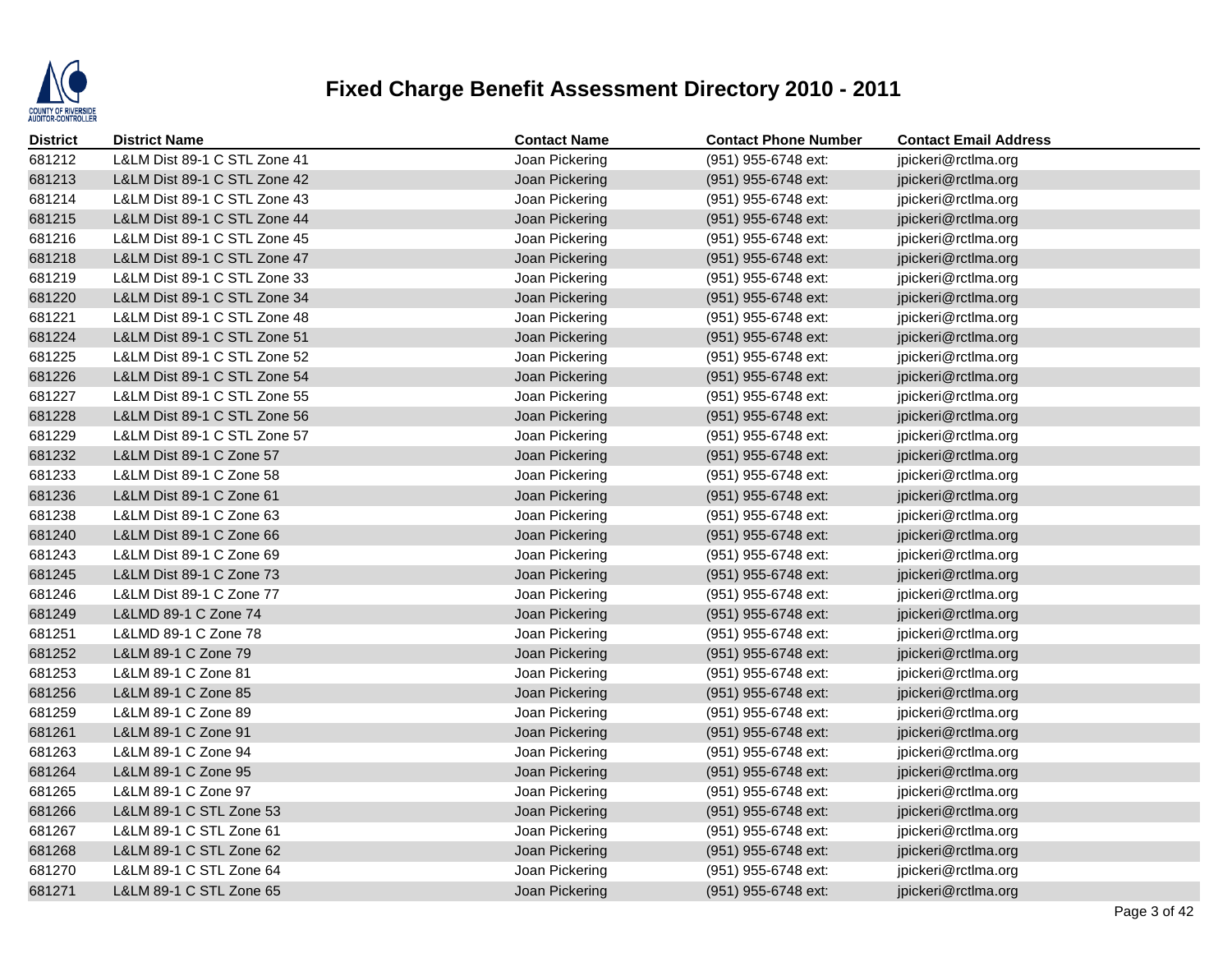

| <b>District</b> | <b>District Name</b>                            | <b>Contact Name</b>      | <b>Contact Phone Number</b> | <b>Contact Email Address</b>         |
|-----------------|-------------------------------------------------|--------------------------|-----------------------------|--------------------------------------|
| 681272          | L&LM 89-1 C STL Zone 66                         | Joan Pickering           | (951) 955-6748 ext:         | jpickeri@rctlma.org                  |
| 681273          | L&LM 89-1 C STL Zone 67                         | Joan Pickering           | (951) 955-6748 ext:         | jpickeri@rctlma.org                  |
| 681275          | L&LMD 89-1 C STL Zone 69                        | Joan Pickering           | (951) 955-6748 ext:         | jpickeri@rctlma.org                  |
| 681278          | L&LMD 89-1 C STL Zone 72                        | Joan Pickering           | (951) 955-6748 ext:         | jpickeri@rctlma.org                  |
| 681280          | L&LMD 89-1 C STL Zone 74                        | Joan Pickering           | (951) 955-6748 ext:         | jpickeri@rctlma.org                  |
| 681281          | L&LMD 89-1 C STL Zone 75                        | Joan Pickering           | (951) 955-6748 ext:         | jpickeri@rctlma.org                  |
| 681282          | L&LMD 89-1 C STL Zone 76                        | Joan Pickering           | (951) 955-6748 ext:         | jpickeri@rctlma.org                  |
| 681283          | L&LMD 89-1 C STL Zone 77                        | Joan Pickering           | (951) 955-6748 ext:         | jpickeri@rctlma.org                  |
| 681284          | L&LMD 89-1 C STL Zone 78                        | Joan Pickering           | (951) 955-6748 ext:         | jpickeri@rctlma.org                  |
| 681285          | L&LMD 89-1 C STL ZONE 79                        | Joan Pickering           | (951) 955-6748 ext:         | jpickeri@rctlma.org                  |
| 681286          | L&LMD 89-1 C STL Zone 80                        | Joan Pickering           | (951) 955-6748 ext:         | jpickeri@rctlma.org                  |
| 681287          | L&LMD 89-1 C STL Zone 81                        | Joan Pickering           | (951) 955-6748 ext:         | jpickeri@rctlma.org                  |
| 681291          | L&LMD 89-1 C Zone 106                           | Joan Pickering           | (951) 955-6748 ext:         | jpickeri@rctlma.org                  |
| 681292          | L&LMD 89-1 C Zone 109                           | Joan Pickering           | (951) 955-6748 ext:         | jpickeri@rctlma.org                  |
| 681293          | L&LMD 89-1 C Zone 111                           | Joan Pickering           | (951) 955-6748 ext:         | jpickeri@rctlma.org                  |
| 681295          | L&LMD 89-1 C STL Zone 82                        | Joan Pickering           | (951) 955-6748 ext:         | jpickeri@rctlma.org                  |
| 681296          | L&LMD 89-1 C STL Zone 83                        | Joan Pickering           | (951) 955-6748 ext:         | jpickeri@rctlma.org                  |
| 681297          | L&LMD 89-1 C STL Zone 84                        | Joan Pickering           | (951) 955-6748 ext:         | jpickeri@rctlma.org                  |
| 681298          | L&LMD 89-1 C STL Zone 85                        | Joan Pickering           | (951) 955-6748 ext:         | jpickeri@rctlma.org                  |
| 681299          | L&LMD 89-1 C STL Zone 86                        | Joan Pickering           | (951) 955-6748 ext:         | jpickeri@rctlma.org                  |
| 681300          | CFD 05-8 Scott Road                             | Melissa Bellitire        | (951) 320-6021 ext:         | melissa.bellitire@webbassociates.com |
| 681301          | CFD 03-1 Newport Road                           | Melissa Bellitire        | (951) 320-6021 ext:         | melissa.bellitire@webbassociates.com |
| 681308          | CFD 87-5 Wildrose                               | Melissa Bellitire        | (951) 320-6021 ext:         | melissa.bellitire@webbassociates.com |
| 681310          | South A Street CFD 87-1                         | <b>Melissa Bellitire</b> | (951) 320-6021 ext:         | melissa.bellitire@webbassociates.com |
| 681311          | CFD 88-8 North A Street                         | Melissa Bellitire        | (951) 320-6021 ext:         | melissa.bellitire@webbassociates.com |
| 681318          | Riv Co CFD 07-2 Clinton Keith                   | <b>Melissa Bellitire</b> | (951) 320-6021 ext:         | melissa.bellitire@webbassociates.com |
| 681319          | Lakehills Crest CFD 04-2                        | Melissa Bellitire        | (951) 320-6021 ext:         | melissa.bellitire@webbassociates.com |
| 681321          | CFD 88-4 Winchester                             | <b>Melissa Bellitire</b> | (951) 320-6021 ext:         | melissa.bellitire@webbassociates.com |
| 681326          | Riverside Co AD 167 North Palm Springs          | Melissa Bellitire        | (951) 320-6021 ext:         | melissa.bellitire@webbassociates.com |
| 681327          | Riverside Co CFD 89-1 Mtn Cove                  | <b>Melissa Bellitire</b> | (951) 320-6021 ext:         | melissa.bellitire@webbassociates.com |
| 681328          | Riverside Co CFD 89-4 Walsh Med Ctr             | Melissa Bellitire        | $(951)$ 320-6021 ext:       | melissa.bellitire@webbassociates.com |
| 681329          | CFD 89-5 Rancon Rancho Ca Water                 | Jerry Wen                | (949) 955-1500 ext:         | JerryW@Taussig.com                   |
| 681337          | Riverside Co AD 159 Supp Series B               | Melissa Bellitire        | (951) 320-6021 ext:         | melissa.bellitire@webbassociates.com |
| 681338          | Riverside Co AD 168                             | Melissa Bellitire        | (951) 320-6021 ext:         | melissa.bellitire@webbassociates.com |
| 681339          | Riverside Co AD 159 Supp Series C               | Melissa Bellitire        | (951) 320-6021 ext:         | melissa.bellitire@webbassociates.com |
| 681340          | Riverside Co AD 159 Series D                    | <b>Melissa Bellitire</b> | (951) 320-6021 ext:         | melissa.bellitire@webbassociates.com |
| 681363          | Flood Zn 3 Benefit AD BZ-3                      | Melissa Bellitire        | (951) 320-6021 ext:         | melissa.bellitire@webbassociates.com |
| 681377          | Flood Control Stormwater / Cleanwater/Santa Ana | Melissa Bellitire        | (951) 320-6021 ext:         | melissa.bellitire@webbassociates.com |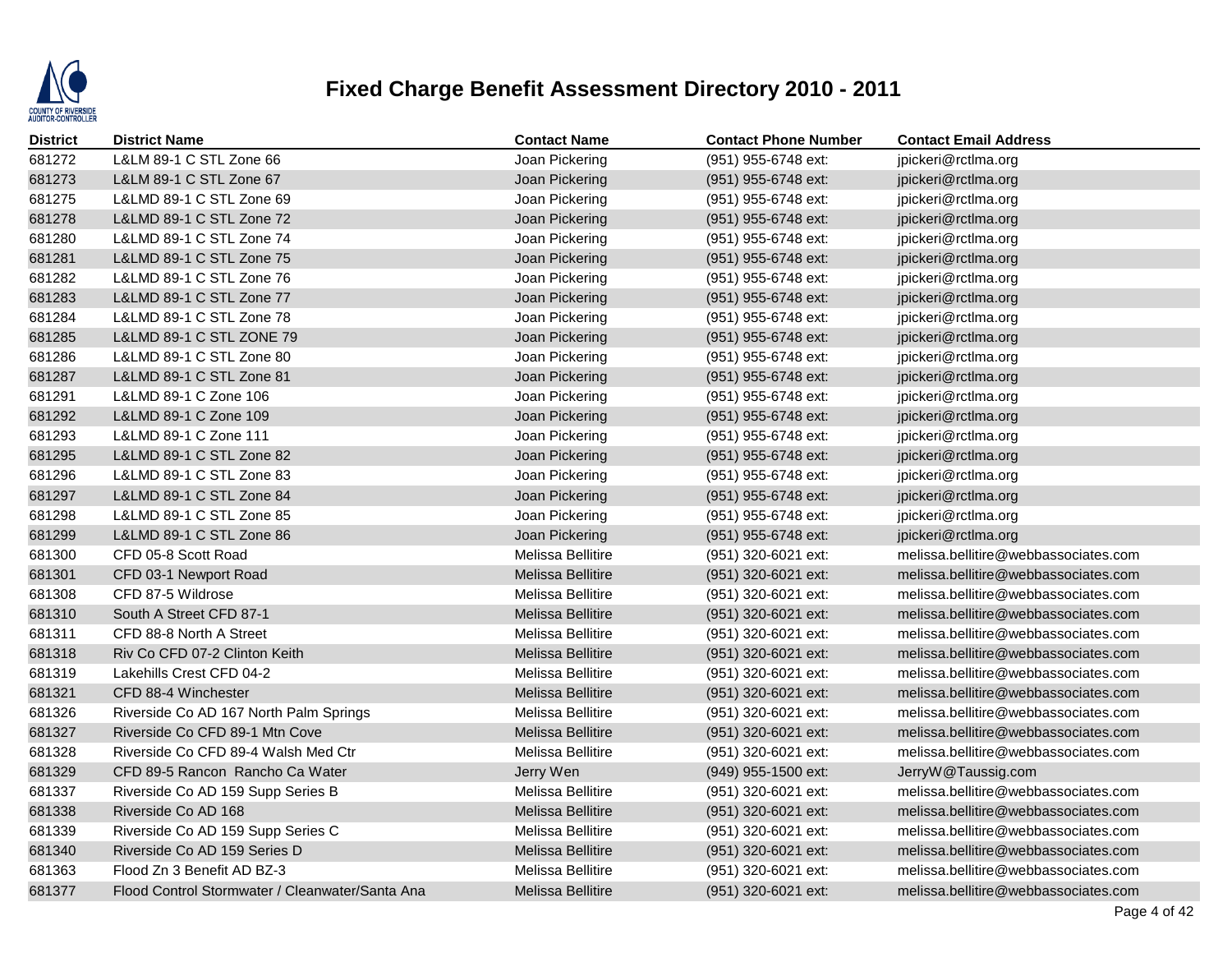

| <b>District</b> | <b>District Name</b>                                  | <b>Contact Name</b>      | <b>Contact Phone Number</b> | <b>Contact Email Address</b>         |
|-----------------|-------------------------------------------------------|--------------------------|-----------------------------|--------------------------------------|
| 681378          | Flood Control Stormwater / Cleanwater/White Water     | Melissa Bellitire        | (951) 320-6021 ext:         | melissa.bellitire@webbassociates.com |
| 681379          | Flood Control Stormwater / Cleanwater/Santa Margarita | <b>Melissa Bellitire</b> | (951) 320-6021 ext:         | melissa.bellitire@webbassociates.com |
| 681388          | L&LMD 89-1-C Zone #138                                | Joan Pickering           | (951) 955-6748 ext:         | jpickeri@rctlma.org                  |
| 681389          | L&LMD NO 89-1-C Zone #137                             | Joan Pickering           | (951) 955-6748 ext:         | jpickeri@rctlma.org                  |
| 681390          | L&LMD NO 89-1-C Zone #135                             | Joan Pickering           | (951) 955-6748 ext:         | jpickeri@rctlma.org                  |
| 681391          | L&LMD NO 89-1-C Zone #132                             | Joan Pickering           | (951) 955-6748 ext:         | jpickeri@rctlma.org                  |
| 681393          | L&LMD NO 89-1-C Zone #124                             | Joan Pickering           | (951) 955-6748 ext:         | jpickeri@rctlma.org                  |
| 681394          | L&LMD NO 89-1-C Zone #123                             | Joan Pickering           | (951) 955-6748 ext:         | jpickeri@rctlma.org                  |
| 681396          | L&LMD NO 89-1-C STL Zone #95                          | Joan Pickering           | (951) 955-6748 ext:         | jpickeri@rctlma.org                  |
| 681397          | L&LMD NO 89-1-C STL Zone #94                          | Joan Pickering           | (951) 955-6748 ext:         | jpickeri@rctlma.org                  |
| 681398          | L&LMD NO 89-1-C STL Zone #93                          | Joan Pickering           | (951) 955-6748 ext:         | jpickeri@rctlma.org                  |
| 681399          | L&LMD NO 89-1-C STL Zone #89                          | Joan Pickering           | (951) 955-6748 ext:         | jpickeri@rctlma.org                  |
| 681400          | L&LMD 89-1 C Zone 3                                   | Joan Pickering           | (951) 955-6748 ext:         | jpickeri@rctlma.org                  |
| 681401          | L&LMD 89-1 C Zone 29                                  | Joan Pickering           | (951) 955-6748 ext:         | jpickeri@rctlma.org                  |
| 681402          | L&LMD 89-1 C Zone 30                                  | Joan Pickering           | (951) 955-6748 ext:         | jpickeri@rctlma.org                  |
| 681403          | L&LMD 89-1 C Zone 42                                  | Joan Pickering           | (951) 955-6748 ext:         | jpickeri@rctlma.org                  |
| 681404          | L&LMD 89-1 C Zone 51                                  | Joan Pickering           | (951) 955-6748 ext:         | jpickeri@rctlma.org                  |
| 681405          | L&LMD 89-1 C Zone 52                                  | Joan Pickering           | (951) 955-6748 ext:         | jpickeri@rctlma.org                  |
| 681406          | L&LMD 89-1 C Zone 59                                  | Joan Pickering           | (951) 955-6748 ext:         | jpickeri@rctlma.org                  |
| 681407          | L&LMD 89-1 C Zone 62                                  | Joan Pickering           | (951) 955-6748 ext:         | jpickeri@rctlma.org                  |
| 681409          | L&LMD 89-1 C Zone 71                                  | Joan Pickering           | (951) 955-6748 ext:         | jpickeri@rctlma.org                  |
| 681411          | L&LMD 89-1 C STL Zone 18                              | Joan Pickering           | (951) 955-6748 ext:         | jpickeri@rctlma.org                  |
| 681412          | L&LMD 89-1 C STL Zone 26                              | Joan Pickering           | (951) 955-6748 ext:         | jpickeri@rctlma.org                  |
| 681413          | L&LMD 89-1 C STL Zone 27                              | Joan Pickering           | (951) 955-6748 ext:         | jpickeri@rctlma.org                  |
| 681414          | L&LMD 89-1 C STL Zone 35                              | Joan Pickering           | (951) 955-6748 ext:         | jpickeri@rctlma.org                  |
| 681415          | L&LMD 89-1 C STL Zone 50                              | Joan Pickering           | (951) 955-6748 ext:         | jpickeri@rctlma.org                  |
| 681416          | L&LMD 89-1 C STL Zone 70                              | Joan Pickering           | (951) 955-6748 ext:         | jpickeri@rctlma.org                  |
| 681417          | L&LMD 89-1 C STL Zone 71                              | Joan Pickering           | (951) 955-6748 ext:         | jpickeri@rctlma.org                  |
| 681418          | L&LMD 89-1 C STL 73                                   | Joan Pickering           | (951) 955-6748 ext:         | jpickeri@rctlma.org                  |
| 681419          | L & LMD NO 89-1-C STL ZONE 91                         | Joan Pickering           | (951) 955-6748 ext:         | jpickeri@rctlma.org                  |
| 681420          | L & LMD NO 89-1-C STL ZONE 97                         | Joan Pickering           | (951) 955-6748 ext:         | jpickeri@rctlma.org                  |
| 681421          | L & LMD NO 89-1-C STL ZONE 99                         | Joan Pickering           | (951) 955-6748 ext:         | jpickeri@rctlma.org                  |
| 681422          | L & LMD NO 89-1-C ZONE 126                            | Joan Pickering           | (951) 955-6748 ext:         | jpickeri@rctlma.org                  |
| 681423          | L & LMD NO 89-1-C ZONE 146                            | Joan Pickering           | (951) 955-6748 ext:         | jpickeri@rctlma.org                  |
| 681424          | L & LMD NO 89-1-C ZONE 147                            | Joan Pickering           | (951) 955-6748 ext:         | jpickeri@rctlma.org                  |
| 681427          | L & LMD NO 89-1-C ZONE #141                           | Joan Pickering           | (951) 955-6748 ext:         | jpickeri@rctlma.org                  |
| 681428          | L & LMD NO 89-1-C ZONE #145                           | Joan Pickering           | (951) 955-6748 ext:         | jpickeri@rctlma.org                  |
| 681429          | L & LMD NO 89-1-C ZONE #149                           | Joan Pickering           | (951) 955-6748 ext:         | jpickeri@rctlma.org                  |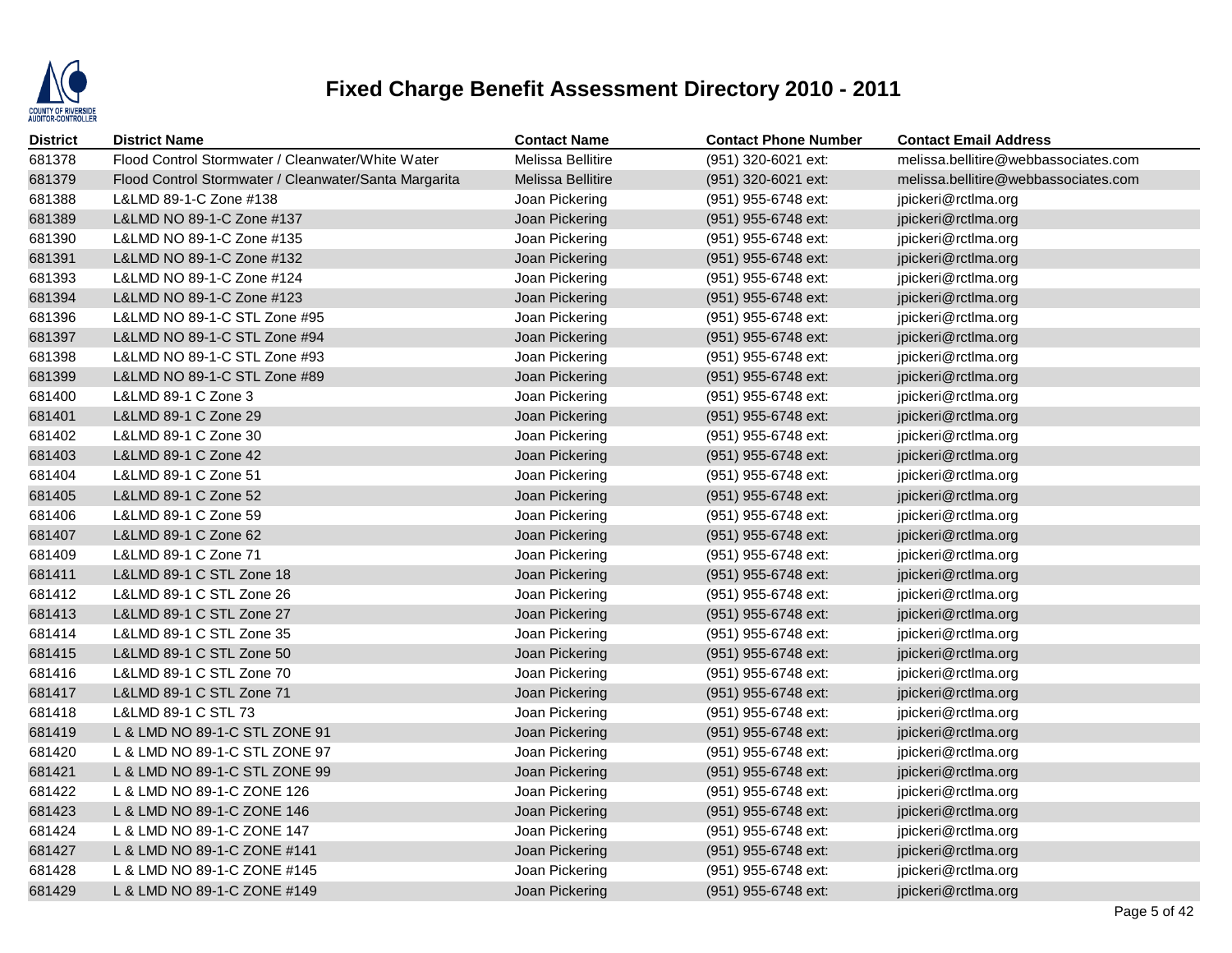

| <b>District</b> | <b>District Name</b>          | <b>Contact Name</b>      | <b>Contact Phone Number</b> | <b>Contact Email Address</b>         |
|-----------------|-------------------------------|--------------------------|-----------------------------|--------------------------------------|
| 681430          | L&LMD 89-1 C STL Zone 100     | Joan Pickering           | (951) 955-6748 ext:         | jpickeri@rctlma.org                  |
| 681434          | L&LMD 89-1 C STL Zone 116     | Joan Pickering           | (951) 955-6748 ext:         | jpickeri@rctlma.org                  |
| 681435          | L&LMD 89-1 C STL Zone 117     | Joan Pickering           | (951) 955-6748 ext:         | jpickeri@rctlma.org                  |
| 681436          | L&LMD 89-1 C STL Zone 118     | Joan Pickering           | (951) 955-6748 ext:         | jpickeri@rctlma.org                  |
| 681451          | L&LMD 89-1 C STL Zone 87      | Joan Pickering           | (951) 955-6748 ext:         | jpickeri@rctlma.org                  |
| 681452          | L&LMD NO 89-1-C Zone #3       | Joan Pickering           | (951) 955-6748 ext:         | jpickeri@rctlma.org                  |
| 681453          | L&LMD NO 89-1-C Zone #44      | Joan Pickering           | (951) 955-6748 ext:         | jpickeri@rctlma.org                  |
| 681454          | L&LMD NO 89-1-C STL Zone #88  | Joan Pickering           | $(951)$ 955-6748 ext:       | jpickeri@rctlma.org                  |
| 681455          | L&LMD NO 89-1-C STL Zone #90  | Joan Pickering           | (951) 955-6748 ext:         | jpickeri@rctlma.org                  |
| 681456          | L&LMD NO 89-1-C STL Zone #92  | Joan Pickering           | (951) 955-6748 ext:         | jpickeri@rctlma.org                  |
| 681457          | L&LMD NO 89-1-C Zone #121     | Joan Pickering           | (951) 955-6748 ext:         | jpickeri@rctlma.org                  |
| 681459          | L&LMD NO 89-1-C Zone #130     | Joan Pickering           | (951) 955-6748 ext:         | jpickeri@rctlma.org                  |
| 681501          | City of DHS DAD NO. 1 Zone 1  | Melissa Bellitire        | (951) 320-6021 ext:         | melissa.bellitire@webbassociates.com |
| 681502          | City of DHS DAD NO. 1 Zone 2  | Melissa Bellitire        | (951) 320-6021 ext:         | melissa.bellitire@webbassociates.com |
| 681503          | City of DHS DAD NO. 1 Zone 3  | Melissa Bellitire        | (951) 320-6021 ext:         | melissa.bellitire@webbassociates.com |
| 681504          | City of DHS DAD NO. 1 Zone 4  | Melissa Bellitire        | (951) 320-6021 ext:         | melissa.bellitire@webbassociates.com |
| 681505          | City of DHS DAD NO. 1 Zone 5  | Melissa Bellitire        | (951) 320-6021 ext:         | melissa.bellitire@webbassociates.com |
| 681506          | City of DHS DAD NO. 1 Zone 6  | Melissa Bellitire        | (951) 320-6021 ext:         | melissa.bellitire@webbassociates.com |
| 681507          | City of DHS DAD NO. 1 Zone 7  | Melissa Bellitire        | (951) 320-6021 ext:         | melissa.bellitire@webbassociates.com |
| 681508          | City of DHS DAD NO. 1 Zone 8  | <b>Melissa Bellitire</b> | (951) 320-6021 ext:         | melissa.bellitire@webbassociates.com |
| 681509          | City of DHS DAD NO. 1 Zone 9  | Melissa Bellitire        | (951) 320-6021 ext:         | melissa.bellitire@webbassociates.com |
| 681510          | City of DHS DAD NO. 1 Zone 10 | <b>Melissa Bellitire</b> | (951) 320-6021 ext:         | melissa.bellitire@webbassociates.com |
| 681512          | City of DHS DAD NO. 1 Zone 12 | Melissa Bellitire        | (951) 320-6021 ext:         | melissa.bellitire@webbassociates.com |
| 681513          | City of DHS DAD NO. 1 Zone 13 | Melissa Bellitire        | (951) 320-6021 ext:         | melissa.bellitire@webbassociates.com |
| 681514          | CITY OF DHS DAD NO.1 ZONE 14  | Melissa Bellitire        | (951) 320-6021 ext:         | melissa.bellitire@webbassociates.com |
| 681518          | City of DHS LMD NO. 2 Zone 1  | <b>Melissa Bellitire</b> | (951) 320-6021 ext:         | melissa.bellitire@webbassociates.com |
| 681519          | City of DHS LMD NO. 2 Zone 2  | Melissa Bellitire        | (951) 320-6021 ext:         | melissa.bellitire@webbassociates.com |
| 681520          | City of DHS LMD NO. 2 Zone 3  | <b>Melissa Bellitire</b> | (951) 320-6021 ext:         | melissa.bellitire@webbassociates.com |
| 681521          | City of DHS LMD NO. 2 Zone 4  | Melissa Bellitire        | (951) 320-6021 ext:         | melissa.bellitire@webbassociates.com |
| 681522          | City of DHS LMD NO. 2 Zone 5  | Melissa Bellitire        | (951) 320-6021 ext:         | melissa.bellitire@webbassociates.com |
| 681523          | City of DHS LMD NO. 2 Zone 6  | Melissa Bellitire        | (951) 320-6021 ext:         | melissa.bellitire@webbassociates.com |
| 681524          | City of DHS LMD NO. 2 Zone 7  | Melissa Bellitire        | $(951)$ 320-6021 ext:       | melissa.bellitire@webbassociates.com |
| 681525          | City of DHS LMD NO. 2 Zone 8  | Melissa Bellitire        | (951) 320-6021 ext:         | melissa.bellitire@webbassociates.com |
| 681526          | City of DHS LMD NO. 2 Zone 9  | <b>Melissa Bellitire</b> | (951) 320-6021 ext:         | melissa.bellitire@webbassociates.com |
| 681527          | City of DHS LMD NO. 2 Zone 10 | Melissa Bellitire        | (951) 320-6021 ext:         | melissa.bellitire@webbassociates.com |
| 681528          | City of DHS LMD NO. 2 Zone 11 | Melissa Bellitire        | (951) 320-6021 ext:         | melissa.bellitire@webbassociates.com |
| 681530          | City of DHS LMD NO. 2 Zone 13 | Melissa Bellitire        | (951) 320-6021 ext:         | melissa.bellitire@webbassociates.com |
| 681531          | City of DHS LMD NO. 2 Zone 14 | <b>Melissa Bellitire</b> | (951) 320-6021 ext:         | melissa.bellitire@webbassociates.com |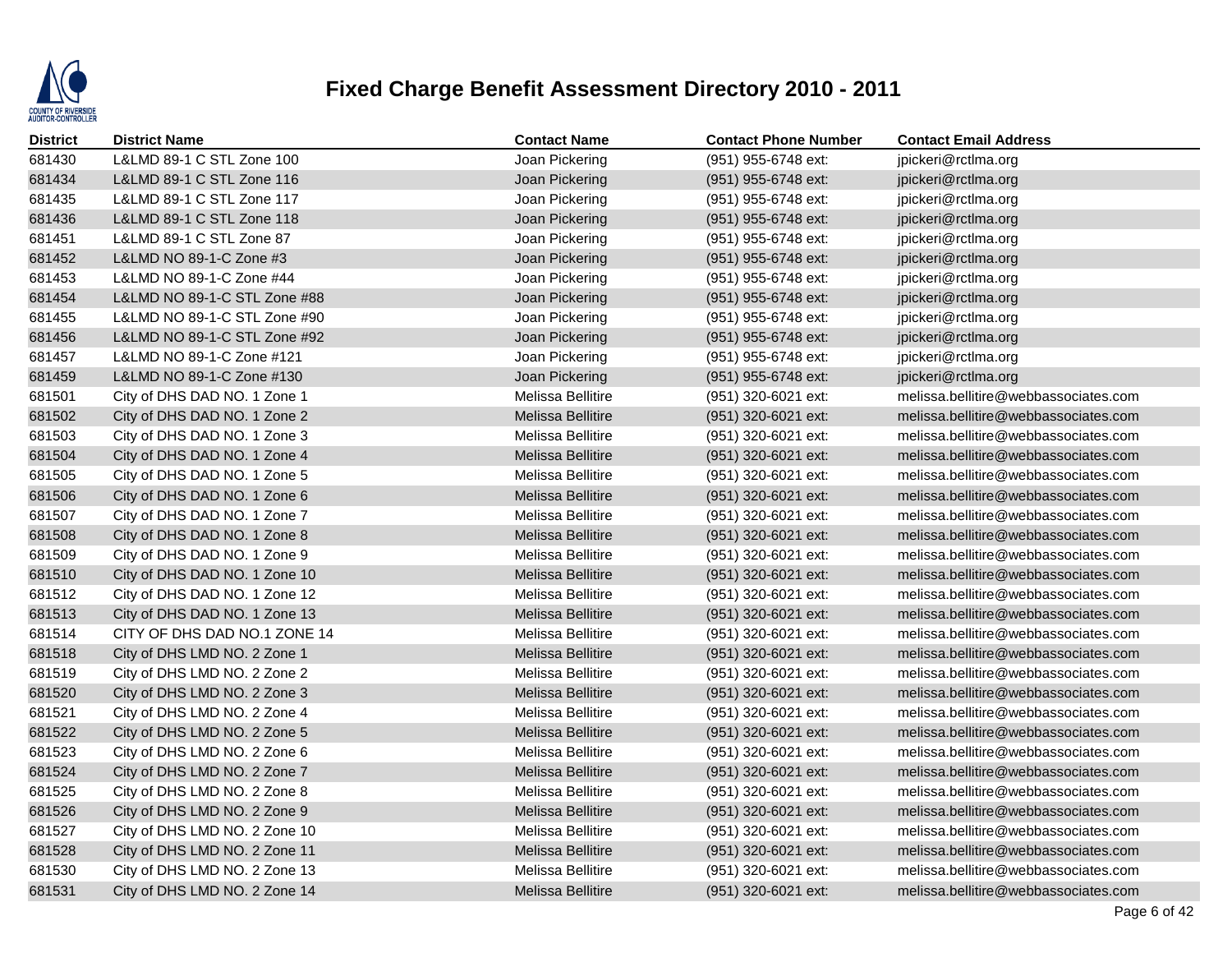

| <b>District</b> | <b>District Name</b>                     | <b>Contact Name</b> | <b>Contact Phone Number</b> | <b>Contact Email Address</b>         |
|-----------------|------------------------------------------|---------------------|-----------------------------|--------------------------------------|
| 681532          | CITY OF DHA LMD NO.2 ZONE 15             | Melissa Bellitire   | (951) 320-6021 ext:         | melissa.bellitire@webbassociates.com |
| 681701          | CSA #1 Lighting                          | Leni Zarate         | (951) 300-2886 ext:         | Lzarate@psomas.com                   |
| 681712          | CSA #115 St Lts / Rd Maint               | Leni Zarate         | (951) 300-2886 ext:         | Lzarate@psomas.com                   |
| 681714          | CSA #13 Lighting                         | Leni Zarate         | (951) 300-2886 ext:         | Lzarate@psomas.com                   |
| 681724          | CSA #22 Lighting                         | Leni Zarate         | (951) 300-2886 ext:         | Lzarate@psomas.com                   |
| 681727          | CSA #117 Street Lights                   | Leni Zarate         | (951) 300-2886 ext:         | Lzarate@psomas.com                   |
| 681729          | CSA #27 Lighting                         | Leni Zarate         | (951) 300-2886 ext:         | Lzarate@psomas.com                   |
| 681739          | CSA #36 Lighting, Park & Rec             | Leni Zarate         | (951) 300-2886 ext:         | Lzarate@psomas.com                   |
| 681743          | CSA #38 Fire Protection                  | Leni Zarate         | (951) 300-2886 ext:         | Lzarate@psomas.com                   |
| 681744          | <b>CSA #142 Lts</b>                      | Leni Zarate         | (951) 300-2886 ext:         | Lzarate@psomas.com                   |
| 681747          | CSA #43 St Lts                           | Leni Zarate         | (951) 300-2886 ext:         | Lzarate@psomas.com                   |
| 681756          | CSA #51 Lts, water, sewer                | Leni Zarate         | (951) 300-2886 ext:         | Lzarate@psomas.com                   |
| 681758          | CSA #53 St Lts                           | Leni Zarate         | (951) 300-2886 ext:         | Lzarate@psomas.com                   |
| 681765          | CSA #59 St Lts                           | Leni Zarate         | (951) 300-2886 ext:         | Lzarate@psomas.com                   |
| 681766          | CSA #60 Fire Protection                  | Leni Zarate         | (951) 300-2886 ext:         | Lzarate@psomas.com                   |
| 681768          | CSA #62 Lts, Water, Sewer, Park & Rec    | Leni Zarate         | (951) 300-2886 ext:         | Lzarate@psomas.com                   |
| 681776          | CSA #69 St Lts                           | Leni Zarate         | (951) 300-2886 ext:         | Lzarate@psomas.com                   |
| 681789          | CSA #132 St Lts                          | Leni Zarate         | (951) 300-2886 ext:         | Lzarate@psomas.com                   |
| 681793          | CSA #84 St Lts                           | Leni Zarate         | (951) 300-2886 ext:         | Lzarate@psomas.com                   |
| 681794          | CSA #85 St Lts / Pk & Rec                | Leni Zarate         | (951) 300-2886 ext:         | Lzarate@psomas.com                   |
| 681796          | CSA #87 Lts                              | Leni Zarate         | (951) 300-2886 ext:         | Lzarate@psomas.com                   |
| 681799          | CSA #89 Lts, Landscaping                 | Leni Zarate         | (951) 300-2886 ext:         | Lzarate@psomas.com                   |
| 681802          | CSA #91 Lts                              | Leni Zarate         | (951) 300-2886 ext:         | Lzarate@psomas.com                   |
| 681805          | CSA #94 Lts                              | Leni Zarate         | (951) 300-2886 ext:         | Lzarate@psomas.com                   |
| 681808          | CSA #97 Lts, Park & Rec, Sewer           | Leni Zarate         | (951) 300-2886 ext:         | Lzarate@psomas.com                   |
| 681813          | CSA #103 Drainage / Lndscp               | Leni Zarate         | (951) 300-2886 ext:         | Lzarate@psomas.com                   |
| 681815          | CSA #103 Lts                             | Leni Zarate         | (951) 300-2886 ext:         | Lzarate@psomas.com                   |
| 681816          | CSA #104 Roads, Fire Protection          | Leni Zarate         | (951) 300-2886 ext:         | Lzarate@psomas.com                   |
| 681817          | CSA #105 Roads, Park & Rec               | Leni Zarate         | (951) 300-2886 ext:         | Lzarate@psomas.com                   |
| 681820          | CSA #108 Roads                           | Leni Zarate         | (951) 300-2886 ext:         | Lzarate@psomas.com                   |
| 681822          | CSA #134 Lts, Landscaping, Park, Sheriff | Leni Zarate         | (951) 300-2886 ext:         | Lzarate@psomas.com                   |
| 681823          | CSA #143 St Lts                          | Leni Zarate         | (951) 300-2886 ext:         | Lzarate@psomas.com                   |
| 681825          | <b>CSA #113 Lts</b>                      | Leni Zarate         | (951) 300-2886 ext:         | Lzarate@psomas.com                   |
| 681828          | CSA #143C Lts, Landscaping, Park Maint   | Leni Zarate         | (951) 300-2886 ext:         | Lzarate@psomas.com                   |
| 681829          | CSA #143D Lts, Landscaping, Park Maint   | Leni Zarate         | (951) 300-2886 ext:         | Lzarate@psomas.com                   |
| 681833          | CSA #121 Lts, Drainage Basin             | Leni Zarate         | (951) 300-2886 ext:         | Lzarate@psomas.com                   |
| 681834          | CSA #122 Lts, Water, Roads               | Leni Zarate         | (951) 300-2886 ext:         | Lzarate@psomas.com                   |
| 681836          | CSA #124 Road Maint                      | Leni Zarate         | (951) 300-2886 ext:         | Lzarate@psomas.com                   |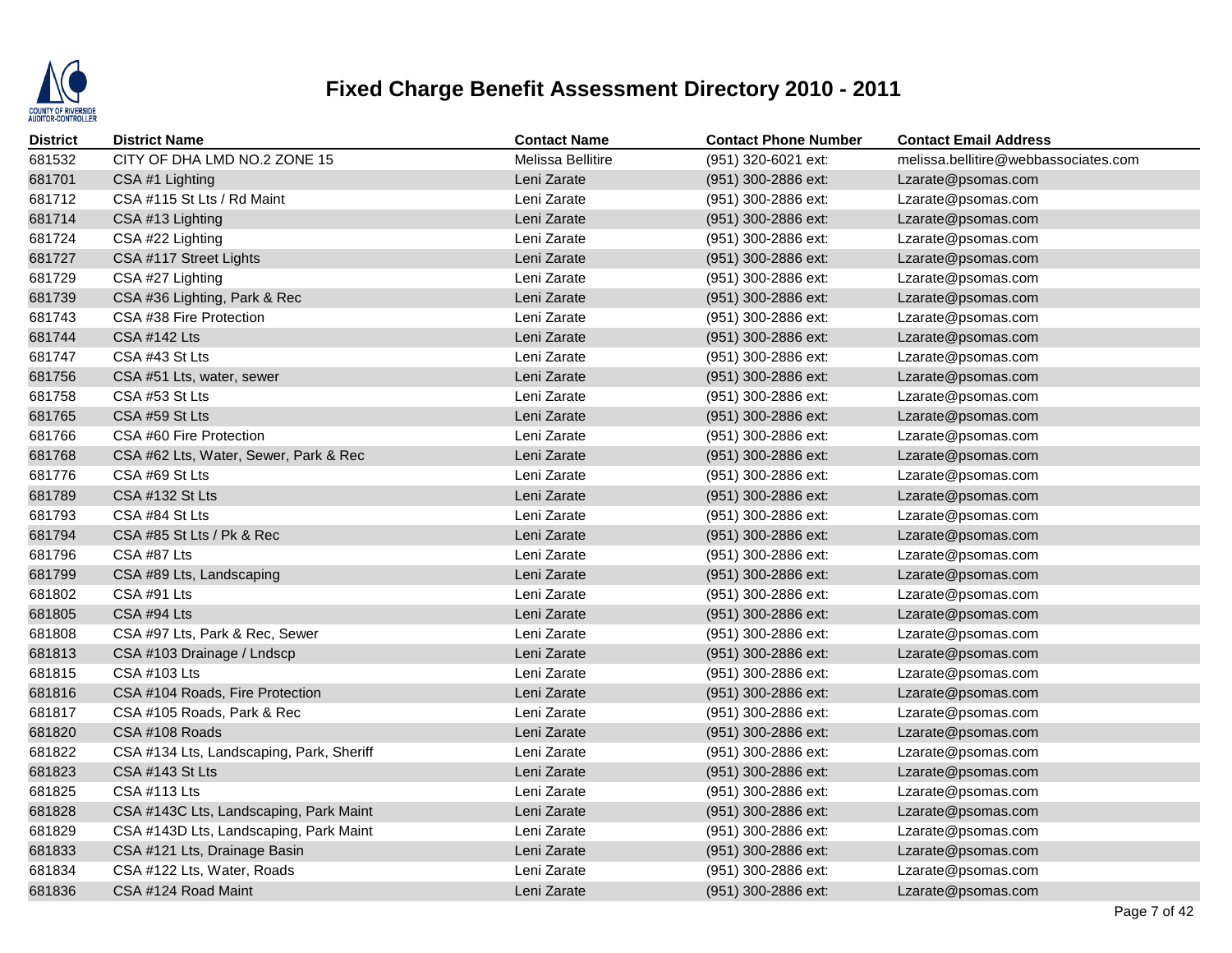

| <b>District</b> | <b>District Name</b>                       | <b>Contact Name</b>       | <b>Contact Phone Number</b> | <b>Contact Email Address</b>          |
|-----------------|--------------------------------------------|---------------------------|-----------------------------|---------------------------------------|
| 681843          | <b>CSA #135 St Lts</b>                     | Leni Zarate               | (951) 300-2886 ext:         | Lzarate@psomas.com                    |
| 681845          | CSA #145 St Lts                            | Leni Zarate               | (951) 300-2886 ext:         | Lzarate@psomas.com                    |
| 681848          | CSA #149A Wine Country Beautify            | Leni Zarate               | (951) 300-2886 ext:         | Lzarate@psomas.com                    |
| 681849          | CSA #149 Roads                             | Leni Zarate               | (951) 300-2886 ext:         | Lzarate@psomas.com                    |
| 681851          | CSA 146 Ltg LDS & Pk & Rec Sheriff         | Leni Zarate               | (951) 300-2886 ext:         | Lzarate@psomas.com                    |
| 681852          | CSA #152 St Sweeping                       | Leni Zarate               | (951) 300-2886 ext:         | Lzarate@psomas.com                    |
| 681853          | CSA #152 City of Riverside                 | Leni Zarate               | (951) 300-2886 ext:         | Lzarate@psomas.com                    |
| 681854          | CSA #152 City of Corona NPDES              | Leni Zarate               | (951) 300-2886 ext:         | Lzarate@psomas.com                    |
| 681857          | CSA #152 Desert Hot Springs                | Leni Zarate               | (951) 300-2886 ext:         | Lzarate@psomas.com                    |
| 681859          | CSA #152 City of La Quinta                 | Leni Zarate               | (951) 300-2886 ext:         | Lzarate@psomas.com                    |
| 681860          | CSA #152 City of Moreno Valley             | Leni Zarate               | (951) 300-2886 ext:         | Lzarate@psomas.com                    |
| 681861          | CSA #152 City of Murrieta                  | Leni Zarate               | (951) 300-2886 ext:         | Lzarate@psomas.com                    |
| 681862          | CSA #152 City of Norco                     | Leni Zarate               | (951) 300-2886 ext:         | Lzarate@psomas.com                    |
| 681864          | CSA #152 City of Palm Springs              | Leni Zarate               | (951) 300-2886 ext:         | Lzarate@psomas.com                    |
| 681865          | CSA #152 City of Rancho Mirage             | Leni Zarate               | (951) 300-2886 ext:         | Lzarate@psomas.com                    |
| 681867          | CSA #152 LK Elsinore Stormwater            | Leni Zarate               | (951) 300-2886 ext:         | Lzarate@psomas.com                    |
| 681868          | CSA #152 City of San Jacinto               | Leni Zarate               | (951) 300-2886 ext:         | Lzarate@psomas.com                    |
| 681869          | CSA #152 Drainage Basin                    | Leni Zarate               | (951) 300-2886 ext:         | Lzarate@psomas.com                    |
| 681870          | CSA #152B Regional Sports Facility         | Leni Zarate               | (951) 300-2886 ext:         | Lzarate@psomas.com                    |
| 681883          | CSA #126E Park & Rec, Sheriff, Landscaping | Leni Zarate               | (951) 300-2886 ext:         | Lzarate@psomas.com                    |
| 681885          | CSA #128E Roads                            | Leni Zarate               | (951) 300-2886 ext:         | Lzarate@psomas.com                    |
| 681886          | CSA #128W Roads                            | Leni Zarate               | (951) 300-2886 ext:         | Lzarate@psomas.com                    |
| 682053          | City of Banning Weed Control               | Marjorie Hollinger        | (909) 793-2855 ext:         | rapiddatainc@aol.com                  |
| 682055          | City of Banning Building Abate             | Marjorie Hollinger        | (909) 793-2855 ext:         | rapiddatainc@aol.com                  |
| 682058          | City of Banning Landscape & Maint Dist 1   | Marjorie Hollinger        | (909) 793-2855 ext:         | rapiddatainc@aol.com                  |
| 682059          | City of Banning AD 91-1 Wilson *           | Josephine Perez-Moses     | (951) 587-3537 ext:         | jperezmoses@willdan.com               |
| 682065          | Banning Imp Dist 2004-1 Fair Oak           | <b>Charmaine McCarvel</b> | (951) 320-6069 ext:         | charmaine.mccarvel@webbassociates.com |
| 682100          | City of Beaumont Sewer Standby Fee         | Alan Kapanicas            | (909) 376-8577 ext:         | Akapanicas@ci.beaumont.ca.us          |
| 682105          | City of Beaumont-Sanitation Chg            | Alan Kapanicas            | (909) 376-8577 ext:         | Akapanicas@ci.beaumont.ca.us          |
| 682106          | City of Beaumont Nuisance Abate            | Alan Kapanicas            | (909) 376-8577 ext:         | Akapanicas@ci.beaumont.ca.us          |
| 682108          | City of Beaumont Weed Abate                | Alan Kapanicas            | (909) 376-8577 ext:         | Akapanicas@ci.beaumont.ca.us          |
| 682109          | City of Beaumont CFD 93-1 #1               | Alan Kapanicas            | (909) 376-8577 ext:         | Akapanicas@ci.beaumont.ca.us          |
| 682110          | City of Beaumont CFD 93-1 #2               | Alan Kapanicas            | (909) 376-8577 ext:         | Akapanicas@ci.beaumont.ca.us          |
| 682111          | City of Beaumont CFD 93-1 #3               | Alan Kapanicas            | (909) 376-8577 ext:         | Akapanicas@ci.beaumont.ca.us          |
| 682112          | City of Beaumont CFD 93-1 #4               | Alan Kapanicas            | (909) 376-8577 ext:         | Akapanicas@ci.beaumont.ca.us          |
| 682113          | City of Beaumont CFD 93-1 #5               | Alan Kapanicas            | (909) 376-8577 ext:         | Akapanicas@ci.beaumont.ca.us          |
| 682114          | City of Beaumont CFD 93-1 #6A              | Alan Kapanicas            | (909) 376-8577 ext:         | Akapanicas@ci.beaumont.ca.us          |
| 682115          | City of Beaumont CFD 93-1 #6B              | Alan Kapanicas            | (909) 376-8577 ext:         | Akapanicas@ci.beaumont.ca.us          |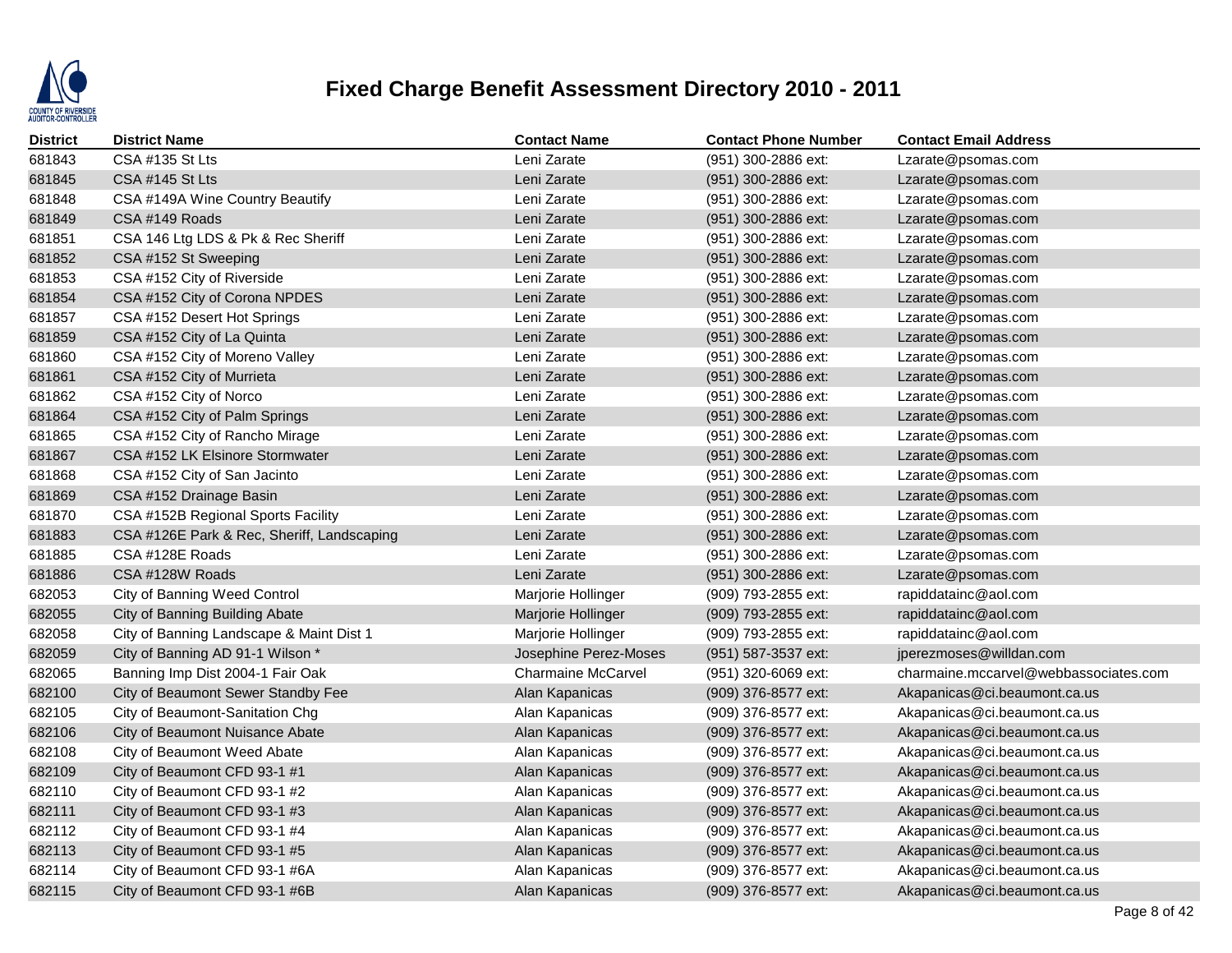

| District | <b>District Name</b>                     | <b>Contact Name</b>   | <b>Contact Phone Number</b> | <b>Contact Email Address</b> |
|----------|------------------------------------------|-----------------------|-----------------------------|------------------------------|
| 682116   | City of Beaumont CFD 93-1 #9             | Alan Kapanicas        | (909) 376-8577 ext:         | Akapanicas@ci.beaumont.ca.us |
| 682117   | City of Beaumont CFD 93-1 #10            | Alan Kapanicas        | (909) 376-8577 ext:         | Akapanicas@ci.beaumont.ca.us |
| 682118   | City of Beaumont CFD 93-1 #11            | Alan Kapanicas        | (909) 376-8577 ext:         | Akapanicas@ci.beaumont.ca.us |
| 682119   | City of Beaumont CFD 93-1 #12            | Alan Kapanicas        | (909) 376-8577 ext:         | Akapanicas@ci.beaumont.ca.us |
| 682120   | City of Beaumont CFD 93-1 #13            | Alan Kapanicas        | (909) 376-8577 ext:         | Akapanicas@ci.beaumont.ca.us |
| 682121   | City of Beaumont CFD #11 Service         | Alan Kapanicas        | (909) 376-8577 ext:         | Akapanicas@ci.beaumont.ca.us |
| 682122   | City of Beaumont CFD 93-1 #14            | Alan Kapanicas        | (909) 376-8577 ext:         | Akapanicas@ci.beaumont.ca.us |
| 682123   | City of Beaumont CFD 3 Service           | Alan Kapanicas        | (909) 376-8577 ext:         | Akapanicas@ci.beaumont.ca.us |
| 682124   | City of Beaumont CFD 9 Service           | Alan Kapanicas        | (909) 376-8577 ext:         | Akapanicas@ci.beaumont.ca.us |
| 682125   | City of Beaumont CFD 93-1 IA 14 Services | Alan Kapanicas        | (909) 376-8577 ext:         | Akapanicas@ci.beaumont.ca.us |
| 682126   | City of Beaumont CFD 93-1 IA 10 Services | Alan Kapanicas        | (909) 376-8577 ext:         | Akapanicas@ci.beaumont.ca.us |
| 682127   | City of Beaumont CFD 93-1 IA 8           | Alan Kapanicas        | (909) 376-8577 ext:         | Akapanicas@ci.beaumont.ca.us |
| 682128   | City of Beaumont CFD 15 Services         | Alan Kapanicas        | (909) 376-8577 ext:         | Akapanicas@ci.beaumont.ca.us |
| 682129   | City of Beaumont CFD 93-1 #8 Services    | Alan Kapanicas        | (909) 376-8577 ext:         | Akapanicas@ci.beaumont.ca.us |
| 682130   | City of Beaumont CFD 93-1 #12 Services   | Alan Kapanicas        | (909) 376-8577 ext:         | Akapanicas@ci.beaumont.ca.us |
| 682131   | City of Beaumont CFD 93-1 #17A           | Alan Kapanicas        | (909) 376-8577 ext:         | Akapanicas@ci.beaumont.ca.us |
| 682132   | City of Beaumont CFD 93-1 #18            | Alan Kapanicas        | (909) 376-8577 ext:         | Akapanicas@ci.beaumont.ca.us |
| 682133   | City of Beaumont CFD 93-1 #7A            | Alan Kapanicas        | (909) 376-8577 ext:         | Akapanicas@ci.beaumont.ca.us |
| 682134   | City of Beaumont CFD 93-1 #16            | Alan Kapanicas        | (909) 376-8577 ext:         | Akapanicas@ci.beaumont.ca.us |
| 682135   | City of Beaumont CFD 93-1 #19A           | Alan Kapanicas        | (909) 376-8577 ext:         | Akapanicas@ci.beaumont.ca.us |
| 682136   | City of Beaumont CFD 93-1 #8A            | Alan Kapanicas        | (909) 376-8577 ext:         | Akapanicas@ci.beaumont.ca.us |
| 682137   | City of Beaumont CFD 93-1 #19C           | Alan Kapanicas        | (909) 376-8577 ext:         | Akapanicas@ci.beaumont.ca.us |
| 682138   | City of Beaumont CFD 93-1 #23            | Alan Kapanicas        | (909) 376-8577 ext:         | Akapanicas@ci.beaumont.ca.us |
| 682139   | City of Beaumont CFD 93-1 IA 7B          | Alan Kapanicas        | (909) 376-8577 ext:         | Akapanicas@ci.beaumont.ca.us |
| 682140   | City of Beaumont CFD 93-1 IA 8B          | Alan Kapanicas        | (909) 376-8577 ext:         | Akapanicas@ci.beaumont.ca.us |
| 682141   | City of Beaumont CFD 93-1 IA 8C          | Alan Kapanicas        | (909) 376-8577 ext:         | Akapanicas@ci.beaumont.ca.us |
| 682142   | City of Beaumont CFD 93-1 IA 17B         | Alan Kapanicas        | (909) 376-8577 ext:         | Akapanicas@ci.beaumont.ca.us |
| 682143   | City of Beaumont CFD 93-1 IA 2C          | Alan Kapanicas        | (909) 376-8577 ext:         | Akapanicas@ci.beaumont.ca.us |
| 682145   | City of Beaumont CFD 93-1 1A 24          | Alan Kapanicas        | (909) 376-8577 ext:         | Akapanicas@ci.beaumont.ca.us |
| 682146   | City of Beaumont CFD 93-1 IA 7C          | Alan Kapanicas        | (909) 376-8577 ext:         | Akapanicas@ci.beaumont.ca.us |
| 682147   | City of Beaumont CFD 93-1 IA 8D          | Alan Kapanicas        | (909) 376-8577 ext:         | Akapanicas@ci.beaumont.ca.us |
| 682155   | City of Blythe Lighting Dist #1          | Stacee Reynolds       | (866) 807-6864 ext:         | sreynolds@willdan.com        |
| 682156   | City of Blythe Lighting Dist #2          | Stacee Reynolds       | (866) 807-6864 ext:         | sreynolds@willdan.com        |
| 682160   | City of Blythe CFD 2004-1                | Andrea Roess          | (949) 955-1500 ext:         | andrea@taussig.com           |
| 682171   | City of Calimesa LLMD                    | Josephine Perez-Moses | (951) 587-3537 ext:         | jperezmoses@willdan.com      |
| 682172   | Calimesa Delinq Solid Waste              | <b>Darlene Gerdes</b> | (909) 795-9801 ext: 233     | dgerdes@cityofcalimesa.net   |
| 682174   | City of Claimesa CFD 1                   | Douglas Floyd         | (760) 510-0290 ext:         | doug@kgpf.net                |
| 682190   | City of Canyon Lake Refuse               | Carol Hill            | (949) 655-3900 ext: 2354    | Chill@Harris-Assoc.com       |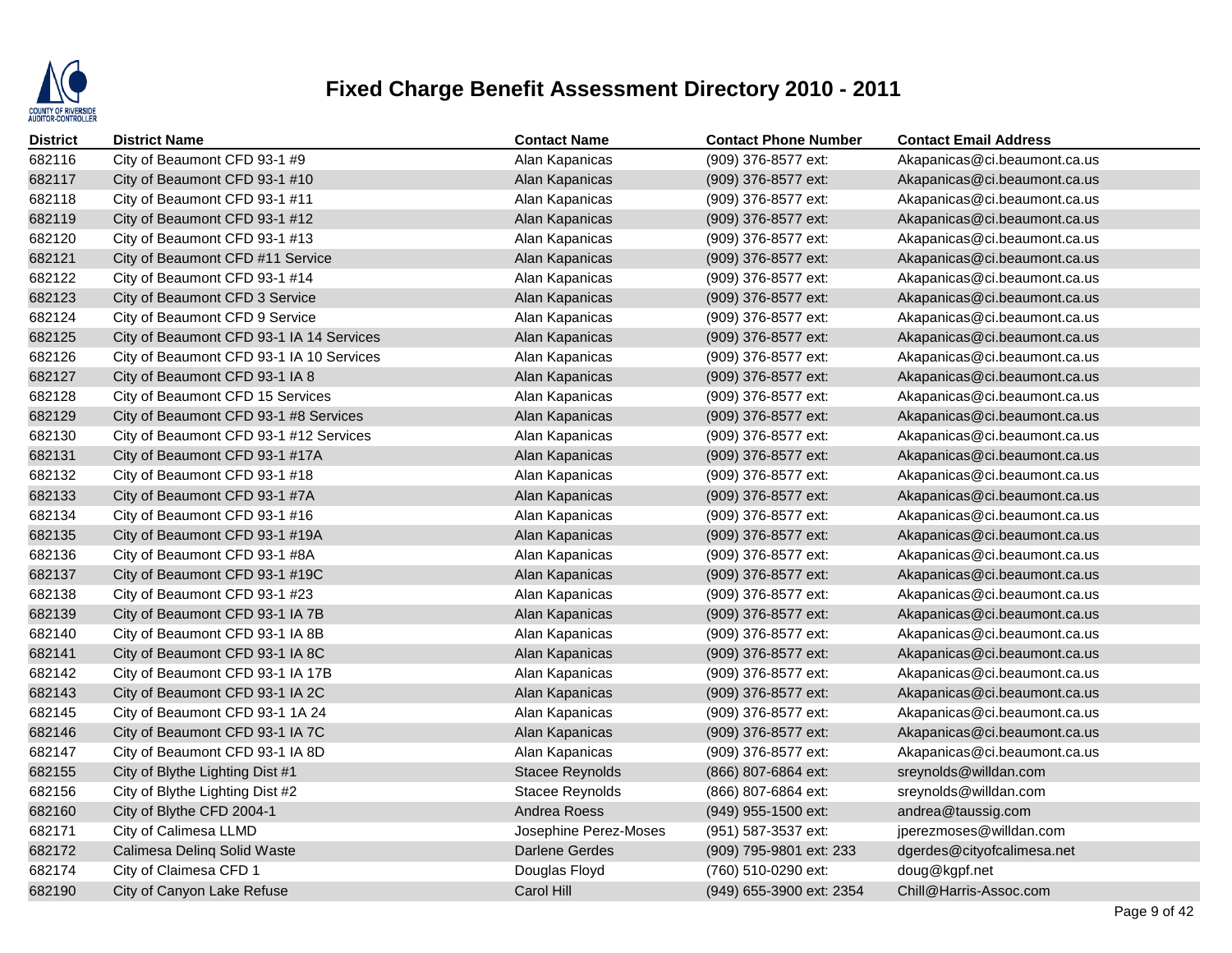

| District | <b>District Name</b>                     | <b>Contact Name</b>    | <b>Contact Phone Number</b> | <b>Contact Email Address</b> |
|----------|------------------------------------------|------------------------|-----------------------------|------------------------------|
| 682200   | Cathedral City LMD 1 Zn 18               | Josephine Perez-Moses  | (951) 587-3537 ext:         | jperezmoses@willdan.com      |
| 682209   | Cathedral City LLMD 1 Zn 21              | Josephine Perez-Moses  | (951) 587-3537 ext:         | jperezmoses@willdan.com      |
| 682210   | Cathedral City LMD 1 Zn 19 Alicante      | Josephine Perez-Moses  | (951) 587-3537 ext:         | jperezmoses@willdan.com      |
| 682211   | Cathedral City LMD 1 Zn 20 Cimarron      | Josephine Perez-Moses  | (951) 587-3537 ext:         | jperezmoses@willdan.com      |
| 682212   | Cathedral City LMD 1 Zn 2 *              | Josephine Perez-Moses  | (951) 587-3537 ext:         | jperezmoses@willdan.com      |
| 682213   | Cathedral City LMD 1 Zn 5 *              | Josephine Perez-Moses  | (951) 587-3537 ext:         | jperezmoses@willdan.com      |
| 682214   | Cathedral City LMD 1 Zn 7 *              | Josephine Perez-Moses  | (951) 587-3537 ext:         | jperezmoses@willdan.com      |
| 682215   | Cathedral City LMD 1 Zn 8 *              | Josephine Perez-Moses  | (951) 587-3537 ext:         | jperezmoses@willdan.com      |
| 682216   | Cathedral City LMD 1 Zn 9 La Pasada *    | Josephine Perez-Moses  | (951) 587-3537 ext:         | jperezmoses@willdan.com      |
| 682217   | Cathedral City LMD 1 Zn 11 Dtown Core *  | Josephine Perez-Moses  | (951) 587-3537 ext:         | jperezmoses@willdan.com      |
| 682218   | Cathedral City LMD 1 Zn 12 Mercy House * | Josephine Perez-Moses  | (951) 587-3537 ext:         | jperezmoses@willdan.com      |
| 682219   | Cathedral City LMD 1 Zn 15 Landau*       | Josephine Perez-Moses  | (951) 587-3537 ext:         | jperezmoses@willdan.com      |
| 682220   | Cathedral City LMD 1 Zn 16 Century *     | Josephine Perez-Moses  | (951) 587-3537 ext:         | jperezmoses@willdan.com      |
| 682221   | Cathedral City LMD 1 Zn 17 Panorama *    | Josephine Perez-Moses  | (951) 587-3537 ext:         | jperezmoses@willdan.com      |
| 682222   | Cathedral City LDS & Ltg Maint *         | Josephine Perez-Moses  | (951) 587-3537 ext:         | jperezmoses@willdan.com      |
| 682225   | Cathedral City Nuisance Abate *          | Josephine Perez-Moses  | (951) 587-3537 ext:         | jperezmoses@willdan.com      |
| 682233   | Cathedral City AD 88-3 *                 | Josephine Perez-Moses  | (951) 587-3537 ext:         | jperezmoses@willdan.com      |
| 682234   | Cathedral City Rio Vista AD 96-1 *       | Josephine Perez-Moses  | (951) 587-3537 ext:         | jperezmoses@willdan.com      |
| 682235   | Cathedral City AD 2001-01 *              | Josephine Perez-Moses  | (951) 587-3537 ext:         | jperezmoses@willdan.com      |
| 682236   | Cathedral City 35th AD 2003-01           | Josephine Perez-Moses  | (951) 587-3537 ext:         | jperezmoses@willdan.com      |
| 682237   | Cathedral City Dream AD 2004-01          | Josephine Perez-Moses  | (951) 587-3537 ext:         | jperezmoses@willdan.com      |
| 682238   | Cathedral City Cove AD 2004-02 *         | Josephine Perez-Moses  | (951) 587-3537 ext:         | jperezmoses@willdan.com      |
| 682239   | Solid Waste Utility User Tax             | Eileen Coleman Shane   | (760) 340-5901 ext:         | eileen@burrtec.com           |
| 682240   | USER UTILITY TAX CHARGE                  | Eileen Coleman Shane   | (760) 340-5901 ext:         | eileen@burrtec.com           |
| 682243   | CATHEDRAL CITY CFD 2006-1 IA4            | Andrea Roess           | (949) 955-1500 ext:         | andrea@taussig.com           |
| 682244   | CATHEDRAL CITY CFD 2006-1 IA 2           | Andrea Roess           | (949) 955-1500 ext:         | andrea@taussig.com           |
| 682245   | Cathedral City CFD 2000-01 *             | Josephine Perez-Moses  | (951) 587-3537 ext:         | jperezmoses@willdan.com      |
| 682246   | Coachella LDS & LTG #16                  | <b>Stacee Reynolds</b> | (866) 807-6864 ext:         | sreynolds@willdan.com        |
| 682248   | Coachella LDS & LTG #18                  | Stacee Reynolds        | (866) 807-6864 ext:         | sreynolds@willdan.com        |
| 682249   | Coachella LDS & LTG #19                  | <b>Stacee Reynolds</b> | (866) 807-6864 ext:         | sreynolds@willdan.com        |
| 682250   | Coachella LDS & LTG #20                  | Stacee Reynolds        | (866) 807-6864 ext:         | sreynolds@willdan.com        |
| 682254   | Coachella LDS & LTG #21                  | <b>Stacee Reynolds</b> | $(866)$ 807-6864 ext:       | sreynolds@willdan.com        |
| 682255   | Coachella Landscape & Lighting 1         | Stacee Reynolds        | (866) 807-6864 ext:         | sreynolds@willdan.com        |
| 682256   | Coachella Landscape & Lighting 2         | <b>Stacee Reynolds</b> | (866) 807-6864 ext:         | sreynolds@willdan.com        |
| 682257   | Coachella Landscape & Lighting 3         | <b>Stacee Reynolds</b> | (866) 807-6864 ext:         | sreynolds@willdan.com        |
| 682258   | Coachella Landscape & Lighting 4         | <b>Stacee Reynolds</b> | (866) 807-6864 ext:         | sreynolds@willdan.com        |
| 682261   | Coachella Landscape & Lighting 6         | Stacee Reynolds        | (866) 807-6864 ext:         | sreynolds@willdan.com        |
| 682262   | Coachella Landscape & Lighting 7 LaPaz   | <b>Stacee Reynolds</b> | (866) 807-6864 ext:         | sreynolds@willdan.com        |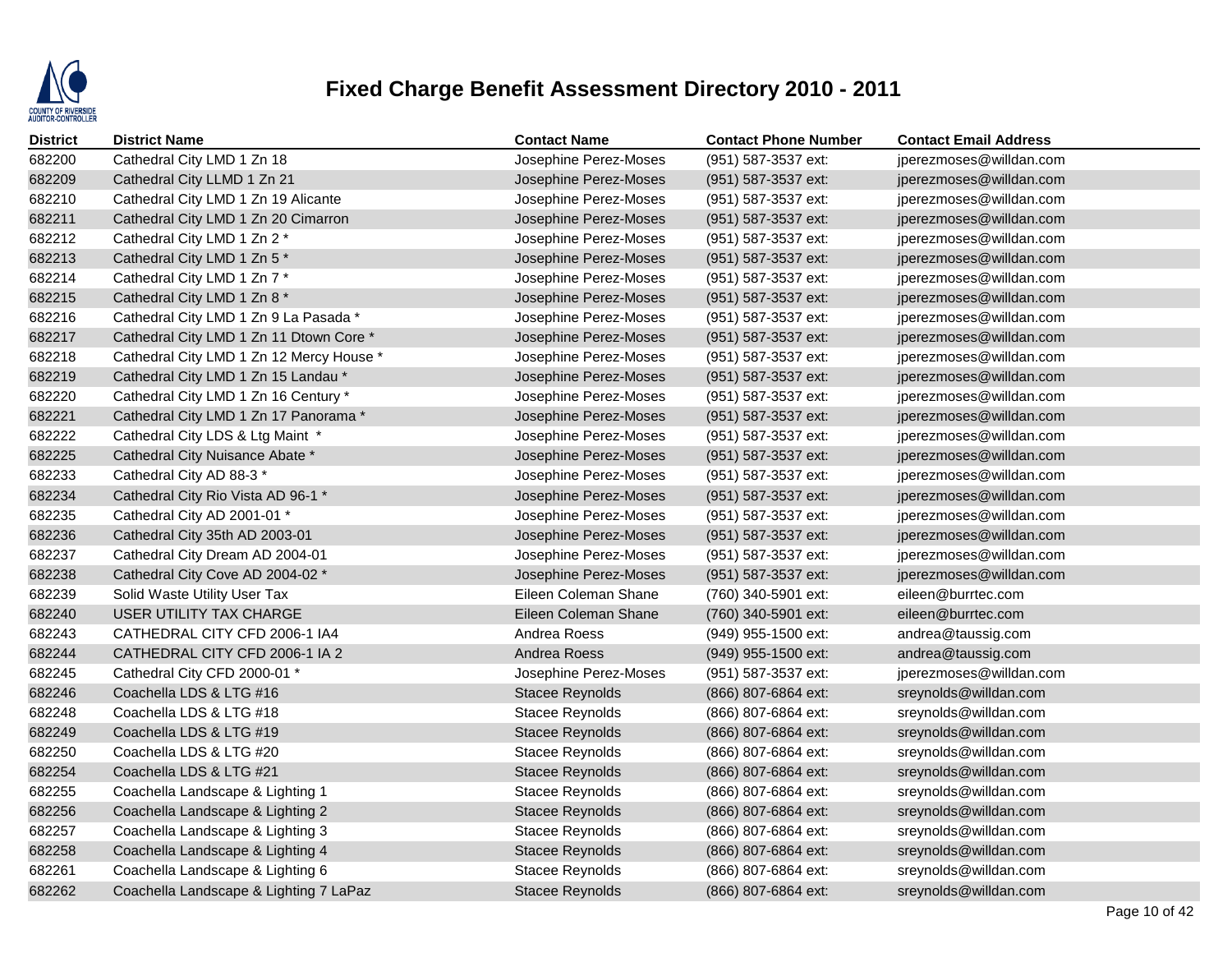

| <b>District</b> | <b>District Name</b>                    | <b>Contact Name</b>       | <b>Contact Phone Number</b> | <b>Contact Email Address</b>          |
|-----------------|-----------------------------------------|---------------------------|-----------------------------|---------------------------------------|
| 682263          | Coachella LDS & LTD #8 Ponderosa        | Stacee Reynolds           | (866) 807-6864 ext:         | sreynolds@willdan.com                 |
| 682264          | City of Coachella LDS & LTD #9 Sunshine | Stacee Reynolds           | (866) 807-6864 ext:         | sreynolds@willdan.com                 |
| 682265          | City of Coachella LDS & LTD #10         | <b>Stacee Reynolds</b>    | (866) 807-6864 ext:         | sreynolds@willdan.com                 |
| 682266          | City of Coachella Landscape & Ltg #11   | <b>Stacee Reynolds</b>    | (866) 807-6864 ext:         | sreynolds@willdan.com                 |
| 682267          | City of Coachella Landscape & Ltg #12   | <b>Stacee Reynolds</b>    | (866) 807-6864 ext:         | sreynolds@willdan.com                 |
| 682268          | City of Coachella Landscape & Ltg #13   | Stacee Reynolds           | (866) 807-6864 ext:         | sreynolds@willdan.com                 |
| 682269          | City of Coachella Landscape & Ltg #14   | Stacee Reynolds           | (866) 807-6864 ext:         | sreynolds@willdan.com                 |
| 682270          | Coachella LDS & LTG #15                 | Stacee Reynolds           | (866) 807-6864 ext:         | sreynolds@willdan.com                 |
| 682271          | Corona Lighting Maint 2003-1            | <b>Charmaine McCarvel</b> | (951) 320-6069 ext:         | charmaine.mccarvel@webbassociates.com |
| 682272          | Corona CFD 2002-2 LDS Maint             | <b>Charmaine McCarvel</b> | (951) 320-6069 ext:         | charmaine.mccarvel@webbassociates.com |
| 682273          | Corona CFD 2002-3 LDS Maint             | <b>Charmaine McCarvel</b> | (951) 320-6069 ext:         | charmaine.mccarvel@webbassociates.com |
| 682274          | Corona CFD 2001-2 Imp Area 1            | Roxanne Shepherd          | (760) 639-0124 ext:         | sh_s_inc@pacbell.net                  |
| 682276          | Corona AD 96-1 Series 1999 A **         | Roxanne Shepherd          | (760) 639-0124 ext:         | sh_s_inc@pacbell.net                  |
| 682277          | Corona AD 96-1 Series 1997 A            | Roxanne Shepherd          | (760) 639-0124 ext:         | sh_s_inc@pacbell.net                  |
| 682278          | Corona AD-96-1 Series 1997 B            | Roxanne Shepherd          | (760) 639-0124 ext:         | sh_s_inc@pacbell.net                  |
| 682279          | City of Corona AD 96-1 Series 1996 A ** | Roxanne Shepherd          | (760) 639-0124 ext:         | sh_s_inc@pacbell.net                  |
| 682280          | City of Corona AD 95-1 **               | Roxanne Shepherd          | (760) 639-0124 ext:         | sh_s_inc@pacbell.net                  |
| 682281          | City of Corona LLMD 84-2 Zone 1         | <b>Charmaine McCarvel</b> | (951) 320-6069 ext:         | charmaine.mccarvel@webbassociates.com |
| 682282          | City of Corona LLMD 84-2 Zone 2         | <b>Charmaine McCarvel</b> | (951) 320-6069 ext:         | charmaine.mccarvel@webbassociates.com |
| 682284          | City of Corona LLMD 84-2 Zone 4         | <b>Charmaine McCarvel</b> | (951) 320-6069 ext:         | charmaine.mccarvel@webbassociates.com |
| 682286          | City of Corona LLMD 84-2 Zone 6         | <b>Charmaine McCarvel</b> | (951) 320-6069 ext:         | charmaine.mccarvel@webbassociates.com |
| 682287          | City of Corona LLMD 84-2 Zone 7         | <b>Charmaine McCarvel</b> | (951) 320-6069 ext:         | charmaine.mccarvel@webbassociates.com |
| 682290          | City of Corona LLMD 84-2 Zone 10        | <b>Charmaine McCarvel</b> | (951) 320-6069 ext:         | charmaine.mccarvel@webbassociates.com |
| 682294          | City of Corona LLMD 84-2 Zone 14        | <b>Charmaine McCarvel</b> | (951) 320-6069 ext:         | charmaine.mccarvel@webbassociates.com |
| 682295          | City of Corona LLMD 84-2 Zone 15        | <b>Charmaine McCarvel</b> | (951) 320-6069 ext:         | charmaine.mccarvel@webbassociates.com |
| 682297          | City of Corona LLMD 84-2 Zone 17        | <b>Charmaine McCarvel</b> | (951) 320-6069 ext:         | charmaine.mccarvel@webbassociates.com |
| 682298          | City of Corona LLMD 84-2 Zone 18        | <b>Charmaine McCarvel</b> | (951) 320-6069 ext:         | charmaine.mccarvel@webbassociates.com |
| 682299          | City of Corona LLMD 84-2 Zone 19        | <b>Charmaine McCarvel</b> | (951) 320-6069 ext:         | charmaine.mccarvel@webbassociates.com |
| 682300          | City of Corona LLMD 84-2 Zone 20        | <b>Charmaine McCarvel</b> | (951) 320-6069 ext:         | charmaine.mccarvel@webbassociates.com |
| 682301          | City of Corona CFD 2002-1 Dos Lagos     | Roxanne Shepherd          | (760) 639-0124 ext:         | sh_s_inc@pacbell.net                  |
| 682303          | City of Corona Weed Control             | Xente Baker               | (951) 736-2257 ext:         | xente.baker@ci.corona.ca.us           |
| 682307          | Corona Mall Business Imp Dist           | <b>Charmaine McCarvel</b> | (951) 320-6069 ext:         | charmaine.mccarvel@webbassociates.com |
| 682311          | Corona Lighting Maint Dist 84-1 ****    | <b>Charmaine McCarvel</b> | (951) 320-6069 ext:         | charmaine.mccarvel@webbassociates.com |
| 682314          | Corona City CFD 86-2 *                  | Roxanne Shepherd          | (760) 639-0124 ext:         | sh_s_inc@pacbell.net                  |
| 682320          | City of Corona AD 90-1 *                | Roxanne Shepherd          | (760) 639-0124 ext:         | sh_s_inc@pacbell.net                  |
| 682321          | Corona CFD 89-1 1990 Series A*          | Roxanne Shepherd          | (760) 639-0124 ext:         | sh_s_inc@pacbell.net                  |
| 682322          | Corona CFD 89-1 1990 Series B *         | Roxanne Shepherd          | (760) 639-0124 ext:         | sh_s_inc@pacbell.net                  |
| 682324          | City of Desert Hot Springs Lt Mt Dist   | Melissa Bellitire         | (951) 320-6021 ext:         | melissa.bellitire@webbassociates.com  |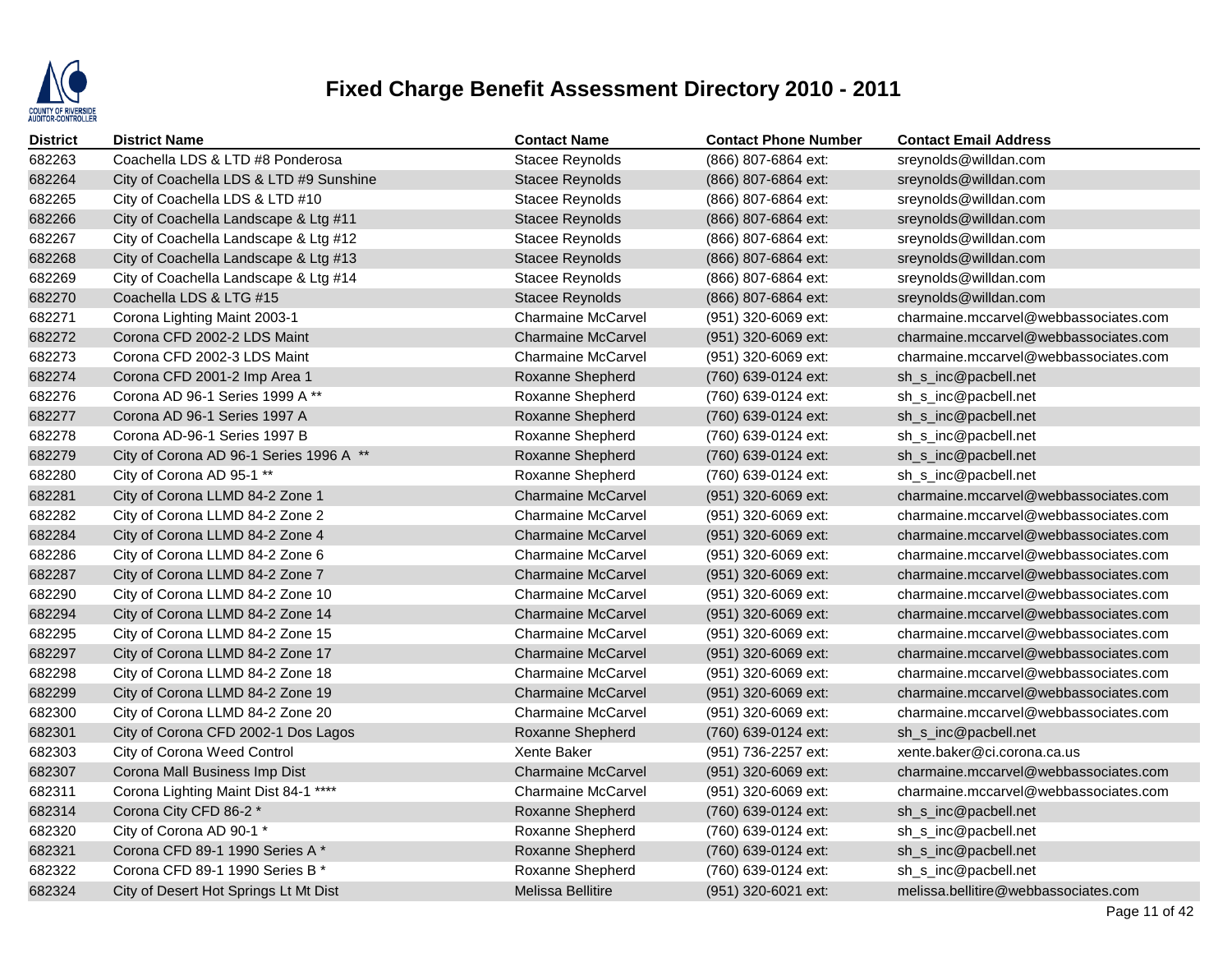

| <b>District</b> | <b>District Name</b>                          | <b>Contact Name</b>       | <b>Contact Phone Number</b> | <b>Contact Email Address</b>          |
|-----------------|-----------------------------------------------|---------------------------|-----------------------------|---------------------------------------|
| 682325          | City of Desert Hot Springs Nuisance Abatement | <b>Melissa Bellitire</b>  | (951) 320-6021 ext:         | melissa.bellitire@webbassociates.com  |
| 682326          | City of Desert Hot Springs Waste Disp ****    | <b>Melissa Bellitire</b>  | (951) 320-6021 ext:         | melissa.bellitire@webbassociates.com  |
| 682327          | City of Desert Hot Springs AD 92-1            | Melissa Bellitire         | (951) 320-6021 ext:         | melissa.bellitire@webbassociates.com  |
| 682328          | City of Desert Hot Springs AD 93-2            | <b>Melissa Bellitire</b>  | (951) 320-6021 ext:         | melissa.bellitire@webbassociates.com  |
| 682329          | City of Desert Hot Springs AD 91-1            | <b>Melissa Bellitire</b>  | (951) 320-6021 ext:         | melissa.bellitire@webbassociates.com  |
| 682332          | Desert Hot Springs Safety Measure Tax         | <b>Melissa Bellitire</b>  | (951) 320-6021 ext:         | melissa.bellitire@webbassociates.com  |
| 682335          | Corona CFD 90-1 Series A*                     | Roxanne Shepherd          | (760) 639-0124 ext:         | sh_s_inc@pacbell.net                  |
| 682336          | City of Corona AD 89-1 *                      | Roxanne Shepherd          | (760) 639-0124 ext:         | sh_s_inc@pacbell.net                  |
| 682337          | City of Corona CFD 97-1 LDS                   | <b>Charmaine McCarvel</b> | (951) 320-6069 ext:         | charmaine.mccarvel@webbassociates.com |
| 682338          | City of Corona CFD 97-2 *                     | Roxanne Shepherd          | (760) 639-0124 ext:         | sh_s_inc@pacbell.net                  |
| 682339          | Corona CFD 2000-1 Debris Basin *              | Roxanne Shepherd          | (760) 639-0124 ext:         | sh_s_inc@pacbell.net                  |
| 682340          | Corona 2000-1 Eagle Glen II *                 | Roxanne Shepherd          | (760) 639-0124 ext:         | sh_s_inc@pacbell.net                  |
| 682341          | Corona CFD 2001-1 LLMD **                     | <b>Charmaine McCarvel</b> | $(951)$ 320-6069 ext:       | charmaine.mccarvel@webbassociates.com |
| 682342          | Corona CFD 2001-2 Imp Area 2 *                | Roxanne Shepherd          | (760) 639-0124 ext:         | sh_s_inc@pacbell.net                  |
| 682343          | Corona CFD 2002-4 Corona Crossings            | Roxanne Shepherd          | (760) 639-0124 ext:         | sh_s_inc@pacbell.net                  |
| 682344          | Corona CFD 2003-2 Highlands Collection        | Roxanne Shepherd          | (760) 639-0124 ext:         | sh_s_inc@pacbell.net                  |
| 682345          | Lake Elsinore USD CFD 99-1                    | Anabel McConahay          | $(949)$ 250-8300 ext:       | amcconahay@dolinkagroup.com           |
| 682346          | Lake Elsinore USD CFD 2001-1                  | Anabel McConahay          | (949) 250-8300 ext:         | amcconahay@dolinkagroup.com           |
| 682347          | Lake Elsinore USD CFD 2001-2                  | Anabel McConahay          | (949) 250-8300 ext:         | amcconahay@dolinkagroup.com           |
| 682348          | Lake Elsinore USD CFD 2001-3                  | Anabel McConahay          | (949) 250-8300 ext:         | amcconahay@dolinkagroup.com           |
| 682349          | Lake Elsinore USD CFD 2002-1                  | Anabel McConahay          | (949) 250-8300 ext:         | amcconahay@dolinkagroup.com           |
| 682352          | City of Lake Elsinore CFD Public Safety       | Dennis Anderson           | (714) 619-9387 ext:         | Dennisa@franciscoandassociates.com    |
| 682354          | City of Elsinore Weed Abate                   | Nicole Fields             | (951) 674-3124 ext: 245     | nfields@Lake-Elsinore.org             |
| 682356          | City of Lake Elsinore LLMD #1 *               | Dennis Anderson           | (714) 619-9387 ext:         | Dennisa@franciscoandassociates.com    |
| 682357          | City of Elsinore LLMD *                       | Dennis Anderson           | (714) 619-9387 ext:         | Dennisa@franciscoandassociates.com    |
| 682359          | Lake Elsinore Unified School Dist CFD 88-1    | Anabel McConahay          | (949) 250-8300 ext:         | amcconahay@dolinkagroup.com           |
| 682360          | Lake Elsinore Unified School Dist CFD 89-1    | Anabel McConahay          | (949) 250-8300 ext:         | amcconahay@dolinkagroup.com           |
| 682362          | City of Elsinore AD 90-1A                     | David Schroeder           | (951) 837-4017 ext:         | dschroeder@nbsgov.com                 |
| 682363          | City of Elsinore AD 86-1                      | David Schroeder           | (951) 837-4017 ext:         | dschroeder@nbsgov.com                 |
| 682364          | City of Elsinore CFD 90-2 *                   | Dennis Anderson           | (714) 619-9387 ext:         | Dennisa@franciscoandassociates.com    |
| 682365          | Lake Elsinore USD CFD 90-1                    | Anabel McConahay          | $(949)$ 250-8300 ext:       | amcconahay@dolinkagroup.com           |
| 682366          | City of Elsinore CFD 98-1 *                   | Dennis Anderson           | (714) 619-9387 ext:         | Dennisa@franciscoandassociates.com    |
| 682367          | CFD 88-3 West Lake Elsinore *                 | Dennis Anderson           | (714) 619-9387 ext:         | Dennisa@franciscoandassociates.com    |
| 682369          | City of Elsinore AD 93-1                      | David Schroeder           | (951) 837-4017 ext:         | dschroeder@nbsgov.com                 |
| 682370          | City of Elsinore Refuse Collection            | Carol Hill                | (949) 655-3900 ext: 2354    | Chill@Harris-Assoc.com                |
| 682372          | City of Lake Elsinore CFD 95-1                | Dennis Anderson           | (714) 619-9387 ext:         | Dennisa@franciscoandassociates.com    |
| 682373          | City of La Quinta LDS & LTG                   | Stacee Reynolds           | (866) 807-6864 ext:         | sreynolds@willdan.com                 |
| 682376          | City of La Quinta Waste Disposal              | Eileen Coleman Shane      | (760) 340-5901 ext:         | eileen@burrtec.com                    |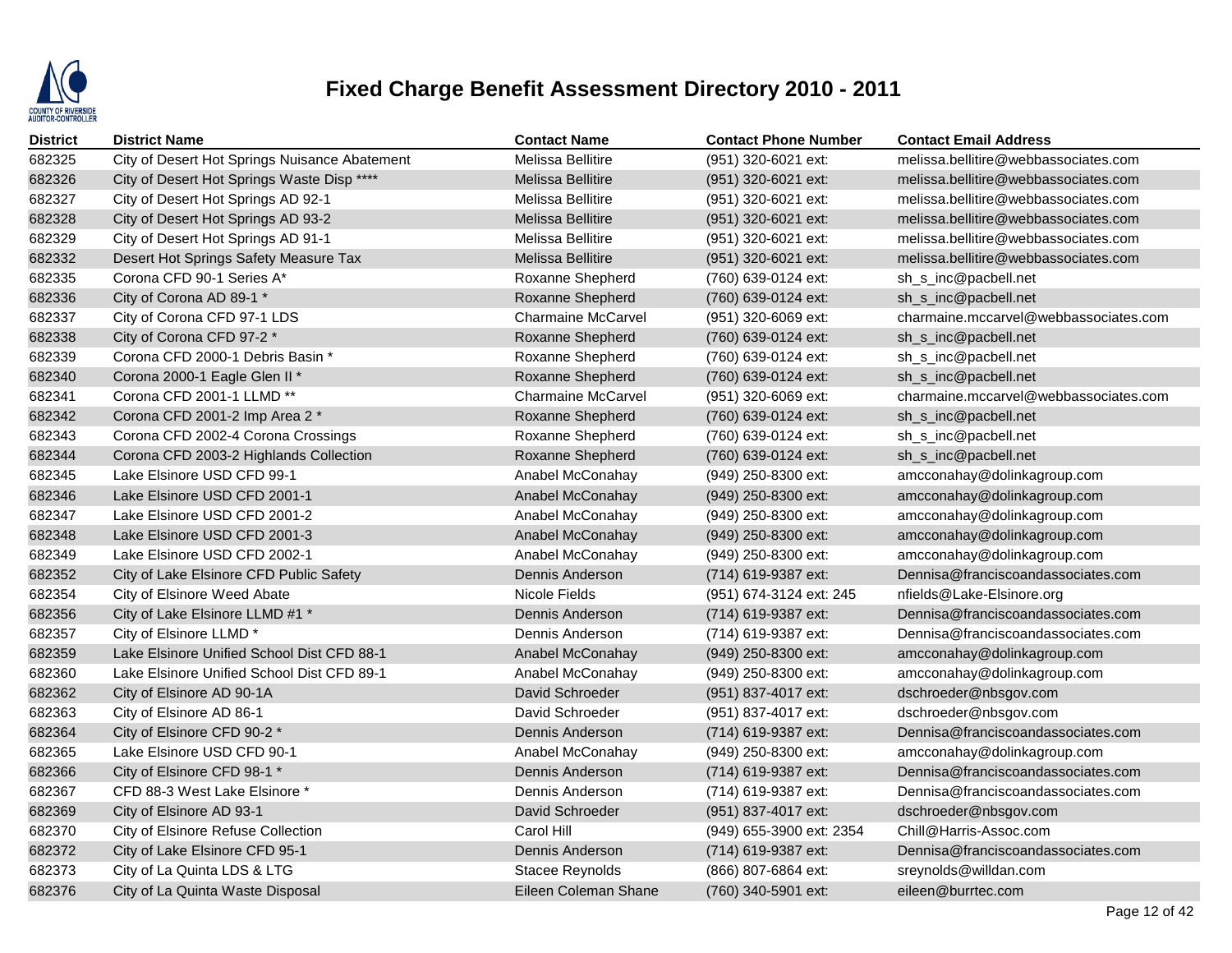

| <b>District</b> | <b>District Name</b>                           | <b>Contact Name</b>    | <b>Contact Phone Number</b> | <b>Contact Email Address</b> |
|-----------------|------------------------------------------------|------------------------|-----------------------------|------------------------------|
| 682377          | Lake Elsinore USDCFD NO 2007-1                 | Anabel McConahay       | (949) 250-8300 ext:         | amcconahay@dolinkagroup.com  |
| 682379          | La Quinta Nuisance Abatement                   | Deby Conrad            | (760) 777-7022 ext:         | dconrad@la-quinta.org        |
| 682383          | La Quinta AD 97-1 Norte                        | <b>Stacee Reynolds</b> | (866) 807-6864 ext:         | sreynolds@willdan.com        |
| 682384          | La Quinta AD 2000-1 Phase VI Imp               | Stacee Reynolds        | (866) 807-6864 ext:         | sreynolds@willdan.com        |
| 682390          | Hemet CFD 2005-1 Pub Safety Serv               | Josephine Perez-Moses  | (951) 587-3537 ext:         | jperezmoses@willdan.com      |
| 682392          | Hemet Heartland Landscaping Dist               | Josephine Perez-Moses  | (951) 587-3537 ext:         | jperezmoses@willdan.com      |
| 682394          | Hemet Stoney Mountain Landscaping              | Josephine Perez-Moses  | (951) 587-3537 ext:         | jperezmoses@willdan.com      |
| 682396          | Hemet Crean Homes Landscaping                  | Josephine Perez-Moses  | $(951)$ 587-3537 ext:       | jperezmoses@willdan.com      |
| 682398          | Hemet Montana Landscaping Dist                 | Josephine Perez-Moses  | (951) 587-3537 ext:         | jperezmoses@willdan.com      |
| 682399          | City of Hemet CFD 1999-1 Heartland             | Leni Zarate            | (951) 300-2886 ext:         | Lzarate@psomas.com           |
| 682404          | City of Hemet Weed Control                     | Josephine Perez-Moses  | (951) 587-3537 ext:         | jperezmoses@willdan.com      |
| 682405          | <b>Hemet Lighting District**</b>               | Josephine Perez-Moses  | (951) 587-3537 ext:         | jperezmoses@willdan.com      |
| 682406          | Hemet Landscape District**                     | Josephine Perez-Moses  | (951) 587-3537 ext:         | jperezmoses@willdan.com      |
| 682407          | Hemet Lighting Dist No 19**                    | Josephine Perez-Moses  | (951) 587-3537 ext:         | jperezmoses@willdan.com      |
| 682408          | Hemet Parkhill Ltg. Dist**                     | Josephine Perez-Moses  | (951) 587-3537 ext:         | jperezmoses@willdan.com      |
| 682410          | City of Hemet Landscape Dist 19 **             | Josephine Perez-Moses  | (951) 587-3537 ext:         | jperezmoses@willdan.com      |
| 682412          | City of Hemet North Annex Ltg Dist**           | Josephine Perez-Moses  | (951) 587-3537 ext:         | jperezmoses@willdan.com      |
| 682417          | Indian Wells LLD 91-1 Zone A25                 | <b>Stacee Reynolds</b> | (866) 807-6864 ext:         | sreynolds@willdan.com        |
| 682418          | Indian Wells LLD 91-1 Zone A23                 | <b>Stacee Reynolds</b> | (866) 807-6864 ext:         | sreynolds@willdan.com        |
| 682419          | Indian Wells LLD 91-1 Zone A22                 | Stacee Reynolds        | (866) 807-6864 ext:         | sreynolds@willdan.com        |
| 682420          | Indian Wells LLD 91-1 Zone A21                 | Stacee Reynolds        | (866) 807-6864 ext:         | sreynolds@willdan.com        |
| 682421          | Indian Wells Street Lighting Dist. No. 2000-01 | <b>Stacee Reynolds</b> | (866) 807-6864 ext:         | sreynolds@willdan.com        |
| 682422          | City of Indian Wells 91-1 Zone A20             | Stacee Reynolds        | (866) 807-6864 ext:         | sreynolds@willdan.com        |
| 682423          | Indian Wells LLD 91-1 Zone A19                 | Stacee Reynolds        | (866) 807-6864 ext:         | sreynolds@willdan.com        |
| 682424          | City of Indian Wells LLD 91-1 Zn E             | <b>Stacee Reynolds</b> | (866) 807-6864 ext:         | sreynolds@willdan.com        |
| 682425          | City of Indian Wells LLD #5B                   | <b>Stacee Reynolds</b> | (866) 807-6864 ext:         | sreynolds@willdan.com        |
| 682426          | Indian Wells A11C Club Drive                   | Stacee Reynolds        | (866) 807-6864 ext:         | sreynolds@willdan.com        |
| 682428          | City of Indian Wells LLD #11                   | <b>Stacee Reynolds</b> | (866) 807-6864 ext:         | sreynolds@willdan.com        |
| 682430          | City of Indian Wells LLD #8                    | Stacee Reynolds        | (866) 807-6864 ext:         | sreynolds@willdan.com        |
| 682440          | City of Indian Wells Landscape & Ltg #3        | <b>Stacee Reynolds</b> | (866) 807-6864 ext:         | sreynolds@willdan.com        |
| 682443          | City of Indian Wells Fire AC MT1               | Stacee Reynolds        | (866) 807-6864 ext:         | sreynolds@willdan.com        |
| 682444          | City of Indian Wells Landscape & Ltg #1        | Stacee Reynolds        | (866) 807-6864 ext:         | sreynolds@willdan.com        |
| 682446          | City of Indian Wells S. Waste                  | Eileen Coleman Shane   | (760) 340-5901 ext:         | eileen@burrtec.com           |
| 682448          | City of Indian Wells EMG Upgrade               | <b>Stacee Reynolds</b> | (866) 807-6864 ext:         | sreynolds@willdan.com        |
| 682449          | City of Indian Wells L&L Dist #2               | <b>Stacee Reynolds</b> | (866) 807-6864 ext:         | sreynolds@willdan.com        |
| 682452          | City of Indio LDS & LTG #13                    | <b>Stacee Reynolds</b> | (866) 807-6864 ext:         | sreynolds@willdan.com        |
| 682454          | City of Indio Solid Waste Chg *                | Eileen Coleman Shane   | (760) 340-5901 ext:         | eileen@burrtec.com           |
| 682456          | City of Indio Landscaping Mnt #1               | <b>Stacee Reynolds</b> | (866) 807-6864 ext:         | sreynolds@willdan.com        |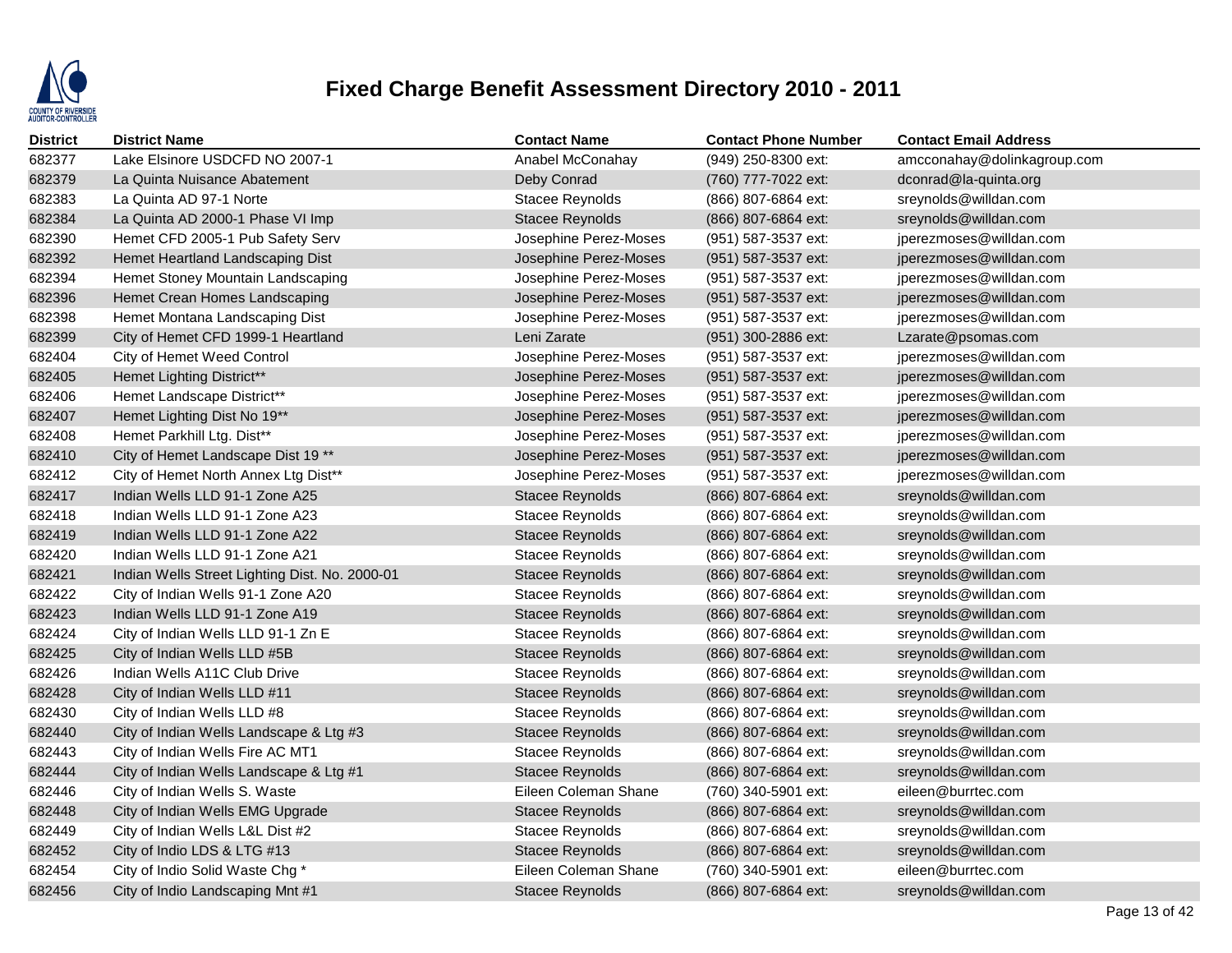

| <b>District</b> | <b>District Name</b>                        | <b>Contact Name</b>    | <b>Contact Phone Number</b> | <b>Contact Email Address</b> |
|-----------------|---------------------------------------------|------------------------|-----------------------------|------------------------------|
| 682457          | City of Indio Landscaping Mnt #2            | <b>Stacee Reynolds</b> | (866) 807-6864 ext:         | sreynolds@willdan.com        |
| 682458          | City of Indio Landscaping Mnt #3            | Stacee Reynolds        | (866) 807-6864 ext:         | sreynolds@willdan.com        |
| 682459          | City of Indio Landscaping Mnt #4            | <b>Stacee Reynolds</b> | (866) 807-6864 ext:         | sreynolds@willdan.com        |
| 682460          | City of Indio Landscaping Mnt #5            | <b>Stacee Reynolds</b> | (866) 807-6864 ext:         | sreynolds@willdan.com        |
| 682461          | City of Indio Landscaping Mnt #6            | Stacee Reynolds        | (866) 807-6864 ext:         | sreynolds@willdan.com        |
| 682463          | City of Indio Landscaping Mnt #7            | <b>Stacee Reynolds</b> | (866) 807-6864 ext:         | sreynolds@willdan.com        |
| 682464          | City of Indio LDS & LTG #8                  | Stacee Reynolds        | (866) 807-6864 ext:         | sreynolds@willdan.com        |
| 682466          | City of Indio LDS & LTG #9                  | Stacee Reynolds        | (866) 807-6864 ext:         | sreynolds@willdan.com        |
| 682467          | City of Indio LDS & LTG #10                 | <b>Stacee Reynolds</b> | (866) 807-6864 ext:         | sreynolds@willdan.com        |
| 682468          | City of Indio LDS & LTG #11                 | Stacee Reynolds        | (866) 807-6864 ext:         | sreynolds@willdan.com        |
| 682469          | City of Indio LDS & LTG #12                 | Stacee Reynolds        | (866) 807-6864 ext:         | sreynolds@willdan.com        |
| 682472          | City of Indio LTG #14                       | <b>Stacee Reynolds</b> | (866) 807-6864 ext:         | sreynolds@willdan.com        |
| 682473          | City of Indio LTG #15                       | Stacee Reynolds        | (866) 807-6864 ext:         | sreynolds@willdan.com        |
| 682474          | City of Indio LTG #16                       | <b>Stacee Reynolds</b> | (866) 807-6864 ext:         | sreynolds@willdan.com        |
| 682475          | City of Indio LTG #17                       | Stacee Reynolds        | (866) 807-6864 ext:         | sreynolds@willdan.com        |
| 682476          | City of Indio Landscape & LTG #18           | Stacee Reynolds        | (866) 807-6864 ext:         | sreynolds@willdan.com        |
| 682477          | City of Indio Landscape & LTG #19           | Stacee Reynolds        | (866) 807-6864 ext:         | sreynolds@willdan.com        |
| 682478          | City of Indio Landscape & LTG #20           | <b>Stacee Reynolds</b> | (866) 807-6864 ext:         | sreynolds@willdan.com        |
| 682479          | City of Indio Landscape & LTG #21           | <b>Stacee Reynolds</b> | (866) 807-6864 ext:         | sreynolds@willdan.com        |
| 682480          | City of Indio Landscape & LTG #22           | Stacee Reynolds        | (866) 807-6864 ext:         | sreynolds@willdan.com        |
| 682483          | Moreno Valley AD 96-1                       | Jennifer Terry         | (951) 413-3505 ext:         | JenniferT@moval.org          |
| 682489          | Moreno Valley CFD 87-1 Imp #1               | Jennifer Terry         | (951) 413-3505 ext:         | JenniferT@moval.org          |
| 682490          | Moreno Valley CFD #3                        | Jennifer Terry         | (951) 413-3505 ext:         | JenniferT@moval.org          |
| 682491          | Moreno Valley CFD 1 Neighborhood Park Maint | Jennifer Terry         | (951) 413-3505 ext:         | JenniferT@moval.org          |
| 682494          | Moreno Valley Weed Abatement                | Jennifer Terry         | (951) 413-3505 ext:         | JenniferT@moval.org          |
| 682497          | Moreno Valley USD CFD 88-1 A*               | Josephine Perez-Moses  | (951) 587-3537 ext:         | jperezmoses@willdan.com      |
| 682498          | Moreno Valley USD CFD 2002-1                | Barbara Hale-Carter    | (760) 233-2630 ext:         | barbc@sdfa.com               |
| 682499          | Moreno Valley USD CFD 91-1                  | Josephine Perez-Moses  | (951) 587-3537 ext:         | jperezmoses@willdan.com      |
| 682500          | March JPA Meridian LLMD                     | Roxanne Shepherd       | (760) 639-0124 ext:         | sh_s_inc@pacbell.net         |
| 682503          | Norco Weed Control                          | Marjorie Hollinger     | (909) 793-2855 ext:         | rapiddatainc@aol.com         |
| 682513          | City of Norco PY Weed                       | Marjorie Hollinger     | (909) 793-2855 ext:         | rapiddatainc@aol.com         |
| 682516          | Norco CFD 93-1 *                            | Josephine Perez-Moses  | (951) 587-3537 ext:         | jperezmoses@willdan.com      |
| 682517          | Norco Beazer LMD *                          | Steve Loriso           | (909) 594-9702 ext:         | sloriso@rkagroup.com         |
| 682518          | Norco Estates LMD <sup>*</sup>              | Steve Loriso           | (909) 594-9702 ext:         | sloriso@rkagroup.com         |
| 682519          | Norco Centex LMD *                          | Steve Loriso           | (909) 594-9702 ext:         | sloriso@rkagroup.com         |
| 682520          | Norco Ridge Ranch LMD                       | Steve Loriso           | (909) 594-9702 ext:         | sloriso@rkagroup.com         |
| 682521          | Norco Hawks Crest LMD                       | Steve Loriso           | (909) 594-9702 ext:         | sloriso@rkagroup.com         |
| 682525          | Norco CFD 97-1 **                           | Josephine Perez-Moses  | (951) 587-3537 ext:         | jperezmoses@willdan.com      |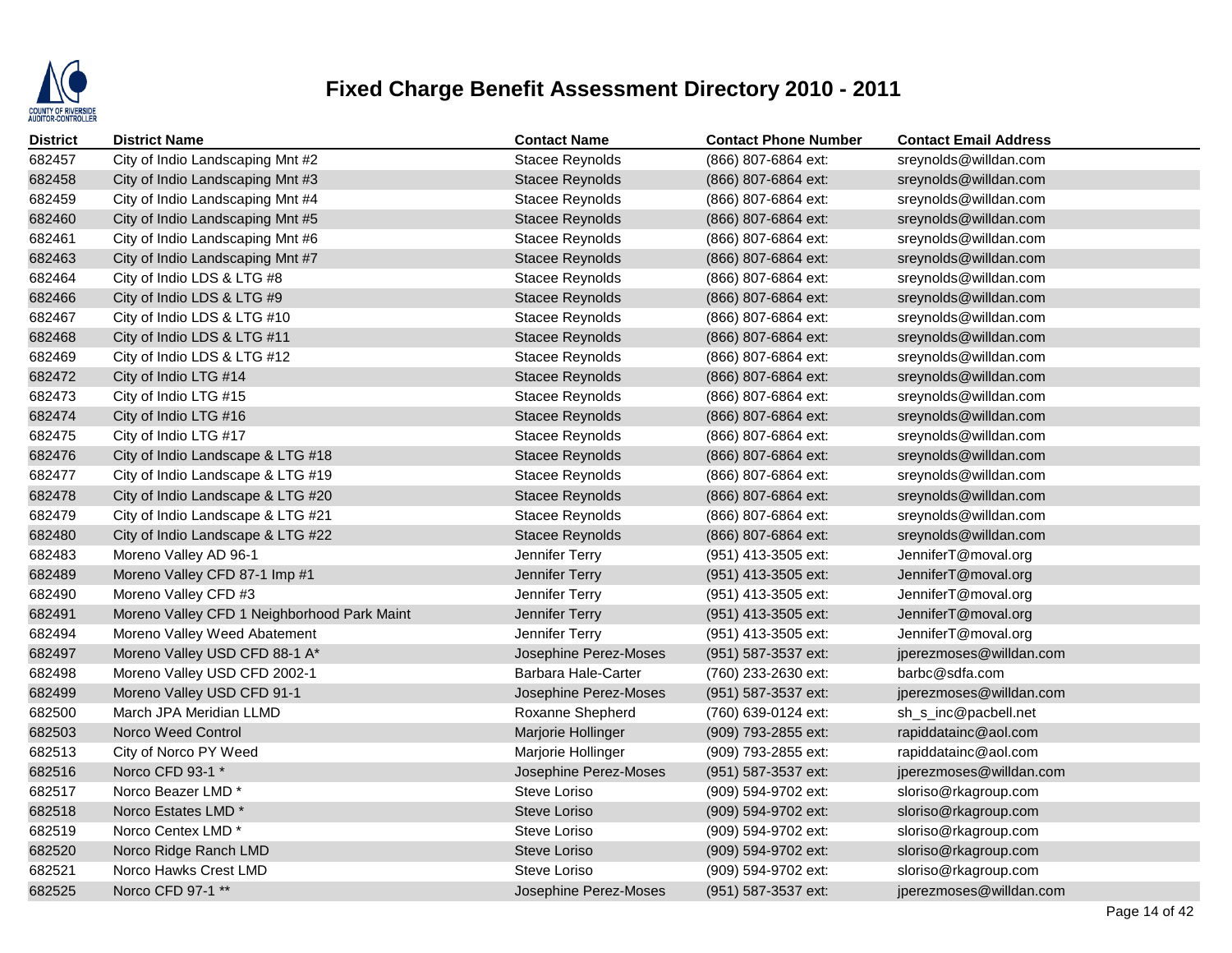

| <b>District</b> | <b>District Name</b>                       | <b>Contact Name</b>     | <b>Contact Phone Number</b> | <b>Contact Email Address</b>        |
|-----------------|--------------------------------------------|-------------------------|-----------------------------|-------------------------------------|
| 682526          | Norco CFD 2002-1 **                        | Josephine Perez-Moses   | (951) 587-3537 ext:         | jperezmoses@willdan.com             |
| 682527          | Norco CFD 2001-1 **                        | Josephine Perez-Moses   | (951) 587-3537 ext:         | jperezmoses@willdan.com             |
| 682560          | Palm Desert CC Zone 13 **                  | Josephine Perez-Moses   | (951) 587-3537 ext:         | jperezmoses@willdan.com             |
| 682561          | Palm Desert K & B Zone 14 **               | Josephine Perez-Moses   | (951) 587-3537 ext:         | jperezmoses@willdan.com             |
| 682562          | Palm Desert Silver Spur AD 01-01**         | Josephine Perez-Moses   | (951) 587-3537 ext:         | jperezmoses@willdan.com             |
| 682563          | Palm Desert Highlands AD 04-01**           | Josephine Perez-Moses   | (951) 587-3537 ext:         | jperezmoses@willdan.com             |
| 682565          | Palm Desert University Pk 1915 CFD 05-01** | Josephine Perez-Moses   | (951) 587-3537 ext:         | jperezmoses@willdan.com             |
| 682566          | Palm Desert Sec 29 AD 2004-02              | Josephine Perez-Moses   | (951) 587-3537 ext:         | jperezmoses@willdan.com             |
| 682567          | Palm Desert AD 1                           | Josephine Perez-Moses   | (951) 587-3537 ext:         | jperezmoses@willdan.com             |
| 682569          | Palm Desert LL Zone 16 **                  | Josephine Perez-Moses   | (951) 587-3537 ext:         | jperezmoses@willdan.com             |
| 682570          | Palm Desert LL Zone 15 **                  | Josephine Perez-Moses   | (951) 587-3537 ext:         | jperezmoses@willdan.com             |
| 682571          | Palm Desert President Plaza III PBID **    | Josephine Perez-Moses   | (951) 587-3537 ext:         | jperezmoses@willdan.com             |
| 682572          | Palm Desert AD 98-1 Canyons **             | Josephine Perez-Moses   | (951) 587-3537 ext:         | jperezmoses@willdan.com             |
| 682574          | Palm Desert AD 94-2 Sunterrace **          | Josephine Perez-Moses   | (951) 587-3537 ext:         | jperezmoses@willdan.com             |
| 682575          | Palm Desert AD 94-3 Merano**               | Josephine Perez-Moses   | (951) 587-3537 ext:         | jperezmoses@willdan.com             |
| 682577          | Palm Desert LL Zone 9 The Grove **         | Josephine Perez-Moses   | (951) 587-3537 ext:         | jperezmoses@willdan.com             |
| 682580          | Palm Desert LL Dist Zone 4 Pkywest **      | Josephine Perez-Moses   | (951) 587-3537 ext:         | jperezmoses@willdan.com             |
| 682582          | Palm Desert LL Dist Zone 5 CCC **          | Josephine Perez-Moses   | (951) 587-3537 ext:         | jperezmoses@willdan.com             |
| 682583          | Palm Desert Energy Loan Program            | Josephine Perez-Moses   | (951) 587-3537 ext:         | jperezmoses@willdan.com             |
| 682584          | Palm Desert LL Dist Zone 2 Cyn CV **       | Josephine Perez-Moses   | (951) 587-3537 ext:         | jperezmoses@willdan.com             |
| 682586          | Palm Desert Emergency SV **                | Stacee Reynolds         | (866) 807-6864 ext:         | sreynolds@willdan.com               |
| 682587          | Palm Desert LL Zone 1 Pres Plz **          | Josephine Perez-Moses   | (951) 587-3537 ext:         | jperezmoses@willdan.com             |
| 682588          | Palm Desert LL Dist Zone 3 Vnyds           | Josephine Perez-Moses   | (951) 587-3537 ext:         | jperezmoses@willdan.com             |
| 682592          | Palm Desert CFD 91-1 **                    | Josephine Perez-Moses   | (951) 587-3537 ext:         | jperezmoses@willdan.com             |
| 682593          | Palm Desert LLMD #11 **                    | Josephine Perez-Moses   | (951) 587-3537 ext:         | jperezmoses@willdan.com             |
| 682598          | Palm Desert LL Dst 6 Hovley Lane **        | Josephine Perez-Moses   | (951) 587-3537 ext:         | jperezmoses@willdan.com             |
| 682599          | Palm Desert LL Zone 7 Waring Ct **         | Josephine Perez-Moses   | (951) 587-3537 ext:         | jperezmoses@willdan.com             |
| 682600          | Palm Desert LL Zone 8 Palm Gate **         | Josephine Perez-Moses   | (951) 587-3537 ext:         | jperezmoses@willdan.com             |
| 682601          | City of Palm Springs AD 161                | David Schroeder         | (951) 837-4017 ext:         | dschroeder@nbsgov.com               |
| 682602          | City of Palm Springs AD 162                | David Schroeder         | (951) 837-4017 ext:         | dschroeder@nbsgov.com               |
| 682603          | City of Palm Springs AD 164                | David Schroeder         | (951) 837-4017 ext:         | dschroeder@nbsgov.com               |
| 682612          | City of Palm Springs Lt Mt 3               | David Schroeder         | (951) 837-4017 ext:         | dschroeder@nbsgov.com               |
| 682616          | City of Palm Springs Nuisance              | <b>Sharon Ainsworth</b> | (760) 323-8223 ext:         | Sharon.Ainsworth@palmsprings-ca.gov |
| 682617          | City of Palm Springs Sewer Charge*         | <b>Sharon Ainsworth</b> | (760) 323-8223 ext:         | Sharon.Ainsworth@palmsprings-ca.gov |
| 682618          | City of Palm Springs Sewer Charge 06-07*   | Robert Burkholder       | (760) 323-8223 ext:         | Robert.burkholder@veoliawaterna.com |
| 682619          | City of Palm Springs Pkwy Maint Dist 6-A   | David Schroeder         | (951) 837-4017 ext:         | dschroeder@nbsgov.com               |
| 682621          | City of Palm Springs Pkwy Maint Dist 6-C   | David Schroeder         | (951) 837-4017 ext:         | dschroeder@nbsgov.com               |
| 682622          | City of Palm Springs Waste Disposal        | <b>Sharon Ainsworth</b> | (760) 323-8223 ext:         | Sharon.Ainsworth@palmsprings-ca.gov |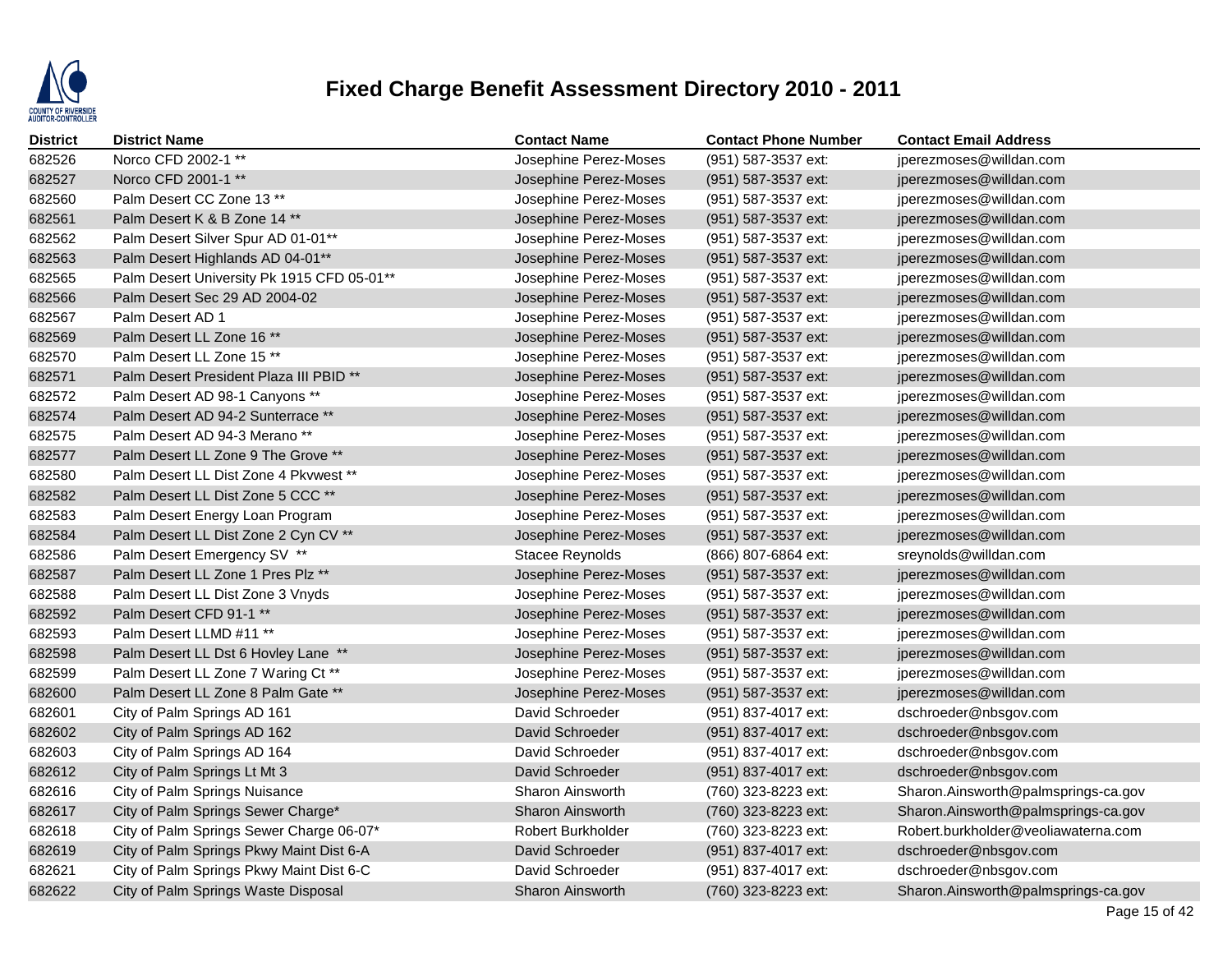

| District | <b>District Name</b>                         | <b>Contact Name</b>    | <b>Contact Phone Number</b> | <b>Contact Email Address</b> |
|----------|----------------------------------------------|------------------------|-----------------------------|------------------------------|
| 682623   | City of Palm Springs SP Pkwy Maint #7        | David Schroeder        | (951) 837-4017 ext:         | dschroeder@nbsgov.com        |
| 682624   | City of Palm Springs Prkway Maint #8         | David Schroeder        | (951) 837-4017 ext:         | dschroeder@nbsgov.com        |
| 682629   | City of Palm Springs AD 157                  | David Schroeder        | (951) 837-4017 ext:         | dschroeder@nbsgov.com        |
| 682630   | City of Palm Springs Pkwy Maint Dist #9      | David Schroeder        | (951) 837-4017 ext:         | dschroeder@nbsgov.com        |
| 682631   | City of Palm Springs Pkwy Maint Dist 10      | David Schroeder        | (951) 837-4017 ext:         | dschroeder@nbsgov.com        |
| 682632   | City of Palm Springs Pkwy Maint Dist 10 Zn 2 | David Schroeder        | (951) 837-4017 ext:         | dschroeder@nbsgov.com        |
| 682636   | City of Palm Springs CFD 2005-1              | Josephine Perez-Moses  | (951) 587-3537 ext:         | jperezmoses@willdan.com      |
| 682637   | Palm Springs CFD 2007-1                      | Josephine Perez-Moses  | (951) 587-3537 ext:         | jperezmoses@willdan.com      |
| 682638   | Palm Springs LTG Maint Dist 12               | David Schroeder        | (951) 837-4017 ext:         | dschroeder@nbsgov.com        |
| 682642   | Perris CFD 2001-1 IA May Farms**             | Josephine Perez-Moses  | (951) 587-3537 ext:         | jperezmoses@willdan.com      |
| 682643   | Perris CFD 2004-3, IA No. 2 Monument **      | Josephine Perez-Moses  | (951) 587-3537 ext:         | jperezmoses@willdan.com      |
| 682644   | Perris CFD 2004-3, IA No. 1 Monument **      | Josephine Perez-Moses  | (951) 587-3537 ext:         | jperezmoses@willdan.com      |
| 682645   | Perris CFD 2004-5 Amber Oaks II **           | Josephine Perez-Moses  | (951) 587-3537 ext:         | jperezmoses@willdan.com      |
| 682646   | Perris CFD 2004-1 Amber Oaks **              | Josephine Perez-Moses  | (951) 587-3537 ext:         | jperezmoses@willdan.com      |
| 682647   | Perris CFD 2004-2 CLC **                     | Josephine Perez-Moses  | (951) 587-3537 ext:         | jperezmoses@willdan.com      |
| 682648   | Perris CFD 2001-1, IA 2 **                   | Josephine Perez-Moses  | (951) 587-3537 ext:         | jperezmoses@willdan.com      |
| 682649   | Perris CFD 2001-1, IA 3 **                   | Josephine Perez-Moses  | (951) 587-3537 ext:         | jperezmoses@willdan.com      |
| 682651   | City of Perris Maint Dist 84-1               | Roxanne Shepherd       | (760) 639-0124 ext:         | sh_s_inc@pacbell.net         |
| 682652   | City of Perris Landscape Dist 1              | Roxanne Shepherd       | (760) 639-0124 ext:         | sh_s_inc@pacbell.net         |
| 682653   | Perris CFD 2005-2 Harmony Grove**            | Josephine Perez-Moses  | (951) 587-3537 ext:         | jperezmoses@willdan.com      |
| 682654   | Perris CFD 2005-4 Strtfrd Rnch               | Josephine Perez-Moses  | (951) 587-3537 ext:         | jperezmoses@willdan.com      |
| 682656   | Perris CFD 2006-3 Alder                      | Josephine Perez-Moses  | (951) 587-3537 ext:         | jperezmoses@willdan.com      |
| 682657   | Perris Storm Drain Dst 1                     | Roxanne Shepherd       | (760) 639-0124 ext:         | sh_s_inc@pacbell.net         |
| 682658   | Perris CFD 2001-1, IA 1 **                   | Josephine Perez-Moses  | (951) 587-3537 ext:         | jperezmoses@willdan.com      |
| 682659   | Perris CFD 88-1 **                           | Josephine Perez-Moses  | (951) 587-3537 ext:         | jperezmoses@willdan.com      |
| 682661   | City of Perris CFD 88-3 **                   | Josephine Perez-Moses  | (951) 587-3537 ext:         | jperezmoses@willdan.com      |
| 682663   | Perris CFD 93-1R May Ranch **                | Josephine Perez-Moses  | (951) 587-3537 ext:         | jperezmoses@willdan.com      |
| 682664   | Perris CFD 90-1 **                           | Josephine Perez-Moses  | (951) 587-3537 ext:         | jperezmoses@willdan.com      |
| 682665   | Perris CFD 90-2 Green Valley **              | Josephine Perez-Moses  | $(951)$ 587-3537 ext:       | jperezmoses@willdan.com      |
| 682666   | Perris CFD 91-1 Perris Valley Spectrum **    | Josephine Perez-Moses  | (951) 587-3537 ext:         | jperezmoses@willdan.com      |
| 682669   | City of Perris CFD 93-2 Plaza **             | Josephine Perez-Moses  | (951) 587-3537 ext:         | jperezmoses@willdan.com      |
| 682670   | City of Perris CFD 2001-2                    | Josephine Perez-Moses  | (951) 587-3537 ext:         | jperezmoses@willdan.com      |
| 682671   | City of Perris CFD 2002-1                    | Josephine Perez-Moses  | (951) 587-3537 ext:         | jperezmoses@willdan.com      |
| 682672   | City of Perris CFD 2003-1                    | Josephine Perez-Moses  | (951) 587-3537 ext:         | jperezmoses@willdan.com      |
| 682673   | City of Perris CFD 2001-3 N. Public Safety   | Josephine Perez-Moses  | (951) 587-3537 ext:         | jperezmoses@willdan.com      |
| 682674   | Rancho Mirage AD 30-02 Clancy Ln             | <b>Stacee Reynolds</b> | (866) 807-6864 ext:         | sreynolds@willdan.com        |
| 682675   | Rancho Mirage AD 29-96 White Sun             | Stacee Reynolds        | (866) 807-6864 ext:         | sreynolds@willdan.com        |
| 682676   | Rancho Mirage AD 25-90R Vista Dun            | <b>Stacee Reynolds</b> | (866) 807-6864 ext:         | sreynolds@willdan.com        |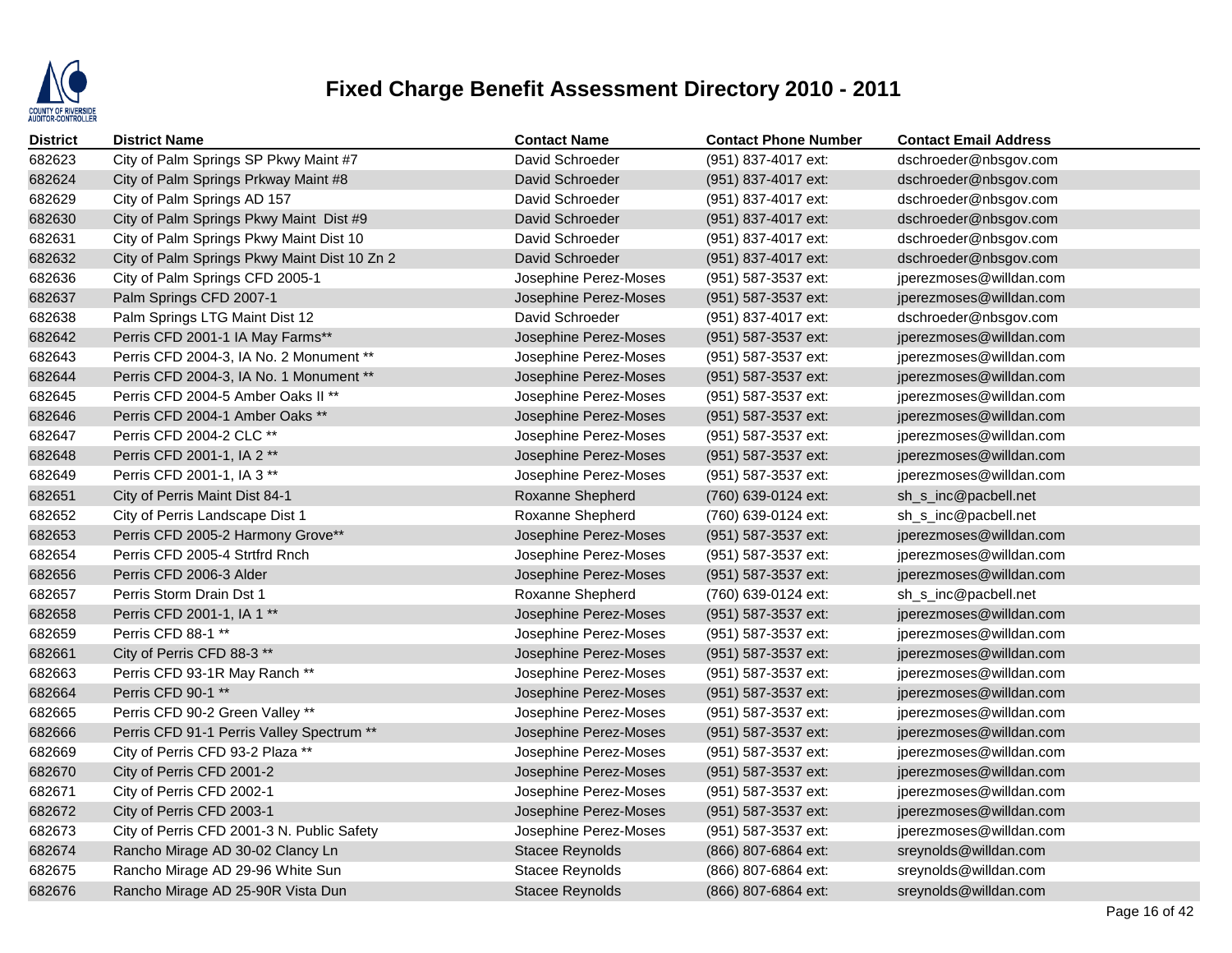

| <b>District</b> | <b>District Name</b>                         | <b>Contact Name</b>       | <b>Contact Phone Number</b> | <b>Contact Email Address</b>          |
|-----------------|----------------------------------------------|---------------------------|-----------------------------|---------------------------------------|
| 682677          | Rancho Mirage AD 27-92                       | <b>Stacee Reynolds</b>    | (866) 807-6864 ext:         | sreynolds@willdan.com                 |
| 682678          | Rancho Mirage AD 25-90 Vista D               | <b>Stacee Reynolds</b>    | (866) 807-6864 ext:         | sreynolds@willdan.com                 |
| 682679          | City of Rancho Mirage CFD 1                  | Stacee Reynolds           | (866) 807-6864 ext:         | sreynolds@willdan.com                 |
| 682681          | City of Rancho Mirage Nus Abate              | <b>Stacee Reynolds</b>    | (866) 807-6864 ext:         | sreynolds@willdan.com                 |
| 682683          | City of Rancho Mirage Fire Protection Tax    | Stacee Reynolds           | (866) 807-6864 ext:         | sreynolds@willdan.com                 |
| 682686          | City of Rancho Mirage Lndscp ZNO             | <b>Stacee Reynolds</b>    | (866) 807-6864 ext:         | sreynolds@willdan.com                 |
| 682687          | City of Rancho Mirage Lndscp ZNOA            | Stacee Reynolds           | (866) 807-6864 ext:         | sreynolds@willdan.com                 |
| 682688          | City of Rancho Mirage Lndscp ZN2             | Stacee Reynolds           | (866) 807-6864 ext:         | sreynolds@willdan.com                 |
| 682690          | Rancho Mirage Bobhope Adrr 13-80             | Stacee Reynolds           | (866) 807-6864 ext:         | sreynolds@willdan.com                 |
| 682694          | Rancho Mirage Fire Excise Tax                | <b>Stacee Reynolds</b>    | (866) 807-6864 ext:         | sreynolds@willdan.com                 |
| 682695          | Rancho Mirage Citywide Lndscpe               | Stacee Reynolds           | (866) 807-6864 ext:         | sreynolds@willdan.com                 |
| 682696          | City of Rancho Mir Lndscp Zn 3               | <b>Stacee Reynolds</b>    | (866) 807-6864 ext:         | sreynolds@willdan.com                 |
| 682697          | Rancho Mirage Citywide Park Tax              | Stacee Reynolds           | (866) 807-6864 ext:         | sreynolds@willdan.com                 |
| 682698          | Rancho Mirage AD 22-85 RR F. Sinatra         | Stacee Reynolds           | (866) 807-6864 ext:         | sreynolds@willdan.com                 |
| 682700          | <b>Riverside Admin Civil Penalties</b>       | Carlie Myers              | (951) 826-5587 ext:         | cmyers@riversideca.gov                |
| 682701          | <b>Riverside Admin Citation</b>              | <b>Carlie Myers</b>       | (951) 826-5587 ext:         | cmyers@riversideca.gov                |
| 682703          | City of Riverside Weed Control               | Carlie Myers              | (951) 826-5587 ext:         | cmyers@riversideca.gov                |
| 682704          | City of Riverside Bldg Abatemt               | <b>Carlie Myers</b>       | (951) 826-5587 ext:         | cmyers@riversideca.gov                |
| 682705          | City of Riverside Lighting Dist              | <b>Charmaine McCarvel</b> | (951) 320-6069 ext:         | charmaine.mccarvel@webbassociates.com |
| 682706          | City of Riverside Riverwalk AD*              | Melissa Bellitire         | (951) 320-6021 ext:         | melissa.bellitire@webbassociates.com  |
| 682709          | City of Riverside Canyon Springs AD *        | Melissa Bellitire         | (951) 320-6021 ext:         | melissa.bellitire@webbassociates.com  |
| 682712          | <b>Riverside City Library Services</b>       | <b>Charmaine McCarvel</b> | (951) 320-6069 ext:         | charmaine.mccarvel@webbassociates.com |
| 682713          | Riverside Riverwalk Bus Ctr AD               | Melissa Bellitire         | (951) 320-6021 ext:         | melissa.bellitire@webbassociates.com  |
| 682714          | Riverside Hunter Park AD                     | Melissa Bellitire         | (951) 320-6021 ext:         | melissa.bellitire@webbassociates.com  |
| 682721          | City of Riverside CFD 86-1                   | <b>Scott Catlett</b>      | (951) 826-5609 ext:         | scatlett@riversideca.gov              |
| 682723          | Riverside Sycamore Cyn CFD 92-1 *            | Melissa Bellitire         | (951) 320-6021 ext:         | melissa.bellitire@webbassociates.com  |
| 682724          | Riverside Orangecrest CFD 2002-1             | <b>Scott Catlett</b>      | (951) 826-5609 ext:         | scatlett@riversideca.gov              |
| 682725          | Riverside CFD 2004-1 Galleria                | <b>Melissa Bellitire</b>  | (951) 320-6021 ext:         | melissa.bellitire@webbassociates.com  |
| 682727          | Riv Co CFD 07-1Newport/I215                  | Melissa Bellitire         | (951) 320-6021 ext:         | melissa.bellitire@webbassociates.com  |
| 682730          | City of Riverside Sycamore Canyon AD #1 *    | Melissa Bellitire         | (951) 320-6021 ext:         | melissa.bellitire@webbassociates.com  |
| 682731          | City of Riverside Litter and Trash Abatement | <b>Carlie Myers</b>       | (951) 826-5587 ext:         | cmyers@riversideca.gov                |
| 682732          | City of Riverside CFD 90-1                   | Melissa Bellitire         | (951) 320-6021 ext:         | melissa.bellitire@webbassociates.com  |
| 682734          | City of Riverside LLMD #1                    | Doris Domen               | (951) 248-4285 ext:         | doris.domen@webbassociates.com        |
| 682736          | City of Riverside Riverwalk LMD              | Doris Domen               | (951) 248-4285 ext:         | doris.domen@webbassociates.com        |
| 682737          | DANG BUILD ABATEMENT NPA                     | Carlie Myers              | (951) 826-5587 ext:         | cmyers@riversideca.gov                |
| 682738          | <b>DEBRIS ABATEMENT NPA</b>                  | <b>Carlie Myers</b>       | (951) 826-5587 ext:         | cmyers@riversideca.gov                |
| 682739          | WEED ABATEMENT NPA                           | <b>Carlie Myers</b>       | (951) 826-5587 ext:         | cmyers@riversideca.gov                |
| 682740          | ADMINISTRATIVE CITATION NPA                  | <b>Carlie Myers</b>       | (951) 826-5587 ext:         | cmyers@riversideca.gov                |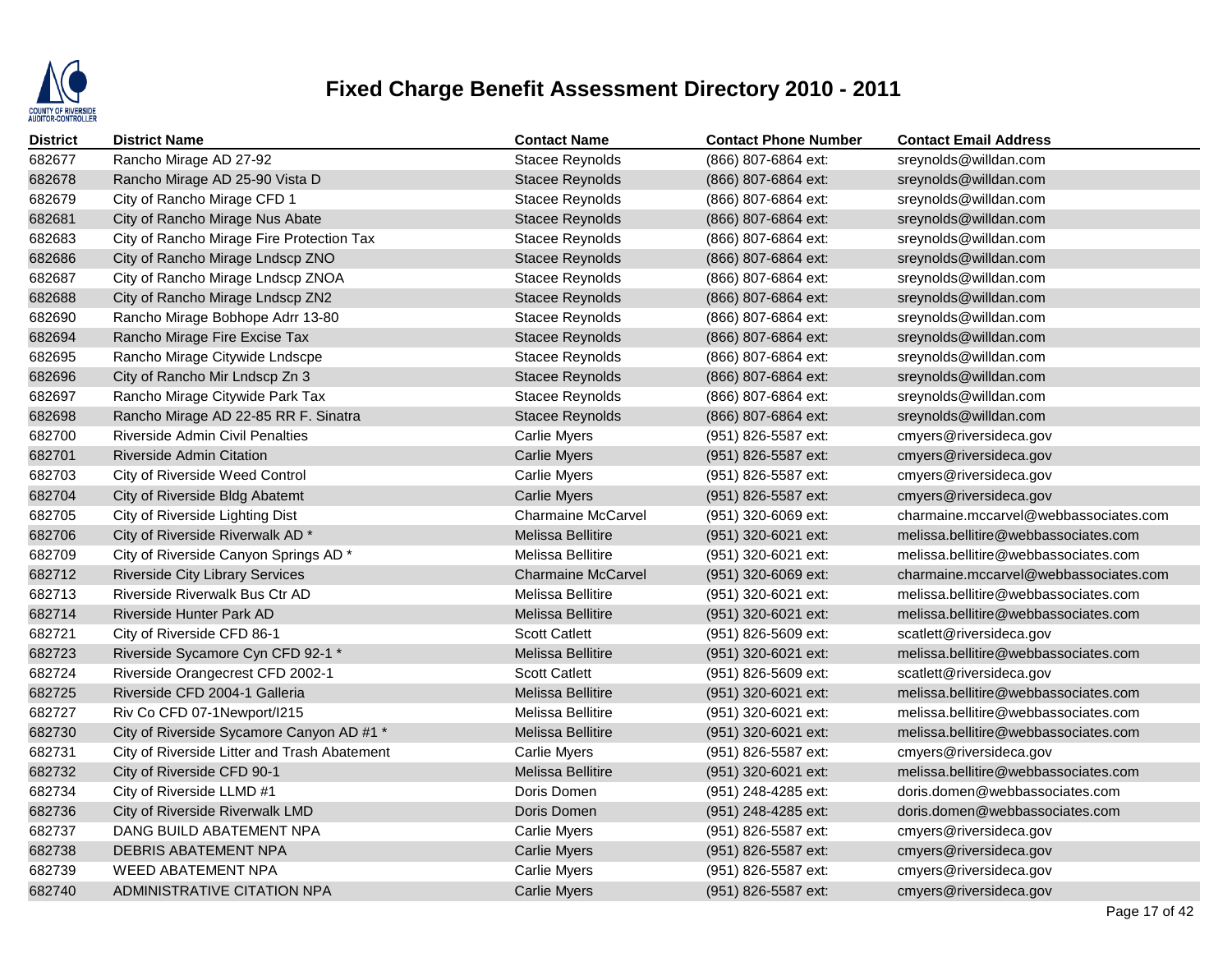

| <b>District</b> | <b>District Name</b>               | <b>Contact Name</b> | <b>Contact Phone Number</b> | <b>Contact Email Address</b> |
|-----------------|------------------------------------|---------------------|-----------------------------|------------------------------|
| 682741          | ADMIN CIVIL PENALTIES NPA          | <b>Carlie Myers</b> | (951) 826-5587 ext:         | cmyers@riversideca.gov       |
| 682799          | City of San Jacinto CFD 2002-1 **  | Andrea Roess        | (949) 955-1500 ext:         | andrea@taussig.com           |
| 682800          | City of San Jacinto CFD 2003-1 **  | Andrea Roess        | (949) 955-1500 ext:         | andrea@taussig.com           |
| 682801          | City of San Jacinto CFD 2003-2 *** | David Schroeder     | (951) 837-4017 ext:         | dschroeder@nbsgov.com        |
| 682803          | City of San Jacinto Weed Control   | Michelle Holmes     | (951) 537-6389 ext:         | mholmes@sanjacintoca.us      |
| 682807          | City of San Jacinto CFD #2         | David Schroeder     | (951) 837-4017 ext:         | dschroeder@nbsgov.com        |
| 682810          | City of San Jacinto LL Park 1      | David Schroeder     | (951) 837-4017 ext:         | dschroeder@nbsgov.com        |
| 682813          | San Jacinto LLPD 2 Zone 1          | David Schroeder     | (951) 837-4017 ext:         | dschroeder@nbsgov.com        |
| 682814          | San Jacinto LLPD 2 Zone 2          | David Schroeder     | (951) 837-4017 ext:         | dschroeder@nbsgov.com        |
| 682815          | San Jacinto LLPD 2 Zone 3          | David Schroeder     | (951) 837-4017 ext:         | dschroeder@nbsgov.com        |
| 682816          | San Jacinto LLPD 2 Zone 4          | David Schroeder     | (951) 837-4017 ext:         | dschroeder@nbsgov.com        |
| 682817          | San Jacinto LLPD 2 Zone 5          | David Schroeder     | (951) 837-4017 ext:         | dschroeder@nbsgov.com        |
| 682818          | San Jacinto LLPD 2 Zone 6          | David Schroeder     | (951) 837-4017 ext:         | dschroeder@nbsgov.com        |
| 682819          | San Jacinto LLPD 2 Zone 7          | David Schroeder     | (951) 837-4017 ext:         | dschroeder@nbsgov.com        |
| 682820          | San Jacinto LLPD 2 Zone 8          | David Schroeder     | (951) 837-4017 ext:         | dschroeder@nbsgov.com        |
| 682821          | San Jacinto LLPD 2 Zone 9          | David Schroeder     | (951) 837-4017 ext:         | dschroeder@nbsgov.com        |
| 682822          | San Jacinto LLPD 2 Zone 10         | David Schroeder     | (951) 837-4017 ext:         | dschroeder@nbsgov.com        |
| 682823          | San Jacinto LLPD 2 Zone 14         | David Schroeder     | (951) 837-4017 ext:         | dschroeder@nbsgov.com        |
| 682824          | San Jacinto LLPD 2 Zone 16         | David Schroeder     | (951) 837-4017 ext:         | dschroeder@nbsgov.com        |
| 682825          | San Jacinto LLPD 2 Zone 17         | David Schroeder     | (951) 837-4017 ext:         | dschroeder@nbsgov.com        |
| 682826          | San Jacinto LLPD 2 Zone 18         | David Schroeder     | (951) 837-4017 ext:         | dschroeder@nbsgov.com        |
| 682828          | San Jacinto LLPD 2 Zone 12         | David Schroeder     | (951) 837-4017 ext:         | dschroeder@nbsgov.com        |
| 682829          | San Jacinto LLPD 2 Zone 13         | David Schroeder     | (951) 837-4017 ext:         | dschroeder@nbsgov.com        |
| 682830          | San Jacinto LLPD 2 Zone 15         | David Schroeder     | (951) 837-4017 ext:         | dschroeder@nbsgov.com        |
| 682831          | San Jacinto LLPD 2 Zone 19         | David Schroeder     | (951) 837-4017 ext:         | dschroeder@nbsgov.com        |
| 682832          | San Jacinto LLPD 2 Zone 20         | David Schroeder     | (951) 837-4017 ext:         | dschroeder@nbsgov.com        |
| 682833          | San Jacinto LLPD 2 Zone 21         | David Schroeder     | (951) 837-4017 ext:         | dschroeder@nbsgov.com        |
| 682834          | San Jacinto LLPD 2 Zone 22         | David Schroeder     | (951) 837-4017 ext:         | dschroeder@nbsgov.com        |
| 682835          | San Jacinto LLPD 2 Zone 23         | David Schroeder     | (951) 837-4017 ext:         | dschroeder@nbsgov.com        |
| 682836          | San Jacinto LLPD 2 Zone 24         | David Schroeder     | (951) 837-4017 ext:         | dschroeder@nbsgov.com        |
| 682837          | San Jacinto LLPD 2 Zone 25         | David Schroeder     | (951) 837-4017 ext:         | dschroeder@nbsgov.com        |
| 682838          | San Jacinto LLPD 2 Zone 26         | David Schroeder     | (951) 837-4017 ext:         | dschroeder@nbsgov.com        |
| 682839          | San Jacinto LLPD 2 Zone 27         | David Schroeder     | (951) 837-4017 ext:         | dschroeder@nbsgov.com        |
| 682840          | San Jacinto LLPD 2 Zone 28         | David Schroeder     | (951) 837-4017 ext:         | dschroeder@nbsgov.com        |
| 682841          | San Jacinto LLPD 2 Zone 29         | David Schroeder     | (951) 837-4017 ext:         | dschroeder@nbsgov.com        |
| 682842          | San Jacinto LLPD 2 Zone 30         | David Schroeder     | (951) 837-4017 ext:         | dschroeder@nbsgov.com        |
| 682843          | San Jacinto LLPD 2 Zone 31         | David Schroeder     | (951) 837-4017 ext:         | dschroeder@nbsgov.com        |
| 682844          | San Jacinto LLPD 2 Zone 32         | David Schroeder     | (951) 837-4017 ext:         | dschroeder@nbsgov.com        |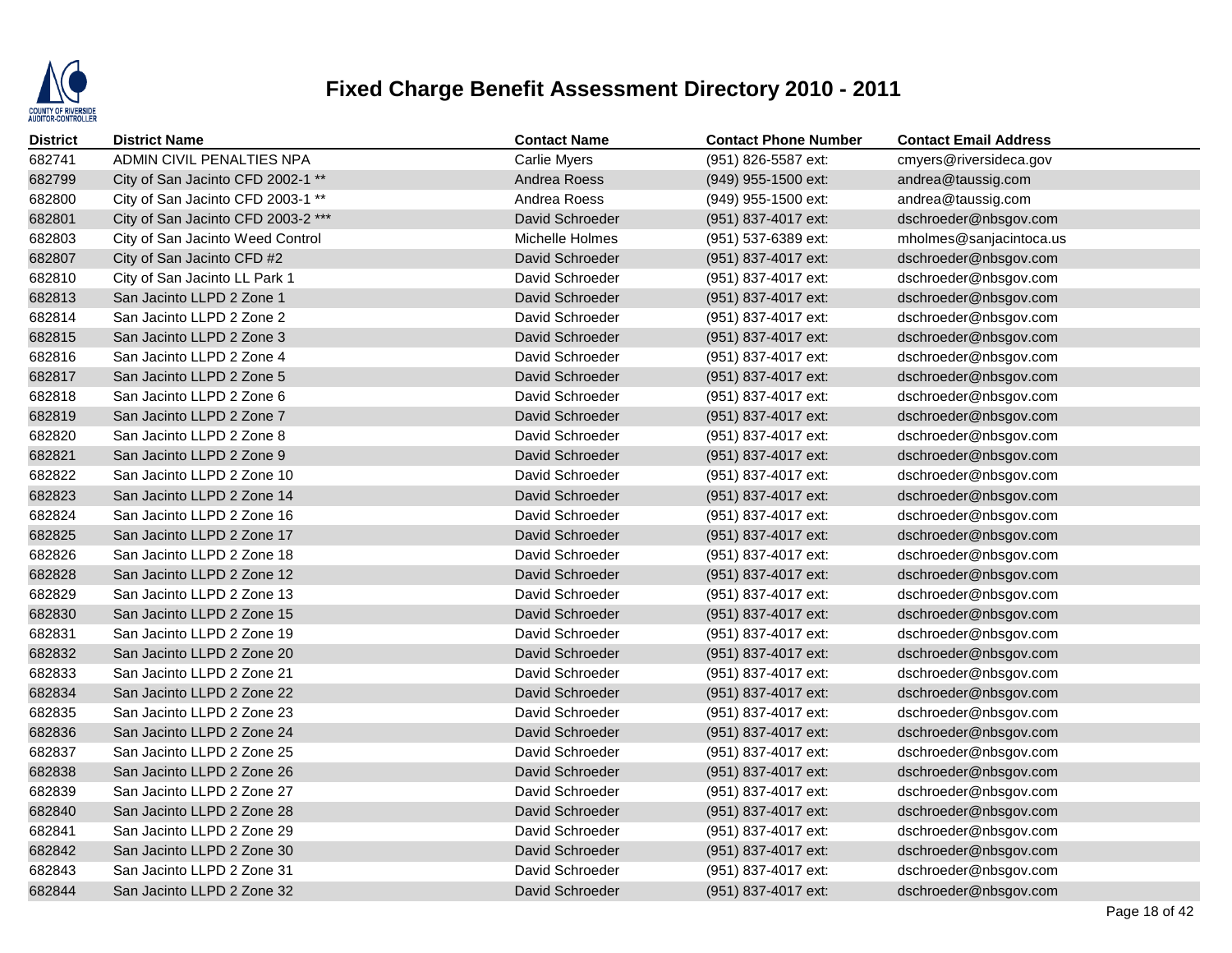

| <b>District</b> | <b>District Name</b>                  | <b>Contact Name</b>   | <b>Contact Phone Number</b> | <b>Contact Email Address</b>   |
|-----------------|---------------------------------------|-----------------------|-----------------------------|--------------------------------|
| 682845          | San Jacinto LLPD 2 Zone 33            | David Schroeder       | (951) 837-4017 ext:         | dschroeder@nbsgov.com          |
| 682846          | San Jacinto LLPD 2 Zone 34            | David Schroeder       | (951) 837-4017 ext:         | dschroeder@nbsgov.com          |
| 682847          | San Jacinto LLPD 2 Zone 35            | David Schroeder       | (951) 837-4017 ext:         | dschroeder@nbsgov.com          |
| 682848          | San Jacinto LLPD 2 Zone 36            | David Schroeder       | (951) 837-4017 ext:         | dschroeder@nbsgov.com          |
| 682849          | San Jacinto LLPD 2 Zone 37            | David Schroeder       | (951) 837-4017 ext:         | dschroeder@nbsgov.com          |
| 682850          | San Jacinto LLPD 2 Zone 38            | David Schroeder       | (951) 837-4017 ext:         | dschroeder@nbsgov.com          |
| 682851          | San Jacinto LLPD 2 Zone 39            | David Schroeder       | (951) 837-4017 ext:         | dschroeder@nbsgov.com          |
| 682852          | San Jacinto LLPD 2 Zone 40            | David Schroeder       | (951) 837-4017 ext:         | dschroeder@nbsgov.com          |
| 682855          | LLPD #2 Zone 82                       | David Schroeder       | (951) 837-4017 ext:         | dschroeder@nbsgov.com          |
| 682856          | LLPD #2 Zone 84                       | David Schroeder       | (951) 837-4017 ext:         | dschroeder@nbsgov.com          |
| 682857          | LLPD #2 ZONE 83                       | David Schroeder       | (951) 837-4017 ext:         | dschroeder@nbsgov.com          |
| 682858          | LLPD #2 ZONE 85                       | David Schroeder       | (951) 837-4017 ext:         | dschroeder@nbsgov.com          |
| 682859          | LLPD #2 ZONE 86                       | David Schroeder       | (951) 837-4017 ext:         | dschroeder@nbsgov.com          |
| 682912          | Temecula Parks / Lighting Svs **      | Josephine Perez-Moses | (951) 587-3537 ext:         | jperezmoses@willdan.com        |
| 682914          | Temecula Residential Street Lights ** | Josephine Perez-Moses | (951) 587-3537 ext:         | jperezmoses@willdan.com        |
| 682916          | Temecula Trash / Recycling **         | Josephine Perez-Moses | (951) 587-3537 ext:         | jperezmoses@willdan.com        |
| 682917          | Temecula Road Maintenance **          | Josephine Perez-Moses | (951) 587-3537 ext:         | jperezmoses@willdan.com        |
| 682919          | Temecula Weed Abatement *             | David Bilby           | (951) 694-6430 ext:         | david.bilby@cityoftemecula.org |
| 682921          | Temecula CFD 03-03 (Wolf Creek) A     | David Schroeder       | (951) 837-4017 ext:         | dschroeder@nbsgov.com          |
| 682923          | Temecula AD 03-04 (John Warner)       | David Schroeder       | (951) 837-4017 ext:         | dschroeder@nbsgov.com          |
| 682924          | Temecula CFD 03-06 Harveston II       | David Schroeder       | (951) 837-4017 ext:         | dschroeder@nbsgov.com          |
| 682926          | Temecula CFD 01-2 Harveston B         | David Schroeder       | (951) 837-4017 ext:         | dschroeder@nbsgov.com          |
| 682927          | Temecula CFD 01-2 Harveston A         | David Schroeder       | (951) 837-4017 ext:         | dschroeder@nbsgov.com          |
| 682928          | Temecula CFD 03-1 Crowne Hill         | David Schroeder       | (951) 837-4017 ext:         | dschroeder@nbsgov.com          |
| 682929          | Temecula CFD 03-2 Roripaugh Ranch     | David Schroeder       | (951) 837-4017 ext:         | dschroeder@nbsgov.com          |
| 682930          | <b>Temecular Perimtr LDS ZN 1</b>     | Josephine Perez-Moses | (951) 587-3537 ext:         | jperezmoses@willdan.com        |
| 682931          | <b>Temecular Perimtr LDS ZN 2</b>     | Josephine Perez-Moses | (951) 587-3537 ext:         | jperezmoses@willdan.com        |
| 682932          | <b>Temecular Perimtr LDS ZN 3</b>     | Josephine Perez-Moses | (951) 587-3537 ext:         | jperezmoses@willdan.com        |
| 682933          | Temecular Perimtr LDS ZN 4            | Josephine Perez-Moses | (951) 587-3537 ext:         | jperezmoses@willdan.com        |
| 682934          | Temecular Perimtr LDS ZN 5            | Josephine Perez-Moses | (951) 587-3537 ext:         | jperezmoses@willdan.com        |
| 682935          | <b>Temecular Perimtr LDS ZN 6</b>     | Josephine Perez-Moses | (951) 587-3537 ext:         | jperezmoses@willdan.com        |
| 682936          | Temecular Perimtr LDS ZN 7            | Josephine Perez-Moses | (951) 587-3537 ext:         | jperezmoses@willdan.com        |
| 682937          | <b>Temecular Perimtr LDS ZN 8</b>     | Josephine Perez-Moses | (951) 587-3537 ext:         | jperezmoses@willdan.com        |
| 682938          | <b>Temecular Perimtr LDS ZN 9</b>     | Josephine Perez-Moses | (951) 587-3537 ext:         | jperezmoses@willdan.com        |
| 682939          | Temecular Perimtr LDS ZN 10           | Josephine Perez-Moses | (951) 587-3537 ext:         | jperezmoses@willdan.com        |
| 682940          | <b>Temecular Perimtr LDS ZN 11</b>    | Josephine Perez-Moses | (951) 587-3537 ext:         | jperezmoses@willdan.com        |
| 682941          | Temecular Perimtr LDS ZN 12           | Josephine Perez-Moses | (951) 587-3537 ext:         | jperezmoses@willdan.com        |
| 682942          | <b>Temecular Perimtr LDS ZN 13</b>    | Josephine Perez-Moses | (951) 587-3537 ext:         | jperezmoses@willdan.com        |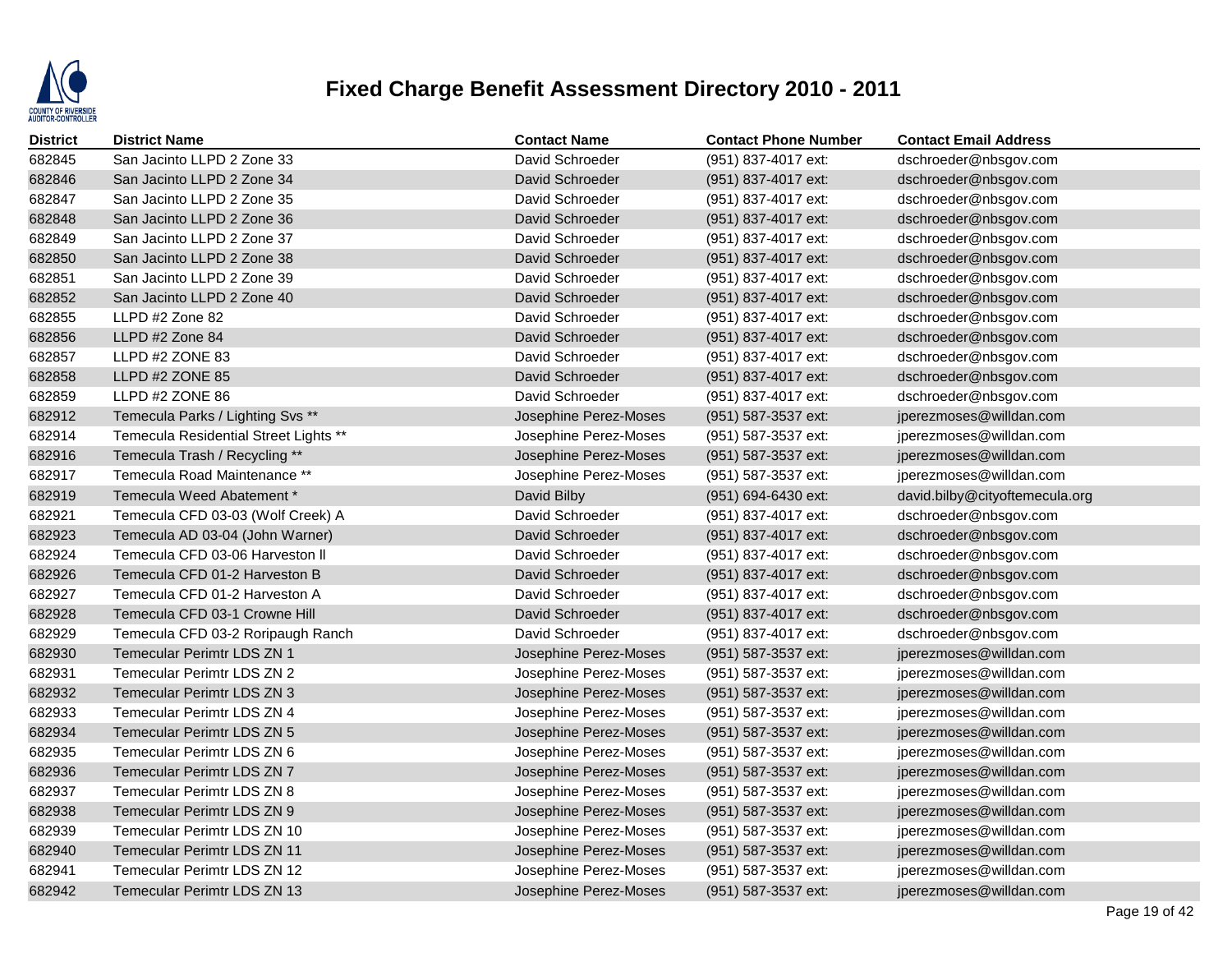

| <b>District</b> | <b>District Name</b>               | <b>Contact Name</b>   | <b>Contact Phone Number</b> | <b>Contact Email Address</b> |
|-----------------|------------------------------------|-----------------------|-----------------------------|------------------------------|
| 682943          | Temecular Perimtr LDS ZN 14        | Josephine Perez-Moses | (951) 587-3537 ext:         | jperezmoses@willdan.com      |
| 682944          | <b>Temecular Perimtr LDS ZN 15</b> | Josephine Perez-Moses | (951) 587-3537 ext:         | jperezmoses@willdan.com      |
| 682945          | Temecular Perimtr LDS ZN 16        | Josephine Perez-Moses | (951) 587-3537 ext:         | jperezmoses@willdan.com      |
| 682946          | <b>Temecular Perimtr LDS ZN 17</b> | Josephine Perez-Moses | (951) 587-3537 ext:         | jperezmoses@willdan.com      |
| 682947          | Temecular Perimtr LDS ZN 18        | Josephine Perez-Moses | (951) 587-3537 ext:         | jperezmoses@willdan.com      |
| 682948          | <b>Temecular Perimtr LDS ZN 19</b> | Josephine Perez-Moses | (951) 587-3537 ext:         | jperezmoses@willdan.com      |
| 682949          | Temecular Perimtr LDS ZN 20        | Josephine Perez-Moses | (951) 587-3537 ext:         | jperezmoses@willdan.com      |
| 682950          | <b>Temecular Perimtr LDS ZN 21</b> | Josephine Perez-Moses | (951) 587-3537 ext:         | jperezmoses@willdan.com      |
| 682951          | Temecular Perimtr LDS ZN 22        | Josephine Perez-Moses | (951) 587-3537 ext:         | jperezmoses@willdan.com      |
| 682952          | <b>Temecular Perimtr LDS ZN 23</b> | Josephine Perez-Moses | (951) 587-3537 ext:         | jperezmoses@willdan.com      |
| 682953          | Temecular Perimtr LDS ZN 24        | Josephine Perez-Moses | (951) 587-3537 ext:         | jperezmoses@willdan.com      |
| 682954          | <b>Temecular Perimtr LDS ZN 25</b> | Josephine Perez-Moses | (951) 587-3537 ext:         | jperezmoses@willdan.com      |
| 682955          | Temecular Perimtr LDS ZN 26        | Josephine Perez-Moses | (951) 587-3537 ext:         | jperezmoses@willdan.com      |
| 682956          | <b>Temecular Perimtr LDS ZN 27</b> | Josephine Perez-Moses | (951) 587-3537 ext:         | jperezmoses@willdan.com      |
| 682957          | Temecular Perimtr LDS ZN 28        | Josephine Perez-Moses | (951) 587-3537 ext:         | jperezmoses@willdan.com      |
| 682958          | Temecular Perimtr LDS ZN 29        | Josephine Perez-Moses | (951) 587-3537 ext:         | jperezmoses@willdan.com      |
| 683000          | Alvord USD CFD 2001-1              | David Lopez           | (949) 250-8300 ext:         | dlopez@dolinkagroup.com      |
| 683001          | Alvord USD CFD 2002-1              | David Lopez           | (949) 250-8300 ext:         | dlopez@dolinkagroup.com      |
| 683002          | Alvord USD 2006-1 Tax A            | David Lopez           | (949) 250-8300 ext:         | dlopez@dolinkagroup.com      |
| 683003          | Alvord USD 2006-1 Tax B            | David Lopez           | (949) 250-8300 ext:         | dlopez@dolinkagroup.com      |
| 683142          | Corona-Norco USD CFD 03-5          | Jeff Hamill           | (760) 233-2635 ext:         | Jeffh@sdfa.com               |
| 683143          | Corona-Norco USD CFD 03-4          | Jeff Hamill           | (760) 233-2635 ext:         | Jeffh@sdfa.com               |
| 683144          | Corona-Norco USD CFD 03-3 (A)      | Jeff Hamill           | (760) 233-2635 ext:         | Jeffh@sdfa.com               |
| 683145          | Corona-Norco USD CFD 03-3 (B)      | Jeff Hamill           | (760) 233-2635 ext:         | Jeffh@sdfa.com               |
| 683146          | Corona-Norco USD CFD 03-2          | Jeff Hamill           | (760) 233-2635 ext:         | Jeffh@sdfa.com               |
| 683147          | Corona-Norco USD CFD 03-1          | Jeff Hamill           | (760) 233-2635 ext:         | Jeffh@sdfa.com               |
| 683148          | Corona-Norco USD CFD 02-2A         | Jeff Hamill           | (760) 233-2635 ext:         | Jeffh@sdfa.com               |
| 683149          | Corona-Norco USD CFD 02-2B         | Jeff Hamill           | (760) 233-2635 ext:         | Jeffh@sdfa.com               |
| 683150          | Corona-Norco USD CFD 00-1          | Jeff Hamill           | (760) 233-2635 ext:         | Jeffh@sdfa.com               |
| 683151          | Corona-Norco USD CFD 01-1 Area A   | Jeff Hamill           | (760) 233-2635 ext:         | Jeffh@sdfa.com               |
| 683152          | Corona-Norco USD CFD 01-1 Area B   | Jeff Hamill           | (760) 233-2635 ext:         | Jeffh@sdfa.com               |
| 683153          | Corona-Norco USD CFD 02-1          | Jeff Hamill           | (760) 233-2635 ext:         | Jeffh@sdfa.com               |
| 683154          | Corona-Norco USD CFD 01-02 Area A  | Jeff Hamill           | (760) 233-2635 ext:         | Jeffh@sdfa.com               |
| 683155          | Corona-Norco USD CFD 01-02 Area B  | <b>Jeff Hamill</b>    | (760) 233-2635 ext:         | Jeffh@sdfa.com               |
| 683156          | Corona-Norco USD CFD 01-02 Area C  | Jeff Hamill           | (760) 233-2635 ext:         | Jeffh@sdfa.com               |
| 683157          | Corona-Norco USD CFD 06-1          | Jeff Hamill           | (760) 233-2635 ext:         | Jeffh@sdfa.com               |
| 683158          | Corona-Norco USD CFD 06-2          | Jeff Hamill           | (760) 233-2635 ext:         | Jeffh@sdfa.com               |
| 683160          | Corona-Norco USD CFD 99-1          | Jeff Hamill           | (760) 233-2635 ext:         | Jeffh@sdfa.com               |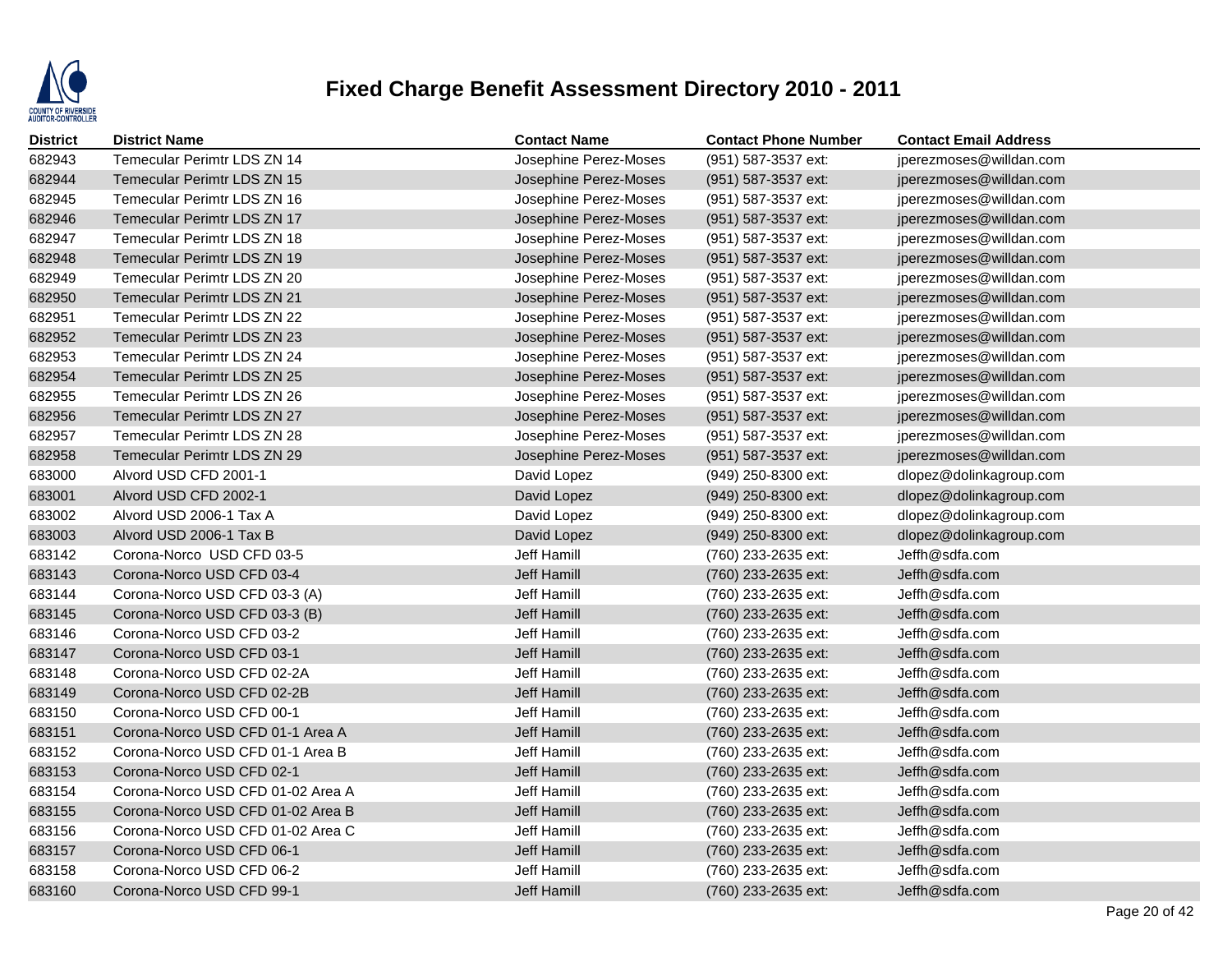

| <b>District</b> | <b>District Name</b>                  | <b>Contact Name</b> | <b>Contact Phone Number</b> | <b>Contact Email Address</b> |
|-----------------|---------------------------------------|---------------------|-----------------------------|------------------------------|
| 683161          | Corona-Norco USD CFD 99-2 Area A      | Jeff Hamill         | (760) 233-2635 ext:         | Jeffh@sdfa.com               |
| 683162          | Corona-Norco USD CFD 99-2 Area B      | Jeff Hamill         | (760) 233-2635 ext:         | Jeffh@sdfa.com               |
| 683163          | Corona-Norco USD CFD 99-2 Area C      | Jeff Hamill         | (760) 233-2635 ext:         | Jeffh@sdfa.com               |
| 683164          | Corona-Norco USD CFD 05-1             | Jeff Hamill         | (760) 233-2635 ext:         | Jeffh@sdfa.com               |
| 683166          | Corona-Norco USD CFD 04-2IA 3         | Jeff Hamill         | (760) 233-2635 ext:         | Jeffh@sdfa.com               |
| 683167          | Corona-Norco USD CFD 04-1             | Jeff Hamill         | (760) 233-2635 ext:         | Jeffh@sdfa.com               |
| 683168          | Corona-Norco USD CFD 04-2 IA1         | Jeff Hamill         | (760) 233-2635 ext:         | Jeffh@sdfa.com               |
| 683169          | Corona-Norco USD CFD 04-2 IA2         | Jeff Hamill         | (760) 233-2635 ext:         | Jeffh@sdfa.com               |
| 683171          | Corona-Norco CFD #6                   | Jeff Hamill         | (760) 233-2635 ext:         | Jeffh@sdfa.com               |
| 683173          | Corona-Norco CFD #8                   | Jeff Hamill         | (760) 233-2635 ext:         | Jeffh@sdfa.com               |
| 683174          | Corona-Norco CFD 94-1                 | Jeff Hamill         | (760) 233-2635 ext:         | Jeffh@sdfa.com               |
| 683175          | Corona-Norco CFD 95-1                 | Jeff Hamill         | (760) 233-2635 ext:         | Jeffh@sdfa.com               |
| 683176          | Corona-Norco CFD 96-1                 | Jeff Hamill         | (760) 233-2635 ext:         | Jeffh@sdfa.com               |
| 683177          | Corona-Norco CFD 97-1                 | Jeff Hamill         | (760) 233-2635 ext:         | Jeffh@sdfa.com               |
| 683178          | Corona-Norco USD CFD 98-1             | Jeff Hamill         | (760) 233-2635 ext:         | Jeffh@sdfa.com               |
| 683179          | Corona Norco USD CFD 98-2             | Jeff Hamill         | (760) 233-2635 ext:         | Jeffh@sdfa.com               |
| 683181          | Riverside Unified CFD #6              | Andrea Roess        | (949) 955-1500 ext:         | andrea@taussig.com           |
| 683182          | Riverside Unified CFD #2              | Andrea Roess        | (949) 955-1500 ext:         | andrea@taussig.com           |
| 683183          | Riverside Unified CFD #3              | Andrea Roess        | (949) 955-1500 ext:         | andrea@taussig.com           |
| 683184          | Riverside Unified CFD #4              | Andrea Roess        | (949) 955-1500 ext:         | andrea@taussig.com           |
| 683185          | Riverside Unified CFD #8              | Andrea Roess        | (949) 955-1500 ext:         | andrea@taussig.com           |
| 683190          | Val Verde School CFD 87-1 *           | Lorilee S. Cedar    | (866) 974-8285 ext:         | lscedar@sbcglobal.net        |
| 683191          | Val Verde USD CFD 2003-01 IA No. 1 ** | Douglas Floyd       | (760) 510-0290 ext:         | doug@kgpf.net                |
| 683192          | Val Verde USD CFD 2003-02 **          | Douglas Floyd       | (760) 510-0290 ext:         | doug@kgpf.net                |
| 683193          | Val Verde USD CFD 2003-01 IA No. 2 ** | Douglas Floyd       | (760) 510-0290 ext:         | doug@kgpf.net                |
| 683200          | Val Verde USD CFD 2002-1 IA-A         | Douglas Floyd       | (760) 510-0290 ext:         | doug@kgpf.net                |
| 683280          | Perris Union HS CFD 87-1 *            | Lorilee S. Cedar    | (866) 974-8285 ext:         | Iscedar@sbcglobal.net        |
| 683281          | Perris Union HS CFD 91-1              | Douglas Floyd       | (760) 510-0290 ext:         | doug@kgpf.net                |
| 683282          | Perris Union HS CFD 92-1              | Douglas Floyd       | (760) 510-0290 ext:         | doug@kgpf.net                |
| 683300          | Riverside USD CFD 6 (Imp Area 2)      | Andrea Roess        | (949) 955-1500 ext:         | andrea@taussig.com           |
| 683301          | Riverside USD CFD 7                   | Andrea Roess        | (949) 955-1500 ext:         | andrea@taussig.com           |
| 683302          | Riverside USD CFD 9 (Imp Area 1)      | Andrea Roess        | (949) 955-1500 ext:         | andrea@taussig.com           |
| 683303          | Riverside USD CFD 9 (Imp Area 3)      | Andrea Roess        | (949) 955-1500 ext:         | andrea@taussig.com           |
| 683304          | Riverside USD CFD 9 (Imp Area 4)      | Andrea Roess        | (949) 955-1500 ext:         | andrea@taussig.com           |
| 683305          | Riverside USD CFD 9 (Imp Area 5)      | Andrea Roess        | (949) 955-1500 ext:         | andrea@taussig.com           |
| 683306          | Riverside USD CFD 9 1A-2              | Andrea Roess        | (949) 955-1500 ext:         | andrea@taussig.com           |
| 683307          | Riverside USD CFD 10                  | Andrea Roess        | (949) 955-1500 ext:         | andrea@taussig.com           |
| 683308          | Riverside USD CFD 11                  | Andrea Roess        | (949) 955-1500 ext:         | andrea@taussig.com           |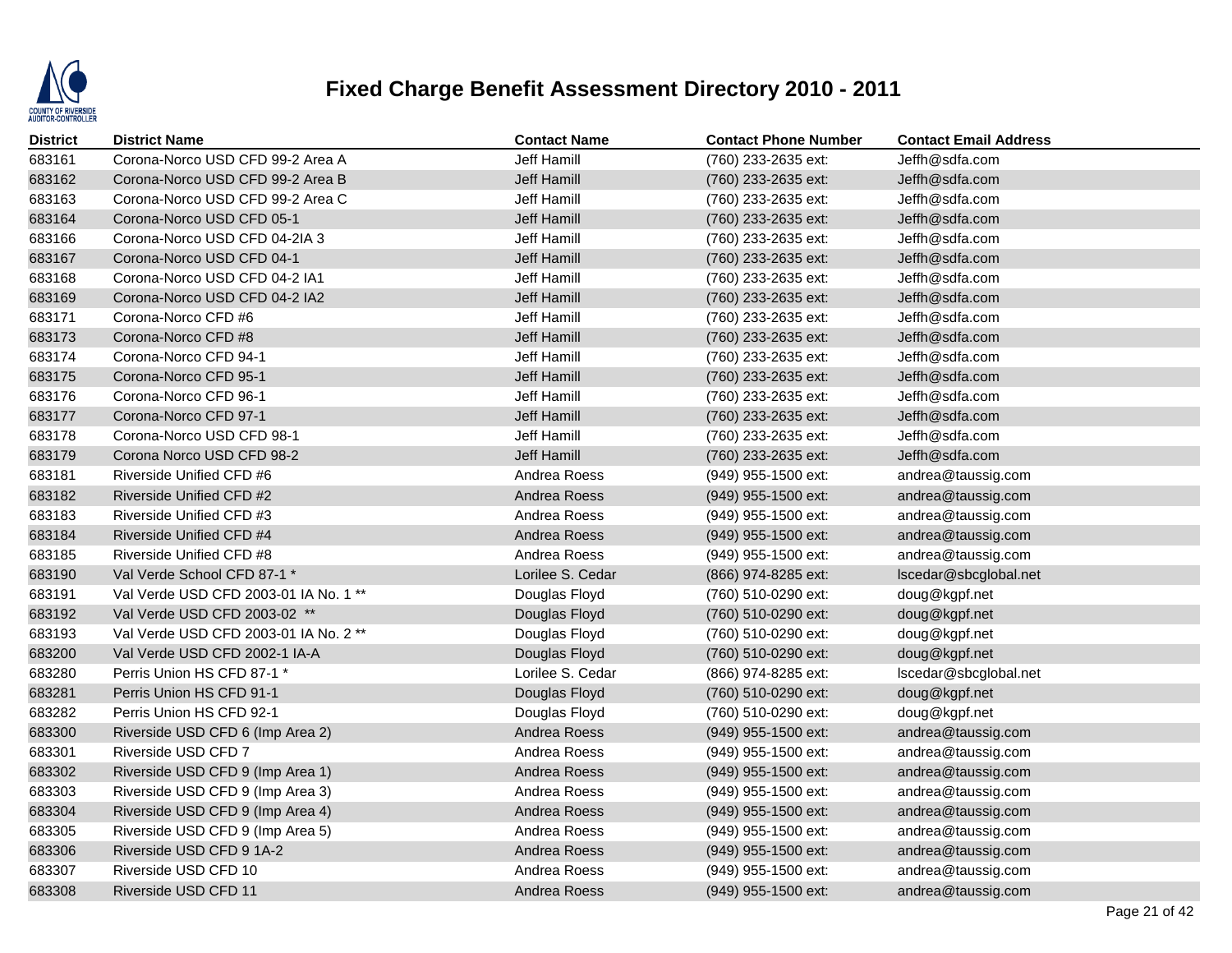

| <b>District</b> | <b>District Name</b>                    | <b>Contact Name</b> | <b>Contact Phone Number</b> | <b>Contact Email Address</b> |
|-----------------|-----------------------------------------|---------------------|-----------------------------|------------------------------|
| 683309          | Riverside USD CFD 12                    | Andrea Roess        | (949) 955-1500 ext:         | andrea@taussig.com           |
| 683310          | Riverside USD CFD 16                    | Andrea Roess        | (949) 955-1500 ext:         | andrea@taussig.com           |
| 683311          | Riverside USD CFD 14                    | Andrea Roess        | (949) 955-1500 ext:         | andrea@taussig.com           |
| 683312          | Riverside USD CFD 15 IA 1               | Andrea Roess        | (949) 955-1500 ext:         | andrea@taussig.com           |
| 683313          | Riverside USD CFD 18                    | Andrea Roess        | (949) 955-1500 ext:         | andrea@taussig.com           |
| 683314          | Riverside USD CFD 22                    | Andrea Roess        | (949) 955-1500 ext:         | andrea@taussig.com           |
| 683315          | Riverside USD CFD 13 IA 1               | Andrea Roess        | (949) 955-1500 ext:         | andrea@taussig.com           |
| 683316          | Riverside USD CFD 17                    | Andrea Roess        | (949) 955-1500 ext:         | andrea@taussig.com           |
| 683317          | Riverside USD CFD 15 IA 2               | Andrea Roess        | $(949)$ 955-1500 ext:       | andrea@taussig.com           |
| 683318          | Riverside USD CFD 21 IA 2               | Andrea Roess        | (949) 955-1500 ext:         | andrea@taussig.com           |
| 683319          | Riverside USD CFD 20                    | Andrea Roess        | (949) 955-1500 ext:         | andrea@taussig.com           |
| 683320          | Riverside USD CFD 24                    | Andrea Roess        | (949) 955-1500 ext:         | andrea@taussig.com           |
| 683321          | Riverside USD CFD 15 IA 3               | Andrea Roess        | (949) 955-1500 ext:         | andrea@taussig.com           |
| 683322          | Riverside USD CFD 26                    | Andrea Roess        | (949) 955-1500 ext:         | andrea@taussig.com           |
| 683323          | Riverside USD CFD 27                    | Andrea Roess        | (949) 955-1500 ext:         | andrea@taussig.com           |
| 683400          | Murrieta Valley USD CFD 90-1            | Biljana Seki        | $(949)$ 250-8300 ext:       | bseki@dolinkagroup.com       |
| 683401          | Murrieta Valley USD CFD 98-1            | Biljana Seki        | (949) 250-8300 ext:         | bseki@dolinkagroup.com       |
| 683402          | Murrieta Valley USD CFD 98-2            | Biljana Seki        | (949) 250-8300 ext:         | bseki@dolinkagroup.com       |
| 683403          | Murrieta Valley USD CFD 98-3            | Biljana Seki        | (949) 250-8300 ext:         | bseki@dolinkagroup.com       |
| 683404          | Murrieta Valley USD CFD 99-1 IA A       | Biljana Seki        | (949) 250-8300 ext:         | bseki@dolinkagroup.com       |
| 683405          | Murrieta Valley USD CFD 99-1 IA B       | Biljana Seki        | (949) 250-8300 ext:         | bseki@dolinkagroup.com       |
| 683406          | Murrieta Valley USD CFD 2000-1 Series A | Biljana Seki        | (949) 250-8300 ext:         | bseki@dolinkagroup.com       |
| 683408          | Murrieta Valley USD CFD 2000-2          | Biljana Seki        | (949) 250-8300 ext:         | bseki@dolinkagroup.com       |
| 683409          | Murrieta Valley USD CFD 2001-1          | Biljana Seki        | (949) 250-8300 ext:         | bseki@dolinkagroup.com       |
| 683410          | Murrieta Valley USD CFD 2001-2          | Biljana Seki        | (949) 250-8300 ext:         | bseki@dolinkagroup.com       |
| 683411          | Murrieta Valley USD CFD 2002-1          | Biljana Seki        | (949) 250-8300 ext:         | bseki@dolinkagroup.com       |
| 683412          | Murrieta Valley USD CFD 2002-2          | Biljana Seki        | (949) 250-8300 ext:         | bseki@dolinkagroup.com       |
| 683413          | Murrieta Valley USD CFD 2001-4          | Biljana Seki        | $(949)$ 250-8300 ext:       | bseki@dolinkagroup.com       |
| 683414          | Murrieta Valley USD CFD 2002-3          | Biljana Seki        | $(949)$ 250-8300 ext:       | bseki@dolinkagroup.com       |
| 683415          | Murrieta Valley USD CFD 2002-5 IA A     | Biljana Seki        | (949) 250-8300 ext:         | bseki@dolinkagroup.com       |
| 683416          | Murrieta Valley USD CFD 2002-4 IA A     | Biljana Seki        | (949) 250-8300 ext:         | bseki@dolinkagroup.com       |
| 683417          | Murrieta Valley USD CFD 2002-4 IA B     | Biljana Seki        | (949) 250-8300 ext:         | bseki@dolinkagroup.com       |
| 683419          | Murrieta Valley USD CFD 2002-5 IA B     | Biljana Seki        | (949) 250-8300 ext:         | bseki@dolinkagroup.com       |
| 683420          | Murreita Valley USD CFD 2003-1          | Biljana Seki        | (949) 250-8300 ext:         | bseki@dolinkagroup.com       |
| 683421          | Murrieta Valley USD CFD 2003-2          | Biljana Seki        | (949) 250-8300 ext:         | bseki@dolinkagroup.com       |
| 683422          | Murrieta Valley USD CFD 2003-3          | Biljana Seki        | (949) 250-8300 ext:         | bseki@dolinkagroup.com       |
| 683423          | Murrieta Valley USD CFD 2003-4          | Biljana Seki        | (949) 250-8300 ext:         | bseki@dolinkagroup.com       |
| 683424          | Murrieta Valley USD CFD 2004-1          | Biljana Seki        | (949) 250-8300 ext:         | bseki@dolinkagroup.com       |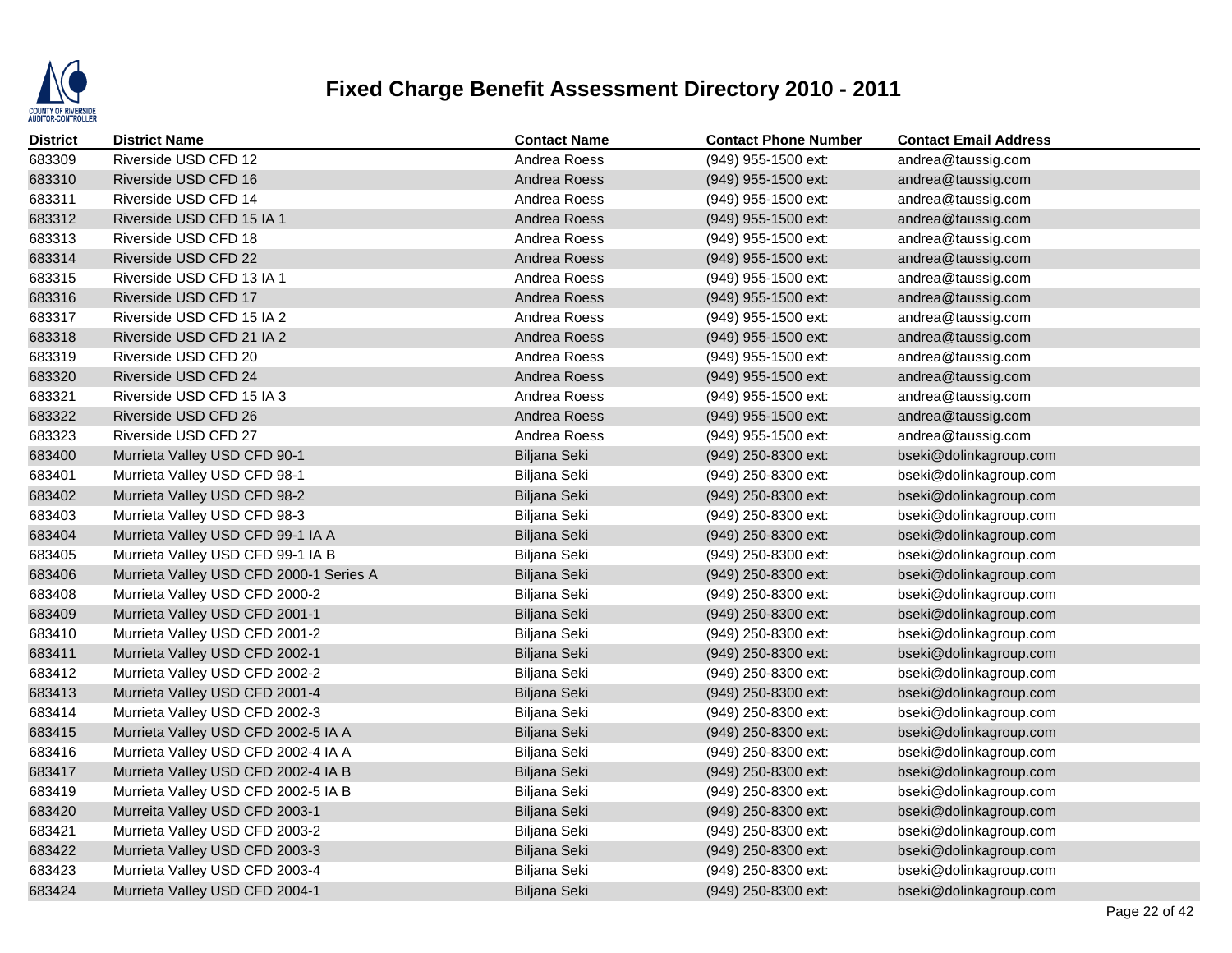

| District | <b>District Name</b>                     | <b>Contact Name</b>        | <b>Contact Phone Number</b> | <b>Contact Email Address</b> |
|----------|------------------------------------------|----------------------------|-----------------------------|------------------------------|
| 683426   | Murrieta Valley USD CFD 2006-1 IA B      | Biljana Seki               | (949) 250-8300 ext:         | bseki@dolinkagroup.com       |
| 683427   | Murrieta Valley USD CFD 2006-1 IA A      | Biljana Seki               | (949) 250-8300 ext:         | bseki@dolinkagroup.com       |
| 683500   | Desert Sands USD CFD 1                   | Matthew Costello           | (949) 955-1500 ext:         | mcostello@taussig.com        |
| 683501   | Desret Sands USD CFD 2008-1              | <b>Barbara Hale-Carter</b> | (760) 233-2630 ext:         | barbc@sdfa.com               |
| 683626   | Jurupa USD CFD 1 IA 1                    | David Lopez                | (949) 250-8300 ext:         | dlopez@dolinkagroup.com      |
| 683627   | Jurupa USD CFD 1 IA 2                    | David Lopez                | (949) 250-8300 ext:         | dlopez@dolinkagroup.com      |
| 683628   | Jurupa USD CFD 2                         | David Lopez                | (949) 250-8300 ext:         | dlopez@dolinkagroup.com      |
| 683629   | Jurupa USD CFD 3                         | David Lopez                | $(949)$ 250-8300 ext:       | dlopez@dolinkagroup.com      |
| 683630   | Jurupa USD CFD 4                         | David Lopez                | (949) 250-8300 ext:         | dlopez@dolinkagroup.com      |
| 683631   | Jurupa USD CFD 6                         | David Lopez                | (949) 250-8300 ext:         | dlopez@dolinkagroup.com      |
| 683700   | Hemet USD CFD 2004-1 Zn 1                | Barbara Hale-Carter        | (760) 233-2630 ext:         | barbc@sdfa.com               |
| 683702   | Hemet USD CFD 2005-1                     | <b>Barbara Hale-Carter</b> | (760) 233-2630 ext:         | barbc@sdfa.com               |
| 683703   | Hemet USD CFD 2005-4                     | Barbara Hale-Carter        | (760) 233-2630 ext:         | barbc@sdfa.com               |
| 683705   | Hemet USD CFD 2005-3 IA 1                | Barbara Hale-Carter        | (760) 233-2630 ext:         | barbc@sdfa.com               |
| 683720   | Hemet USD CFD 2005-2                     | Barbara Hale-Carter        | (760) 233-2630 ext:         | barbc@sdfa.com               |
| 683721   | Hemet USD CFD 2005-6                     | Barbara Hale-Carter        | (760) 233-2630 ext:         | barbc@sdfa.com               |
| 683800   | Moreno Valley USD EMWD CFD 2003-1        | Barbara Hale-Carter        | (760) 233-2630 ext:         | barbc@sdfa.com               |
| 683801   | Moreno Valley USD EMWD CFD 2003-2        | Barbara Hale-Carter        | (760) 233-2630 ext:         | barbc@sdfa.com               |
| 683802   | Moreno Valley USD EMWD CFD 2004-1        | Barbara Hale-Carter        | (760) 233-2630 ext:         | barbc@sdfa.com               |
| 683803   | Moreno Valley USD EMWD CFD 2004-2        | <b>Barbara Hale-Carter</b> | (760) 233-2630 ext:         | barbc@sdfa.com               |
| 683804   | Moreno Valley USD EMWD CFD 2004-3        | Barbara Hale-Carter        | (760) 233-2630 ext:         | barbc@sdfa.com               |
| 683805   | Moreno Valley USD EMWD CFD 2004-4        | Barbara Hale-Carter        | (760) 233-2630 ext:         | barbc@sdfa.com               |
| 683806   | Moreno Valley USD CFD 2004-5             | Barbara Hale-Carter        | (760) 233-2630 ext:         | barbc@sdfa.com               |
| 683807   | Moreno Valley USD EMWD CFD 2004-6 Zone 1 | <b>Barbara Hale-Carter</b> | (760) 233-2630 ext:         | barbc@sdfa.com               |
| 683808   | Moreno Valley USD EMWD CFD 2004-6 Zone 2 | Barbara Hale-Carter        | (760) 233-2630 ext:         | barbc@sdfa.com               |
| 683809   | Moreno Valley USD EMWD CFD 2004-6 Zone 3 | Barbara Hale-Carter        | (760) 233-2630 ext:         | barbc@sdfa.com               |
| 683810   | Moreno Valley USD EMWD CFD 2004-6 Zone 4 | Barbara Hale-Carter        | (760) 233-2630 ext:         | barbc@sdfa.com               |
| 683811   | Moreno Valley USD EMWD CFD 2005-1        | Barbara Hale-Carter        | (760) 233-2630 ext:         | barbc@sdfa.com               |
| 683812   | Moreno Valley USD EMWD CFD 2005-2        | Barbara Hale-Carter        | (760) 233-2630 ext:         | barbc@sdfa.com               |
| 683813   | Moreno Valley USD EMWD CFD 2005-3        | Barbara Hale-Carter        | (760) 233-2630 ext:         | barbc@sdfa.com               |
| 683814   | Moreno Valley USD EMWD CFD 2005-4        | Barbara Hale-Carter        | (760) 233-2630 ext:         | barbc@sdfa.com               |
| 683815   | Moreno Valley USD EMWD CFD 2005-5        | <b>Barbara Hale-Carter</b> | (760) 233-2630 ext:         | barbc@sdfa.com               |
| 683817   | Moreno Valley USD EMWD CFD 2007-1        | Barbara Hale-Carter        | (760) 233-2630 ext:         | barbc@sdfa.com               |
| 683901   | Menifee USD CFD 94-1                     | David Lopez                | (949) 250-8300 ext:         | dlopez@dolinkagroup.com      |
| 683902   | Menifee USD CFD 99-1 Zn 1 Series A & B   | David Lopez                | (949) 250-8300 ext:         | dlopez@dolinkagroup.com      |
| 683903   | Menifee USD CFD 99-1 IA A                | David Lopez                | (949) 250-8300 ext:         | dlopez@dolinkagroup.com      |
| 683904   | Menifee USD CFD 99-1 Zone 2              | David Lopez                | $(949)$ 250-8300 ext:       | dlopez@dolinkagroup.com      |
| 683905   | Menifee USD CFD 2002-1                   | David Lopez                | (949) 250-8300 ext:         | dlopez@dolinkagroup.com      |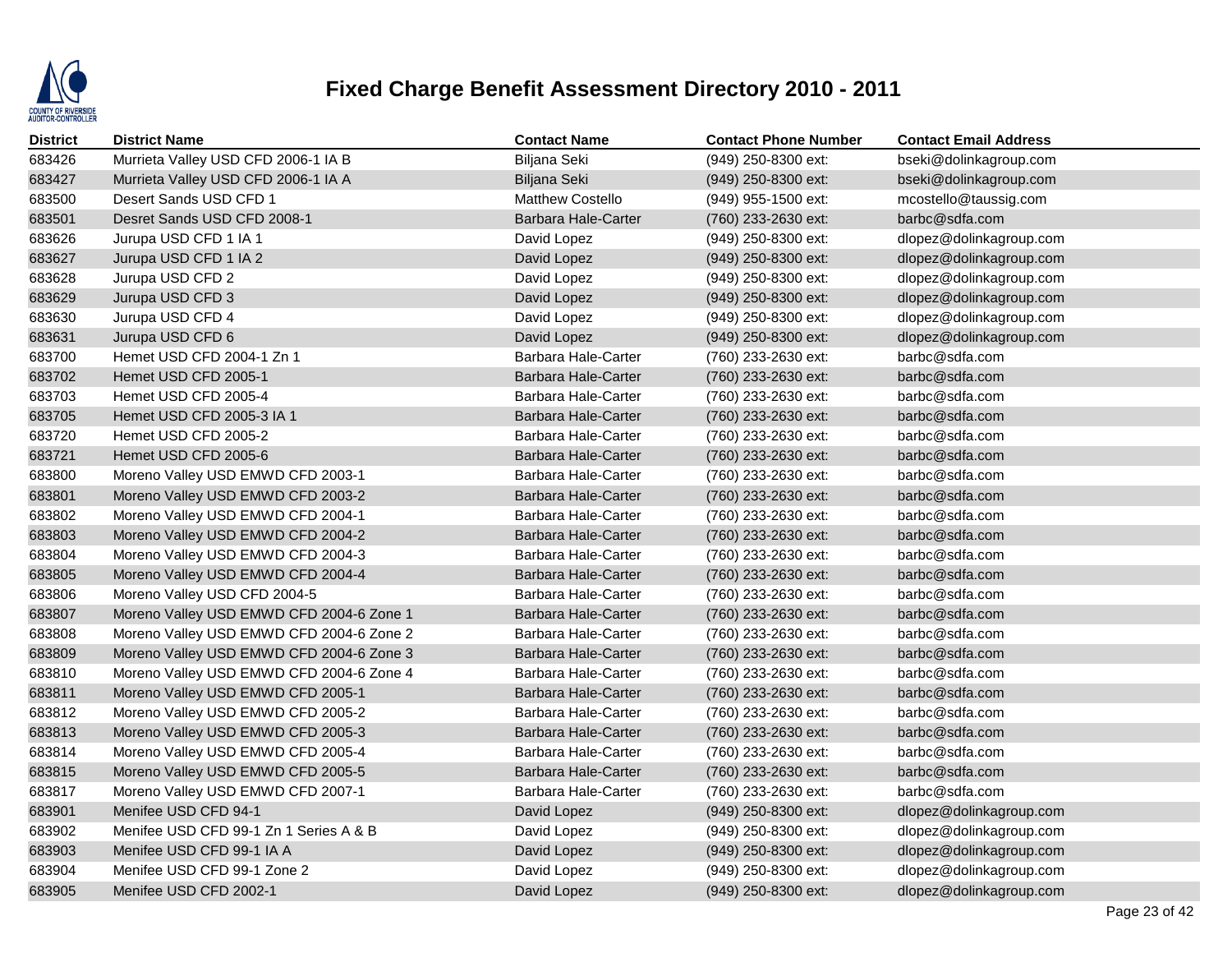

| <b>District</b> | <b>District Name</b>            | <b>Contact Name</b> | <b>Contact Phone Number</b> | <b>Contact Email Address</b>   |
|-----------------|---------------------------------|---------------------|-----------------------------|--------------------------------|
| 683906          | Menifee USD CFD 2002-3          | David Lopez         | (949) 250-8300 ext:         | dlopez@dolinkagroup.com        |
| 683907          | Menifee USD CFD 2002-4          | David Lopez         | (949) 250-8300 ext:         | dlopez@dolinkagroup.com        |
| 683908          | Menifee USD CFD 2002-5          | David Lopez         | (949) 250-8300 ext:         | dlopez@dolinkagroup.com        |
| 683909          | Menifee USD CFD 2003-3          | David Lopez         | (949) 250-8300 ext:         | dlopez@dolinkagroup.com        |
| 683910          | Menifee USD CFD 2002-2          | David Lopez         | (949) 250-8300 ext:         | dlopez@dolinkagroup.com        |
| 683911          | Menifee USD CFD 2003-1          | David Lopez         | (949) 250-8300 ext:         | dlopez@dolinkagroup.com        |
| 683912          | Menifee USD CFD 2003-4          | David Lopez         | (949) 250-8300 ext:         | dlopez@dolinkagroup.com        |
| 683913          | Menifee USD CFD 2004-3          | David Lopez         | (949) 250-8300 ext:         | dlopez@dolinkagroup.com        |
| 683914          | Menifee USD CFD 2004-4          | David Lopez         | (949) 250-8300 ext:         | dlopez@dolinkagroup.com        |
| 683915          | Menifee USD CFD 2004-5          | David Lopez         | (949) 250-8300 ext:         | dlopez@dolinkagroup.com        |
| 683916          | Menifee USD CFD 2004-6          | David Lopez         | (949) 250-8300 ext:         | dlopez@dolinkagroup.com        |
| 683917          | Menifee USD CFD 2004-2          | David Lopez         | (949) 250-8300 ext:         | dlopez@dolinkagroup.com        |
| 683918          | Menifee USD CFD 2005-2          | David Lopez         | (949) 250-8300 ext:         | dlopez@dolinkagroup.com        |
| 683919          | Menifee USD 2003-2 IA A         | David Lopez         | $(949)$ 250-8300 ext:       | dlopez@dolinkagroup.com        |
| 683920          | Menifee USD 2006-1              | David Lopez         | (949) 250-8300 ext:         | dlopez@dolinkagroup.com        |
| 683921          | Menifee USD 2006-2              | David Lopez         | (949) 250-8300 ext:         | dlopez@dolinkagroup.com        |
| 683922          | Menifee USD 2006-3              | David Lopez         | (949) 250-8300 ext:         | dlopez@dolinkagroup.com        |
| 683923          | Menifee USD 2006-4              | David Lopez         | (949) 250-8300 ext:         | dlopez@dolinkagroup.com        |
| 683924          | CSA 33 - City of Menifee        | Leni Zarate         | (951) 300-2886 ext:         | Lzarate@psomas.com             |
| 683925          | CSA 43 - City of Menifee        | Leni Zarate         | (951) 300-2886 ext:         | Lzarate@psomas.com             |
| 683926          | CSA 84 - City of Menifee        | Leni Zarate         | (951) 300-2886 ext:         | Lzarate@psomas.com             |
| 683927          | CSA 86 - City of Menifee        | Leni Zarate         | (951) 300-2886 ext:         | Lzarate@psomas.com             |
| 683928          | CSA 138 - City of Menifee       | Leni Zarate         | (951) 300-2886 ext:         | Lzarate@psomas.com             |
| 683929          | CSA 145 - City of Menifee       | Leni Zarate         | (951) 300-2886 ext:         | Lzarate@psomas.com             |
| 683930          | MENIFEE - DELINQ TRASH 2009-10  | Rob Johnson         | (951) 672-6777 ext:         | rjohnson@cityofmenifee.us      |
| 684000          | San Gorgonio Hospital Measure D | David Schroeder     | (951) 837-4017 ext:         | dschroeder@nbsgov.com          |
| 684001          | Jurupa CSD LMD 2001-3 Zone R    | Doris Domen         | (951) 248-4285 ext:         | doris.domen@webbassociates.com |
| 684002          | Jurupa CSD LMD 2001-3 Zone S    | Doris Domen         | (951) 248-4285 ext:         | doris.domen@webbassociates.com |
| 684003          | Jurupa CSD LMD 2001-3 Zone T    | Doris Domen         | (951) 248-4285 ext:         | doris.domen@webbassociates.com |
| 684004          | Jurupa CSD LMD 2001-3 Zone U    | Doris Domen         | (951) 248-4285 ext:         | doris.domen@webbassociates.com |
| 684005          | Jurupa CSD LMD 2001-3 Zone V    | Doris Domen         | (951) 248-4285 ext:         | doris.domen@webbassociates.com |
| 684006          | Jurupa CSD LMD 2001-3 Zone W    | Doris Domen         | (951) 248-4285 ext:         | doris.domen@webbassociates.com |
| 684007          | Jurupa CSD LMD 2001-3 Zone X    | Doris Domen         | (951) 248-4285 ext:         | doris.domen@webbassociates.com |
| 684008          | Jurupa CSD LMD 2001-3 Zone Y    | Doris Domen         | (951) 248-4285 ext:         | doris.domen@webbassociates.com |
| 684009          | Jurupa CSD LMD 2001-3 Zone Z    | Doris Domen         | (951) 248-4285 ext:         | doris.domen@webbassociates.com |
| 684010          | Jurupa CSD LMD 2001-3 Zone AA   | Doris Domen         | (951) 248-4285 ext:         | doris.domen@webbassociates.com |
| 684011          | Jurupa CSD LMD 2001-3 Zone BB   | Doris Domen         | (951) 248-4285 ext:         | doris.domen@webbassociates.com |
| 684012          | Jurupa CSD LMD 2001-3 Zone CC   | Doris Domen         | (951) 248-4285 ext:         | doris.domen@webbassociates.com |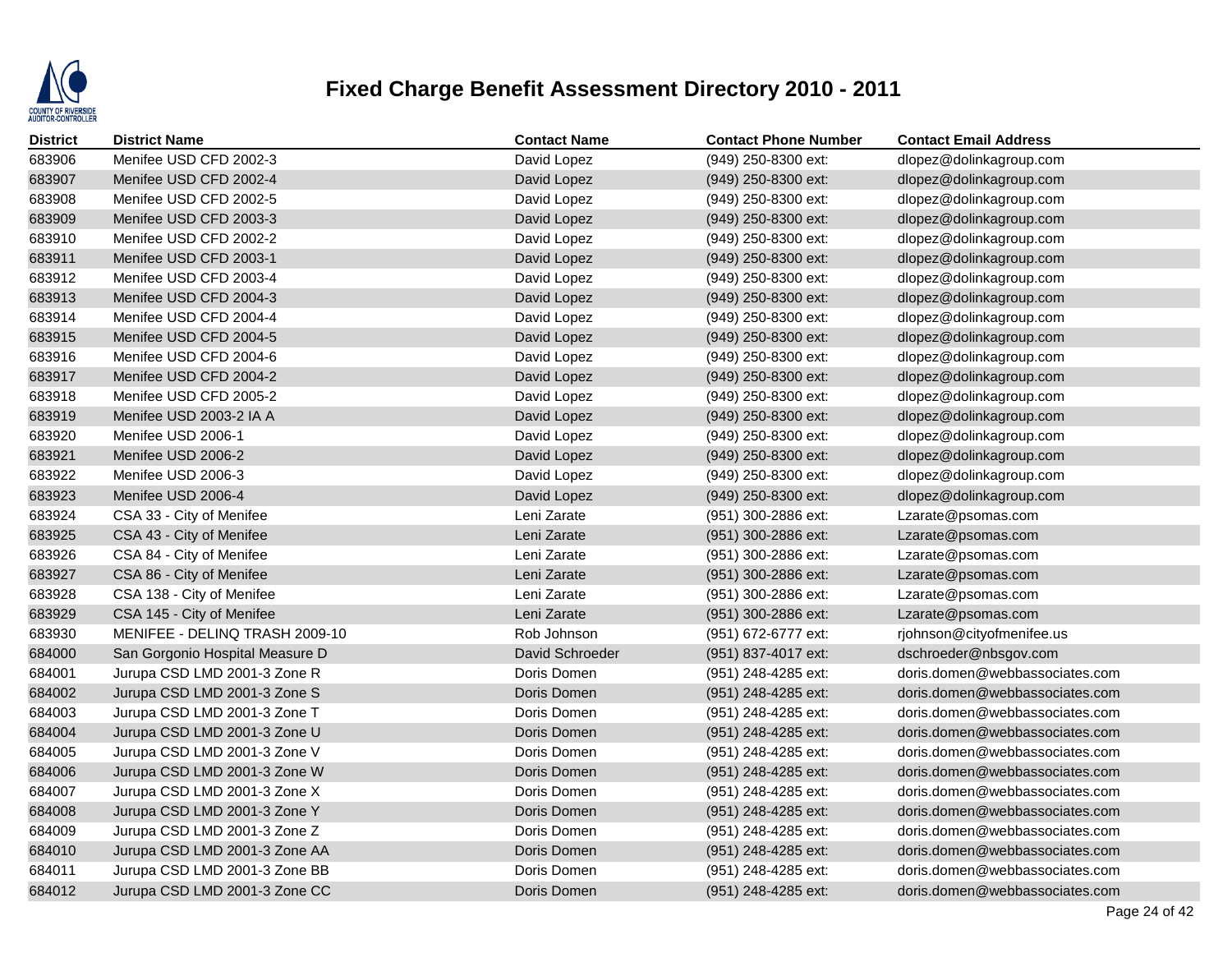

| <b>District</b> | <b>District Name</b>           | <b>Contact Name</b> | <b>Contact Phone Number</b> | <b>Contact Email Address</b>   |
|-----------------|--------------------------------|---------------------|-----------------------------|--------------------------------|
| 684013          | Jurupa CSD LMD 2001-3 Zone DD  | Doris Domen         | (951) 248-4285 ext:         | doris.domen@webbassociates.com |
| 684014          | Jurupa CSD LMD 2001-3 Zone EE  | Doris Domen         | (951) 248-4285 ext:         | doris.domen@webbassociates.com |
| 684015          | Jurupa CSD LMD 2001-3 Zone FF  | Doris Domen         | (951) 248-4285 ext:         | doris.domen@webbassociates.com |
| 684016          | Jurupa CSD LMD 2001-3 Zone GG  | Doris Domen         | (951) 248-4285 ext:         | doris.domen@webbassociates.com |
| 684017          | Jurupa CSD LMD 2001-3 Zone HH  | Doris Domen         | (951) 248-4285 ext:         | doris.domen@webbassociates.com |
| 684018          | Jurupa CSD LMD 2001-3 Zone II  | Doris Domen         | (951) 248-4285 ext:         | doris.domen@webbassociates.com |
| 684019          | Jurupa CSD LMD 2003-1 C Zone B | Doris Domen         | (951) 248-4285 ext:         | doris.domen@webbassociates.com |
| 684020          | Jurupa CSD CFD 8 O&M ANNX 2    | Doris Domen         | (951) 248-4285 ext:         | doris.domen@webbassociates.com |
| 684021          | Jurupa CSD CFD 8 O&M ANNX 3    | Doris Domen         | (951) 248-4285 ext:         | doris.domen@webbassociates.com |
| 684022          | Jurupa CSD CFD 8 O&M ANNX 4    | Doris Domen         | (951) 248-4285 ext:         | doris.domen@webbassociates.com |
| 684023          | Jurupa CSD CFD 14 O&M          | Doris Domen         | (951) 248-4285 ext:         | doris.domen@webbassociates.com |
| 684024          | Jurupa CSD CFD 15 O&M          | Doris Domen         | (951) 248-4285 ext:         | doris.domen@webbassociates.com |
| 684025          | Jurupa CSD CFD 17 O&M          | Doris Domen         | (951) 248-4285 ext:         | doris.domen@webbassociates.com |
| 684026          | Jurupa CSD CFD 18 O&M          | Doris Domen         | (951) 248-4285 ext:         | doris.domen@webbassociates.com |
| 684027          | Jurupa CSD CFD 19 O&M          | Doris Domen         | (951) 248-4285 ext:         | doris.domen@webbassociates.com |
| 684028          | Jurupa CSD CFD 20 O&M          | Doris Domen         | (951) 248-4285 ext:         | doris.domen@webbassociates.com |
| 684029          | Jurupa CSD CFD 21 O&M          | Doris Domen         | (951) 248-4285 ext:         | doris.domen@webbassociates.com |
| 684030          | Jurupa CSD CFD 23 O&M          | Doris Domen         | (951) 248-4285 ext:         | doris.domen@webbassociates.com |
| 684031          | Jurupa CSD CFD 24 O&M          | Doris Domen         | (951) 248-4285 ext:         | doris.domen@webbassociates.com |
| 684032          | Jurupa CSD CFD 25 O&M          | Doris Domen         | (951) 248-4285 ext:         | doris.domen@webbassociates.com |
| 684033          | Jurupa CSD CFD 22 O&M          | Doris Domen         | (951) 248-4285 ext:         | doris.domen@webbassociates.com |
| 684034          | Jurupa CSD CFD 26 O&M          | Doris Domen         | (951) 248-4285 ext:         | doris.domen@webbassociates.com |
| 684037          | Jurupa CSD CFD 29 O&M          | Doris Domen         | (951) 248-4285 ext:         | doris.domen@webbassociates.com |
| 684038          | Jurupa CSD CFD 30 O&M          | Doris Domen         | (951) 248-4285 ext:         | doris.domen@webbassociates.com |
| 684039          | Jurupa CSD CFD 31 O&M          | Doris Domen         | (951) 248-4285 ext:         | doris.domen@webbassociates.com |
| 684040          | Jurupa CSD CFD 32 O&M          | Doris Domen         | (951) 248-4285 ext:         | doris.domen@webbassociates.com |
| 684041          | Jurupa CSD CFD 33 O&M          | Doris Domen         | (951) 248-4285 ext:         | doris.domen@webbassociates.com |
| 684042          | Jurupa CSD CFD 34 O&M          | Doris Domen         | (951) 248-4285 ext:         | doris.domen@webbassociates.com |
| 684043          | Jurupa CSD CFD 35 O&M          | Doris Domen         | (951) 248-4285 ext:         | doris.domen@webbassociates.com |
| 684044          | Jurupa CSD CFD 8 O&M-Annex 5   | Doris Domen         | (951) 248-4285 ext:         | doris.domen@webbassociates.com |
| 684045          | Jurupa CSD CFD 22 Debt Service | Doris Domen         | (951) 248-4285 ext:         | doris.domen@webbassociates.com |
| 684046          | Jurupa CSD CFD 26 Debt Service | Doris Domen         | (951) 248-4285 ext:         | doris.domen@webbassociates.com |
| 684049          | Jurupa CSD CFD 29 Debt Service | Doris Domen         | (951) 248-4285 ext:         | doris.domen@webbassociates.com |
| 684050          | Jurupa CSD CFD 30 Debt Service | Doris Domen         | (951) 248-4285 ext:         | doris.domen@webbassociates.com |
| 684051          | Jurupa CSD CFD 31 Debt Service | Doris Domen         | (951) 248-4285 ext:         | doris.domen@webbassociates.com |
| 684052          | Jurupa CSD CFD 32 Debt Service | Doris Domen         | (951) 248-4285 ext:         | doris.domen@webbassociates.com |
| 684054          | Jurupa CSD CFD 34 Debt Service | Doris Domen         | (951) 248-4285 ext:         | doris.domen@webbassociates.com |
| 684055          | Jurupa CSD CFD 35 Debt Service | Doris Domen         | (951) 248-4285 ext:         | doris.domen@webbassociates.com |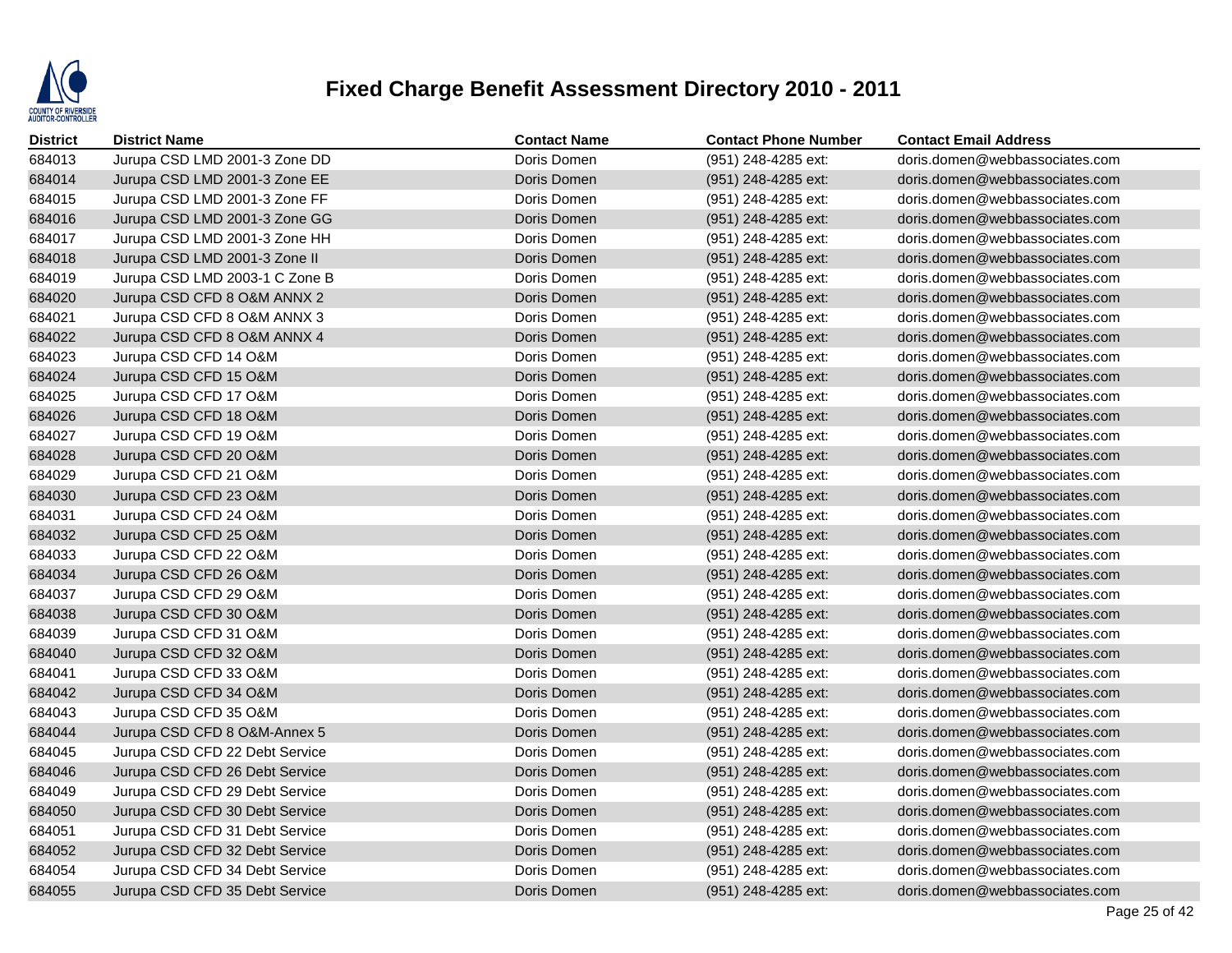

| <b>District</b> | <b>District Name</b>                 | <b>Contact Name</b>  | <b>Contact Phone Number</b> | <b>Contact Email Address</b>   |
|-----------------|--------------------------------------|----------------------|-----------------------------|--------------------------------|
| 684061          | Citrus Pest Control 2                | David Schroeder      | (951) 837-4017 ext:         | dschroeder@nbsgov.com          |
| 684063          | Jurupa CSD LMD 2001-1 Zone BB        | Doris Domen          | (951) 248-4285 ext:         | doris.domen@webbassociates.com |
| 684064          | Jurupa CSD LMD 2001-1 Zone CC        | Doris Domen          | (951) 248-4285 ext:         | doris.domen@webbassociates.com |
| 684065          | Jurupa CSD LMD 2001-1 Zone V         | Doris Domen          | (951) 248-4285 ext:         | doris.domen@webbassociates.com |
| 684066          | Jurupa CSD LMD 2001-2 Zone I         | Doris Domen          | (951) 248-4285 ext:         | doris.domen@webbassociates.com |
| 684067          | Jurupa CSD LMD 2001-2 Zone J         | Doris Domen          | (951) 248-4285 ext:         | doris.domen@webbassociates.com |
| 684068          | Jurupa CSD LMD 2001-2 Zone K         | Doris Domen          | (951) 248-4285 ext:         | doris.domen@webbassociates.com |
| 684069          | Jurupa CSD LMD 2001-3 Zone AAA       | Doris Domen          | (951) 248-4285 ext:         | doris.domen@webbassociates.com |
| 684070          | Jurupa CSD LMD 2001-3 Zone BBB       | Doris Domen          | (951) 248-4285 ext:         | doris.domen@webbassociates.com |
| 684071          | Jurupa CSD LMD 2001-3 Zone CCC       | Doris Domen          | (951) 248-4285 ext:         | doris.domen@webbassociates.com |
| 684072          | Jurupa CSD LMD 2001-3 Zone JJ        | Doris Domen          | (951) 248-4285 ext:         | doris.domen@webbassociates.com |
| 684073          | Jurupa CSD LMD 2001-3 Zone KK        | Doris Domen          | (951) 248-4285 ext:         | doris.domen@webbassociates.com |
| 684074          | Jurupa CSD LMD 2001-3 Zone LL        | Doris Domen          | (951) 248-4285 ext:         | doris.domen@webbassociates.com |
| 684075          | Jurupa CSD LMD 2001-3 Zone MM        | Doris Domen          | (951) 248-4285 ext:         | doris.domen@webbassociates.com |
| 684076          | Jurupa CSD LMD 2001-3 Zone NN        | Doris Domen          | (951) 248-4285 ext:         | doris.domen@webbassociates.com |
| 684077          | Jurupa CSD LMD 2001-3 Zone OO        | Doris Domen          | (951) 248-4285 ext:         | doris.domen@webbassociates.com |
| 684078          | Jurupa CSD LMD 2001-3 Zone PP        | Doris Domen          | (951) 248-4285 ext:         | doris.domen@webbassociates.com |
| 684079          | Jurupa CSD LMD 2001-3 Zone QQ        | Doris Domen          | (951) 248-4285 ext:         | doris.domen@webbassociates.com |
| 684080          | Jurupa CSD LMD 2001-3 Zone RR        | Doris Domen          | (951) 248-4285 ext:         | doris.domen@webbassociates.com |
| 684081          | Jurupa CSD LMD 2001-3 Zone SS        | Doris Domen          | (951) 248-4285 ext:         | doris.domen@webbassociates.com |
| 684082          | Jurupa CSD LMD 2001-3 Zone TT        | Doris Domen          | (951) 248-4285 ext:         | doris.domen@webbassociates.com |
| 684083          | Jurupa CSD LMD 2001-3 Zone UU        | Doris Domen          | (951) 248-4285 ext:         | doris.domen@webbassociates.com |
| 684084          | Jurupa CSD LMD 2001-3 Zone VV        | Doris Domen          | (951) 248-4285 ext:         | doris.domen@webbassociates.com |
| 684085          | Jurupa CSD LMD 2001-3 Zone WW        | Doris Domen          | (951) 248-4285 ext:         | doris.domen@webbassociates.com |
| 684086          | Jurupa CSD LMD 2001-3 Zone XX        | Doris Domen          | (951) 248-4285 ext:         | doris.domen@webbassociates.com |
| 684087          | Jurupa CSD LMD 2001-3 Zone FFF       | Doris Domen          | (951) 248-4285 ext:         | doris.domen@webbassociates.com |
| 684089          | JURUPA CSD LMD 2001-1 ZONE EE        | Doris Domen          | (951) 248-4285 ext:         | doris.domen@webbassociates.com |
| 684115          | <b>Cathedral City Waste Disposal</b> | Eileen Coleman Shane | (760) 340-5901 ext:         | eileen@burrtec.com             |
| 684121          | <b>Edgemont Comm Svs Sewer Chg</b>   | Doris Domen          | (951) 248-4285 ext:         | doris.domen@webbassociates.com |
| 684126          | Edgemont Comm Svs ILL #1             | Doris Domen          | (951) 248-4285 ext:         | doris.domen@webbassociates.com |
| 684128          | Jurupa CSD LLMD 2001-3 Zone D        | Doris Domen          | (951) 248-4285 ext:         | doris.domen@webbassociates.com |
| 684129          | Jurupa CSD LLMD 2001-3 Zone E        | Doris Domen          | (951) 248-4285 ext:         | doris.domen@webbassociates.com |
| 684130          | Jurupa CSD LLMD 2001-3 Zone F        | Doris Domen          | (951) 248-4285 ext:         | doris.domen@webbassociates.com |
| 684131          | Jurupa CSD LLMD 2001-1 Zone F        | Doris Domen          | (951) 248-4285 ext:         | doris.domen@webbassociates.com |
| 684132          | Jurupa CSD LLMD 2001-3 Zone G        | Doris Domen          | (951) 248-4285 ext:         | doris.domen@webbassociates.com |
| 684133          | Jurupa CSD LLMD 2001-3 Zone H        | Doris Domen          | (951) 248-4285 ext:         | doris.domen@webbassociates.com |
| 684134          | Jurupa CSD LLMD 98-1 Zone F          | Doris Domen          | (951) 248-4285 ext:         | doris.domen@webbassociates.com |
| 684135          | Jurupa CSD LLMD 98-1 Zone G          | Doris Domen          | (951) 248-4285 ext:         | doris.domen@webbassociates.com |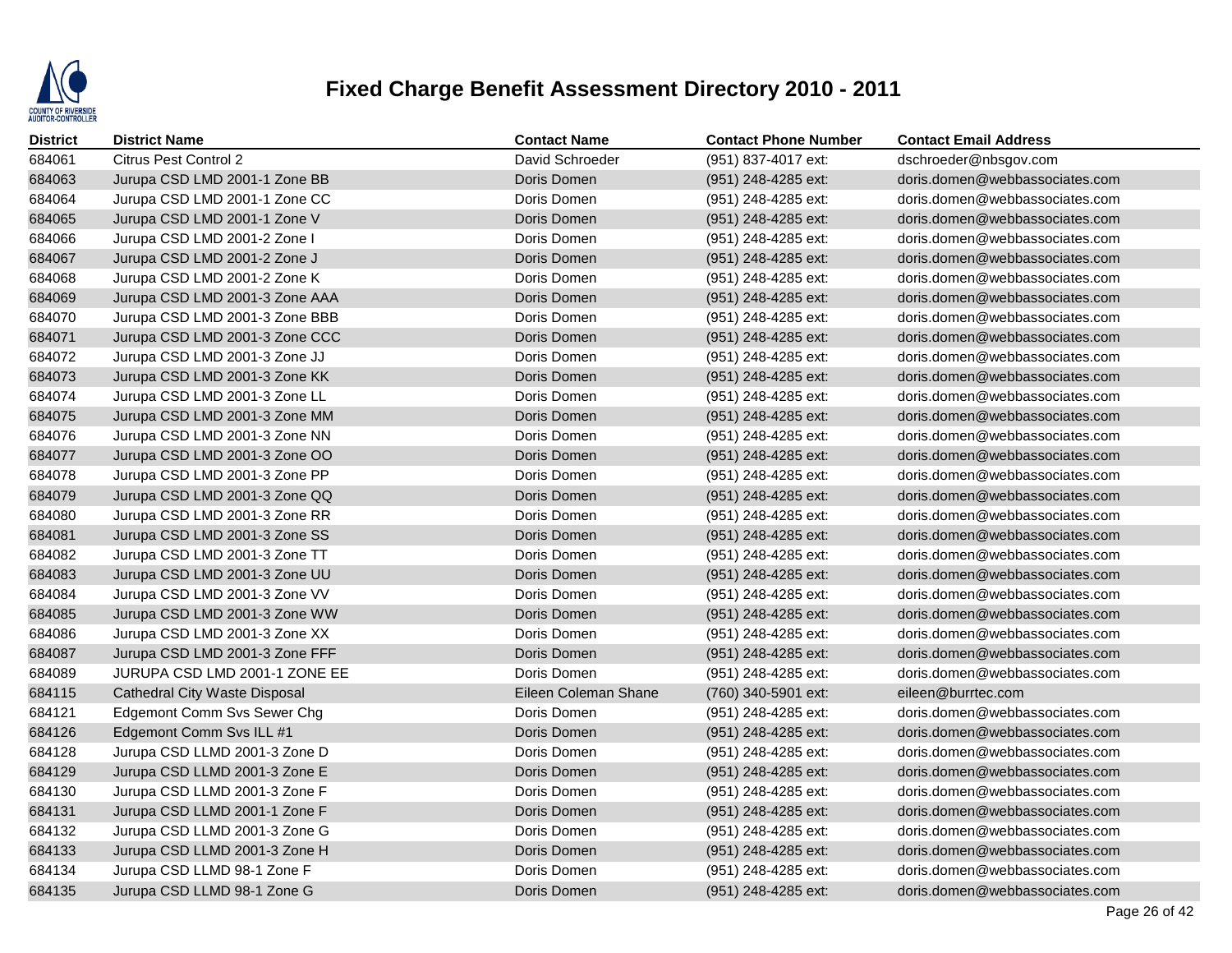

| <b>District</b> | <b>District Name</b>             | <b>Contact Name</b> | <b>Contact Phone Number</b> | <b>Contact Email Address</b>   |
|-----------------|----------------------------------|---------------------|-----------------------------|--------------------------------|
| 684136          | Jurupa CSD LLMD 98-2 Annex 1     | Doris Domen         | (951) 248-4285 ext:         | doris.domen@webbassociates.com |
| 684137          | Jurupa CSD LLMD 98-2 Annex 2     | Doris Domen         | (951) 248-4285 ext:         | doris.domen@webbassociates.com |
| 684138          | Jurupa CSD LLMD 98-2 Annex 3     | Doris Domen         | (951) 248-4285 ext:         | doris.domen@webbassociates.com |
| 684139          | Jurupa CSD LLMD 98-2 Annex 4     | Doris Domen         | (951) 248-4285 ext:         | doris.domen@webbassociates.com |
| 684140          | Jurupa CSD LLMD 98-2 Annex 6     | Doris Domen         | (951) 248-4285 ext:         | doris.domen@webbassociates.com |
| 684141          | Jurupa CSD LLMD 2001-1 Zone B    | Doris Domen         | (951) 248-4285 ext:         | doris.domen@webbassociates.com |
| 684142          | Jurupa CSD LLMD 2001-1 Zone C    | Doris Domen         | (951) 248-4285 ext:         | doris.domen@webbassociates.com |
| 684143          | Jurupa CSD LLMD 2001-1 Zone D    | Doris Domen         | (951) 248-4285 ext:         | doris.domen@webbassociates.com |
| 684144          | Jurupa CSD LLMD 2001-1 Zone E    | Doris Domen         | (951) 248-4285 ext:         | doris.domen@webbassociates.com |
| 684145          | Jurupa CSD LLMD 2001-2 Zone B    | Doris Domen         | (951) 248-4285 ext:         | doris.domen@webbassociates.com |
| 684146          | Jurupa CSD LLMD 2001-2 Zone C    | Doris Domen         | (951) 248-4285 ext:         | doris.domen@webbassociates.com |
| 684147          | Jurupa CSD LLMD 2001-3 Zone A    | Doris Domen         | (951) 248-4285 ext:         | doris.domen@webbassociates.com |
| 684148          | Jurupa CSD LLMD 2001-3 Zone B    | Doris Domen         | (951) 248-4285 ext:         | doris.domen@webbassociates.com |
| 684149          | Jurupa CSD LLMD 2001-3 Zone C    | Doris Domen         | (951) 248-4285 ext:         | doris.domen@webbassociates.com |
| 684156          | Jurupa Community Svs Lighting    | Doris Domen         | (951) 248-4285 ext:         | doris.domen@webbassociates.com |
| 684157          | Jurupa CSD CFD #2 Debt Service   | Doris Domen         | (951) 248-4285 ext:         | doris.domen@webbassociates.com |
| 684158          | Jurupa CFD #1                    | Doris Domen         | (951) 248-4285 ext:         | doris.domen@webbassociates.com |
| 684159          | Jurupa CSD LLMD 91-1 Zone 1      | Doris Domen         | (951) 248-4285 ext:         | doris.domen@webbassociates.com |
| 684162          | Jurupa CSD LLMD 98-1 Zone A      | Doris Domen         | (951) 248-4285 ext:         | doris.domen@webbassociates.com |
| 684163          | Jurupa LLMD 98-2 Original Area   | Doris Domen         | (951) 248-4285 ext:         | doris.domen@webbassociates.com |
| 684164          | Jurupa CSD LLMD 91-1 Zone 2      | Doris Domen         | (951) 248-4285 ext:         | doris.domen@webbassociates.com |
| 684165          | Jurupa CSD LLMD 98-1 Zone B      | Doris Domen         | (951) 248-4285 ext:         | doris.domen@webbassociates.com |
| 684166          | Jurupa CSD LLMD 98-1 Zone C      | Doris Domen         | (951) 248-4285 ext:         | doris.domen@webbassociates.com |
| 684167          | Jurupa CSD LLMD 98-1 Zone D      | Doris Domen         | (951) 248-4285 ext:         | doris.domen@webbassociates.com |
| 684168          | Jurupa CSD LLMD 98-1 Zone E      | Doris Domen         | (951) 248-4285 ext:         | doris.domen@webbassociates.com |
| 684169          | Jurupa CSD LLMD 2001-1 Zone A    | Doris Domen         | (951) 248-4285 ext:         | doris.domen@webbassociates.com |
| 684170          | Jurupa CSD LLMD 2001-2 Zone A    | Doris Domen         | (951) 248-4285 ext:         | doris.domen@webbassociates.com |
| 684171          | De Luz Comm Svs Benefit Charge   | Marjorie Hollinger  | (909) 793-2855 ext:         | rapiddatainc@aol.com           |
| 684173          | De Luz Comm CSD AD 90-1          | Roxanne Shepherd    | (760) 639-0124 ext:         | sh_s_inc@pacbell.net           |
| 684174          | De Luz Comm CSD Sheriff Spec Tax | Marjorie Hollinger  | (909) 793-2855 ext:         | rapiddatainc@aol.com           |
| 684181          | Southern Coachella Valley CSD    | Glenn Crowson       | (760) 329-2813 ext:         | crowsonmgt@aol.com             |
| 684182          | Jurupa CSD CFD 14 Debt Serv      | Doris Domen         | (951) 248-4285 ext:         | doris.domen@webbassociates.com |
| 684183          | Jurupa CSD CFD 15 Debt Serv      | Doris Domen         | (951) 248-4285 ext:         | doris.domen@webbassociates.com |
| 684184          | Jurupa CSD CFD 17 Debt Serv      | Doris Domen         | (951) 248-4285 ext:         | doris.domen@webbassociates.com |
| 684185          | Jurupa CSD CFD 18 Debt Serv      | Doris Domen         | (951) 248-4285 ext:         | doris.domen@webbassociates.com |
| 684186          | Jurupa CSD CFD 19 Debt Serv      | Doris Domen         | (951) 248-4285 ext:         | doris.domen@webbassociates.com |
| 684187          | Jurupa CSD CFD 21 Debt Serv      | Doris Domen         | (951) 248-4285 ext:         | doris.domen@webbassociates.com |
| 684188          | Jurupa CSD CFD 23 Debt Serv      | Doris Domen         | (951) 248-4285 ext:         | doris.domen@webbassociates.com |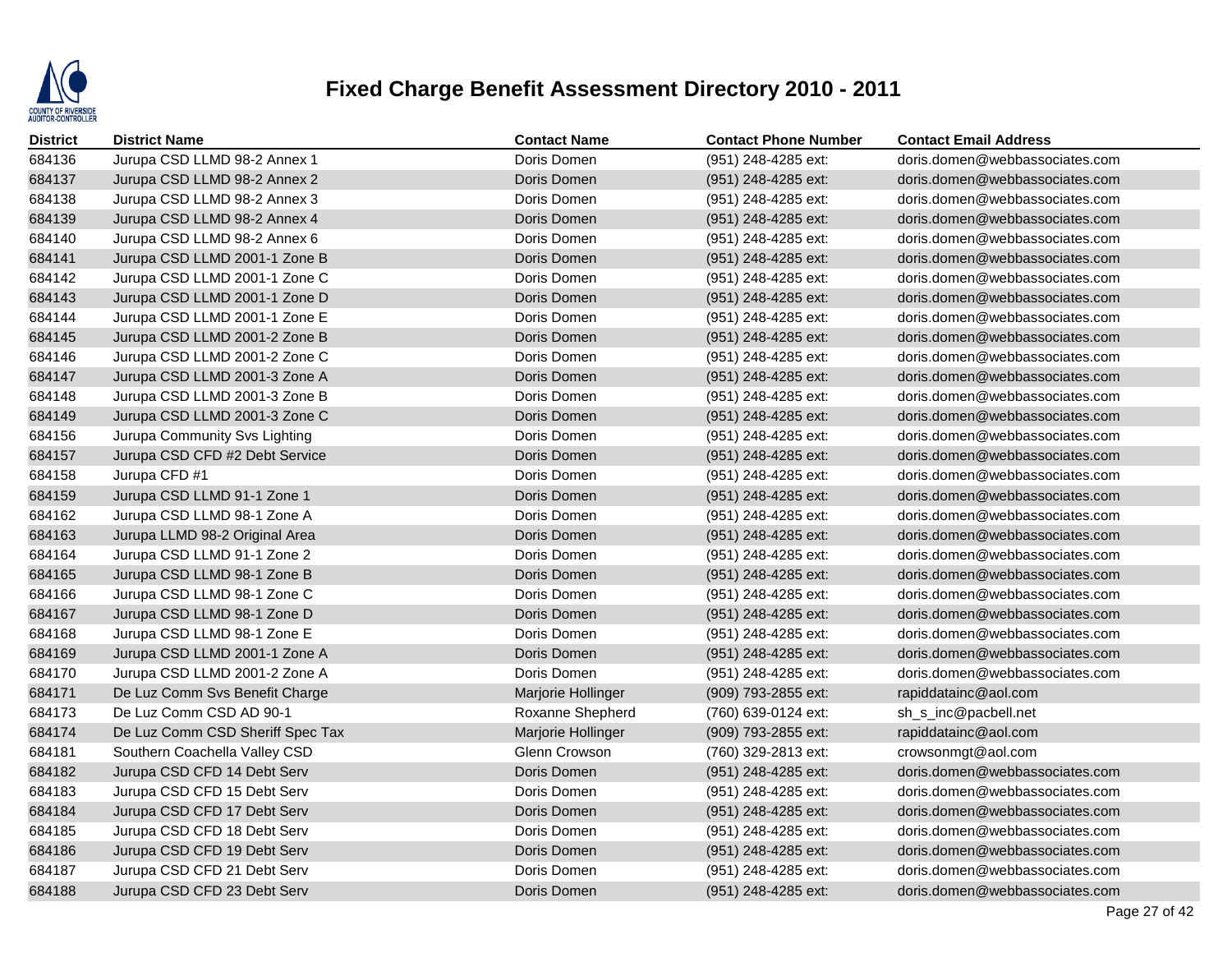

| <b>District</b> | <b>District Name</b>                            | <b>Contact Name</b> | <b>Contact Phone Number</b> | <b>Contact Email Address</b>   |
|-----------------|-------------------------------------------------|---------------------|-----------------------------|--------------------------------|
| 684189          | Jurupa CSD CFD 24 Debt Serv                     | Doris Domen         | (951) 248-4285 ext:         | doris.domen@webbassociates.com |
| 684190          | Jurupa CSD LLMD 2001-3 Zone I                   | Doris Domen         | (951) 248-4285 ext:         | doris.domen@webbassociates.com |
| 684191          | Jurupa CSD LLMD 2001-3 Zone J                   | Doris Domen         | (951) 248-4285 ext:         | doris.domen@webbassociates.com |
| 684192          | Jurupa CSD CFD 25 Debt Serv                     | Doris Domen         | (951) 248-4285 ext:         | doris.domen@webbassociates.com |
| 684200          | Jurupa CSD CFD #2 O&M (Operation & Maintenance) | Doris Domen         | (951) 248-4285 ext:         | doris.domen@webbassociates.com |
| 684201          | Jurupa CSD CFD #3 Debt Service                  | Doris Domen         | (951) 248-4285 ext:         | doris.domen@webbassociates.com |
| 684202          | Jurupa CSD CFD #3 O&M                           | Doris Domen         | (951) 248-4285 ext:         | doris.domen@webbassociates.com |
| 684203          | Jurupa CSD CFD #4 Debt Service                  | Doris Domen         | (951) 248-4285 ext:         | doris.domen@webbassociates.com |
| 684204          | Jurupa CSD CFD #4 O&M                           | Doris Domen         | (951) 248-4285 ext:         | doris.domen@webbassociates.com |
| 684205          | Jurupa CSD CFD #5 Debt Service                  | Doris Domen         | (951) 248-4285 ext:         | doris.domen@webbassociates.com |
| 684206          | Jurupa CSD CFD #5 O&M                           | Doris Domen         | (951) 248-4285 ext:         | doris.domen@webbassociates.com |
| 684207          | Jurupa CSD CFD #6 Debt Service                  | Doris Domen         | (951) 248-4285 ext:         | doris.domen@webbassociates.com |
| 684208          | Jurupa CSD CFD #6 O&M                           | Doris Domen         | (951) 248-4285 ext:         | doris.domen@webbassociates.com |
| 684209          | Jurupa CSD CFD #7 Debt Service                  | Doris Domen         | (951) 248-4285 ext:         | doris.domen@webbassociates.com |
| 684210          | Jurupa CSC CFD #7 O&M                           | Doris Domen         | (951) 248-4285 ext:         | doris.domen@webbassociates.com |
| 684211          | Jurupa CSD CFD #8 O&M                           | Doris Domen         | (951) 248-4285 ext:         | doris.domen@webbassociates.com |
| 684212          | Jurupa CSD CFD #9 O&M                           | Doris Domen         | (951) 248-4285 ext:         | doris.domen@webbassociates.com |
| 684213          | Jurupa CSD CFD #10 Debt Service                 | Doris Domen         | (951) 248-4285 ext:         | doris.domen@webbassociates.com |
| 684214          | Jurupa CSD CFD #10 O&M                          | Doris Domen         | (951) 248-4285 ext:         | doris.domen@webbassociates.com |
| 684215          | Jurupa CSD CFD #13 O&M                          | Doris Domen         | (951) 248-4285 ext:         | doris.domen@webbassociates.com |
| 684216          | Jurupa CSD Ltgmt Dst 2001-2 Zn D                | Doris Domen         | (951) 248-4285 ext:         | doris.domen@webbassociates.com |
| 684217          | Jurupa CSD Ltgmt Dst 2001-2 Zn E                | Doris Domen         | (951) 248-4285 ext:         | doris.domen@webbassociates.com |
| 684218          | Jurupa CSD Ltgmt Dst 2001-2 Zn F                | Doris Domen         | (951) 248-4285 ext:         | doris.domen@webbassociates.com |
| 684219          | Jurupa CSD Ltgmt Dst 2001-2 Zn G                | Doris Domen         | (951) 248-4285 ext:         | doris.domen@webbassociates.com |
| 684220          | Jurupa CSD Ltgmt Dst 2001-1 Zn G                | Doris Domen         | (951) 248-4285 ext:         | doris.domen@webbassociates.com |
| 684221          | Jurupa CSD Ltgmt Dst 2001-1 Zn H                | Doris Domen         | (951) 248-4285 ext:         | doris.domen@webbassociates.com |
| 684222          | Jurupa CSD Ltgmt Dst 2001-1 Zn I                | Doris Domen         | (951) 248-4285 ext:         | doris.domen@webbassociates.com |
| 684223          | Jurupa CSD Ltgmt Dst 2001-1 Zn J                | Doris Domen         | (951) 248-4285 ext:         | doris.domen@webbassociates.com |
| 684224          | Jurupa CSD Ltgmt Dst 2001-3 Zn K                | Doris Domen         | (951) 248-4285 ext:         | doris.domen@webbassociates.com |
| 684225          | Jurupa CSD Ltgmt Dst 2001-3 Zn L                | Doris Domen         | (951) 248-4285 ext:         | doris.domen@webbassociates.com |
| 684226          | Jurupa CSD LTGMT DST 2001-3 ZN M                | Doris Domen         | (951) 248-4285 ext:         | doris.domen@webbassociates.com |
| 684227          | Jurupa CSD Ltgmt Dst 2001-3 Zn N                | Doris Domen         | (951) 248-4285 ext:         | doris.domen@webbassociates.com |
| 684228          | Jurupa CSD Ltgmt Dst 2001-3 Zn O                | Doris Domen         | (951) 248-4285 ext:         | doris.domen@webbassociates.com |
| 684229          | Jurupa CSD Ltgmt Dst 2001-3 Zn P                | Doris Domen         | (951) 248-4285 ext:         | doris.domen@webbassociates.com |
| 684230          | Jurupa CSD Ltgmt Dst 2001-3 Zn Q                | Doris Domen         | (951) 248-4285 ext:         | doris.domen@webbassociates.com |
| 684231          | Jurupa CSD Ltgmd 2003-1 C Zn A                  | Doris Domen         | (951) 248-4285 ext:         | doris.domen@webbassociates.com |
| 684232          | Jurupa CSD CFD 11 O&M                           | Doris Domen         | (951) 248-4285 ext:         | doris.domen@webbassociates.com |
| 684233          | Jurupa CSD CFD 11 Debt Service                  | Doris Domen         | (951) 248-4285 ext:         | doris.domen@webbassociates.com |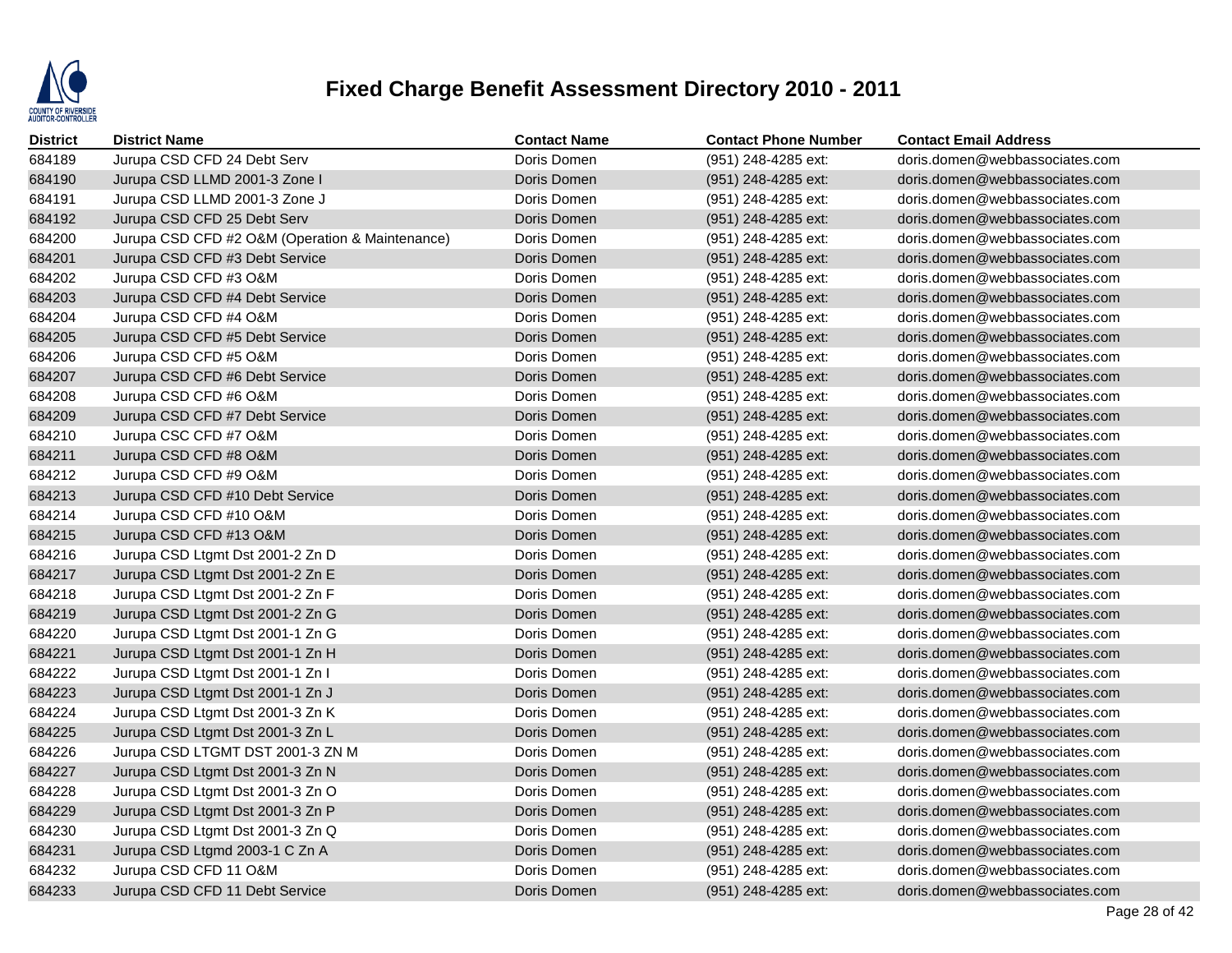

| <b>District</b> | <b>District Name</b>                  | <b>Contact Name</b>   | <b>Contact Phone Number</b> | <b>Contact Email Address</b>   |
|-----------------|---------------------------------------|-----------------------|-----------------------------|--------------------------------|
| 684234          | Jurupa CSD CFD 12 O&M                 | Doris Domen           | (951) 248-4285 ext:         | doris.domen@webbassociates.com |
| 684235          | Jurupa CSD CFD 12 Debt Service        | Doris Domen           | (951) 248-4285 ext:         | doris.domen@webbassociates.com |
| 684236          | Jurupa CSD CFD 16 O&M                 | Doris Domen           | (951) 248-4285 ext:         | doris.domen@webbassociates.com |
| 684237          | Jurupa CSD CFD 16 Debt Service        | Doris Domen           | (951) 248-4285 ext:         | doris.domen@webbassociates.com |
| 684238          | Jurupa CSD CFD #8 Annex No. 1 O&M     | Doris Domen           | (951) 248-4285 ext:         | doris.domen@webbassociates.com |
| 684239          | Jurupa CSD LMD 98-1 Zone H            | Doris Domen           | (951) 248-4285 ext:         | doris.domen@webbassociates.com |
| 684240          | Jurupa CSD LMD 2001-2 Zone H          | Doris Domen           | (951) 248-4285 ext:         | doris.domen@webbassociates.com |
| 684241          | Jurupa CSD LMD 98-1 Zone I            | Doris Domen           | (951) 248-4285 ext:         | doris.domen@webbassociates.com |
| 684242          | Jurupa CSD LMD 98-1 Zone J            | Doris Domen           | (951) 248-4285 ext:         | doris.domen@webbassociates.com |
| 684243          | Jurupa CSD LMD 2001-1 Zone K          | Doris Domen           | (951) 248-4285 ext:         | doris.domen@webbassociates.com |
| 684244          | Jurupa CSD LMD 2001-1 Zone L          | Doris Domen           | (951) 248-4285 ext:         | doris.domen@webbassociates.com |
| 684245          | Jurupa CSD LMD 2001-1 Zone M          | Doris Domen           | (951) 248-4285 ext:         | doris.domen@webbassociates.com |
| 684246          | Jurupa CSD LMD 2001-1 Zone N          | Doris Domen           | (951) 248-4285 ext:         | doris.domen@webbassociates.com |
| 684247          | Jurupa CSD LMD 2001-1 Zone O          | Doris Domen           | (951) 248-4285 ext:         | doris.domen@webbassociates.com |
| 684248          | Jurupa CSD LMD 2001-1 Zone P          | Doris Domen           | (951) 248-4285 ext:         | doris.domen@webbassociates.com |
| 684249          | Jurupa CSD LMD 2001-1 Zone Q          | Doris Domen           | (951) 248-4285 ext:         | doris.domen@webbassociates.com |
| 684250          | Jurupa CSD LMD 2001-1 Zone R          | Doris Domen           | (951) 248-4285 ext:         | doris.domen@webbassociates.com |
| 684251          | Jurupa CSD LMD 2001-1 Zone S          | Doris Domen           | (951) 248-4285 ext:         | doris.domen@webbassociates.com |
| 684252          | Jurupa CSD LMD 2001-1 Zone T          | Doris Domen           | (951) 248-4285 ext:         | doris.domen@webbassociates.com |
| 684253          | Jurupa CSD LMD 2001-1 Zone U          | Doris Domen           | (951) 248-4285 ext:         | doris.domen@webbassociates.com |
| 684254          | Jurupa CSD LMD 98-1 Zone K            | Doris Domen           | (951) 248-4285 ext:         | doris.domen@webbassociates.com |
| 684255          | Jurupa CSD LMD 2001-3 Zone ZZ         | Doris Domen           | (951) 248-4285 ext:         | doris.domen@webbassociates.com |
| 684256          | Jurupa CSD LMD 2001-3 Zone YY         | Doris Domen           | (951) 248-4285 ext:         | doris.domen@webbassociates.com |
| 684257          | <b>Rubidoux Comm Svs Weed Control</b> | Marjorie Hollinger    | (909) 793-2855 ext:         | rapiddatainc@aol.com           |
| 684259          | Tenaja AD 2004-1 Tenaja Rd Maint      | Marjorie Hollinger    | (909) 793-2855 ext:         | rapiddatainc@aol.com           |
| 684260          | <b>Tenaja Community Services</b>      | Marjorie Hollinger    | (909) 793-2855 ext:         | rapiddatainc@aol.com           |
| 684262          | Tenaja Zone of Benefit                | Marjorie Hollinger    | (909) 793-2855 ext:         | rapiddatainc@aol.com           |
| 684264          | City of Murrieta Refuse & Recycle     | Nancy Driggers        | (951) 461-6008 ext:         | ndriggers@murrieta.org         |
| 684265          | Murrieta CSD <sup>*</sup>             | Josephine Perez-Moses | (951) 587-3537 ext:         | jperezmoses@willdan.com        |
| 684266          | Murrieta Parks & Rec*                 | Josephine Perez-Moses | (951) 587-3537 ext:         | jperezmoses@willdan.com        |
| 684267          | Murrieta AD 98-1 Grizzley Ridge *     | Josephine Perez-Moses | (951) 587-3537 ext:         | jperezmoses@willdan.com        |
| 684268          | Murrieta L&L 2 *                      | Josephine Perez-Moses | (951) 587-3537 ext:         | jperezmoses@willdan.com        |
| 684269          | Murrieta L&L 1 *                      | Josephine Perez-Moses | (951) 587-3537 ext:         | jperezmoses@willdan.com        |
| 684270          | Moreno Valley CSD Zn S Sunnymead Mnt  | Jennifer Terry        | (951) 413-3505 ext:         | JenniferT@moval.org            |
| 684271          | Moreno Valley CS Zone A               | Jennifer Terry        | (951) 413-3505 ext:         | JenniferT@moval.org            |
| 684272          | Moreno Valley CS Zone B               | Jennifer Terry        | (951) 413-3505 ext:         | JenniferT@moval.org            |
| 684274          | Moreno Valley CS Zone C               | Jennifer Terry        | (951) 413-3505 ext:         | JenniferT@moval.org            |
| 684275          | Moreno Valley CS Zone D               | Jennifer Terry        | (951) 413-3505 ext:         | JenniferT@moval.org            |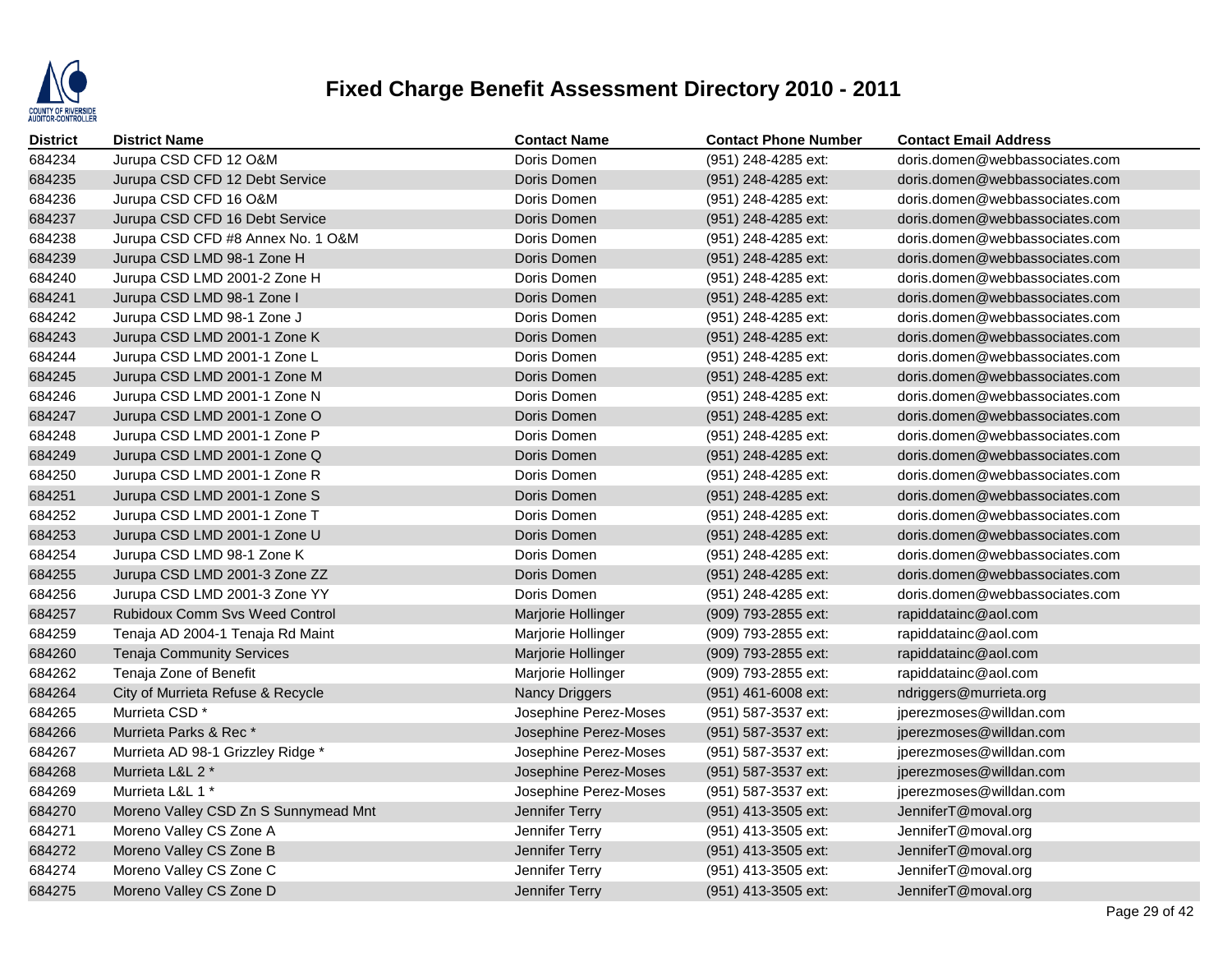

| <b>District</b> | <b>District Name</b>                  | <b>Contact Name</b>   | <b>Contact Phone Number</b> | <b>Contact Email Address</b> |
|-----------------|---------------------------------------|-----------------------|-----------------------------|------------------------------|
| 684276          | Moreno Valley CS Zone E               | Jennifer Terry        | (951) 413-3505 ext:         | JenniferT@moval.org          |
| 684277          | Moreno Valley Trash Disposal Delq.*** | Jennifer Terry        | (951) 413-3505 ext:         | JenniferT@moval.org          |
| 684281          | Moreno Valley E-1A Renaissance PK     | Jennifer Terry        | (951) 413-3505 ext:         | JenniferT@moval.org          |
| 684282          | Moreno Valley E-4A Daybreak LS        | Jennifer Terry        | (951) 413-3505 ext:         | JenniferT@moval.org          |
| 684283          | Moreno Valley Zn M Com/Ind Median     | Jennifer Terry        | (951) 413-3505 ext:         | JenniferT@moval.org          |
| 684284          | Moreno Valley E-3A                    | Jennifer Terry        | (951) 413-3505 ext:         | JenniferT@moval.org          |
| 684290          | Moreno Valley Fedelly Mandated NPDES  | Jennifer Terry        | (951) 413-3505 ext:         | JenniferT@moval.org          |
| 684292          | Moreno Valley CFD 4 Maintenance       | Jennifer Terry        | (951) 413-3505 ext:         | JenniferT@moval.org          |
| 684293          | Moreno Valley CFD 5                   | Jennifer Terry        | (951) 413-3505 ext:         | JenniferT@moval.org          |
| 684331          | <b>Idyllwild Fire Protection</b>      | Marjorie Hollinger    | (909) 793-2855 ext:         | rapiddatainc@aol.com         |
| 684341          | <b>Murrieta Fire Protection</b>       | Josephine Perez-Moses | (951) 587-3537 ext:         | jperezmoses@willdan.com      |
| 684350          | Murrieta AD 95-1 Murrieta Oaks        | Josephine Perez-Moses | (951) 587-3537 ext:         | jperezmoses@willdan.com      |
| 684357          | Murrieta L&L 25                       | Josephine Perez-Moses | (951) 587-3537 ext:         | jperezmoses@willdan.com      |
| 684358          | Murrieta L&L 24                       | Josephine Perez-Moses | (951) 587-3537 ext:         | jperezmoses@willdan.com      |
| 684359          | Murrieta L&L 23                       | Josephine Perez-Moses | (951) 587-3537 ext:         | jperezmoses@willdan.com      |
| 684360          | City of Murrieta L&L 3                | Josephine Perez-Moses | (951) 587-3537 ext:         | jperezmoses@willdan.com      |
| 684361          | City of Murrieta L&L 4                | Josephine Perez-Moses | (951) 587-3537 ext:         | jperezmoses@willdan.com      |
| 684362          | Murrieta L&L 5                        | Josephine Perez-Moses | (951) 587-3537 ext:         | jperezmoses@willdan.com      |
| 684363          | Murrieta L&L 6                        | Josephine Perez-Moses | (951) 587-3537 ext:         | jperezmoses@willdan.com      |
| 684364          | Murrieta L&L 7                        | Josephine Perez-Moses | (951) 587-3537 ext:         | jperezmoses@willdan.com      |
| 684365          | Murrieta L&L 8                        | Josephine Perez-Moses | (951) 587-3537 ext:         | jperezmoses@willdan.com      |
| 684366          | Murrieta L&L 9                        | Josephine Perez-Moses | (951) 587-3537 ext:         | jperezmoses@willdan.com      |
| 684367          | Murrieta L&L 10                       | Josephine Perez-Moses | (951) 587-3537 ext:         | jperezmoses@willdan.com      |
| 684368          | Murrieta L&L 11                       | Josephine Perez-Moses | (951) 587-3537 ext:         | jperezmoses@willdan.com      |
| 684369          | Murrieta L&L 12                       | Josephine Perez-Moses | (951) 587-3537 ext:         | jperezmoses@willdan.com      |
| 684370          | Murrieta L&L 13                       | Josephine Perez-Moses | (951) 587-3537 ext:         | jperezmoses@willdan.com      |
| 684371          | Murrieta L&L 14                       | Josephine Perez-Moses | (951) 587-3537 ext:         | jperezmoses@willdan.com      |
| 684372          | Murrieta L&L 15                       | Josephine Perez-Moses | (951) 587-3537 ext:         | jperezmoses@willdan.com      |
| 684373          | Murrieta L&L 16                       | Josephine Perez-Moses | (951) 587-3537 ext:         | jperezmoses@willdan.com      |
| 684374          | Murrieta L&L 17                       | Josephine Perez-Moses | (951) 587-3537 ext:         | jperezmoses@willdan.com      |
| 684375          | Murrieta L&L 18                       | Josephine Perez-Moses | (951) 587-3537 ext:         | jperezmoses@willdan.com      |
| 684376          | Murrieta L&L 19                       | Josephine Perez-Moses | (951) 587-3537 ext:         | jperezmoses@willdan.com      |
| 684377          | Murrieta L&L 20                       | Josephine Perez-Moses | (951) 587-3537 ext:         | jperezmoses@willdan.com      |
| 684378          | Murrieta L&L 21                       | Josephine Perez-Moses | (951) 587-3537 ext:         | jperezmoses@willdan.com      |
| 684379          | Murrieta L&L 22                       | Josephine Perez-Moses | (951) 587-3537 ext:         | jperezmoses@willdan.com      |
| 684380          | Murrieta CFD 2000-1 Greer Ranch *     | Josephine Perez-Moses | (951) 587-3537 ext:         | jperezmoses@willdan.com      |
| 684381          | Murrieta CFD 2001-1 Mur Highland *    | Josephine Perez-Moses | (951) 587-3537 ext:         | jperezmoses@willdan.com      |
| 684382          | Murrieta CFD 2003-2 Blackmore *       | Josephine Perez-Moses | (951) 587-3537 ext:         | iperezmoses@willdan.com      |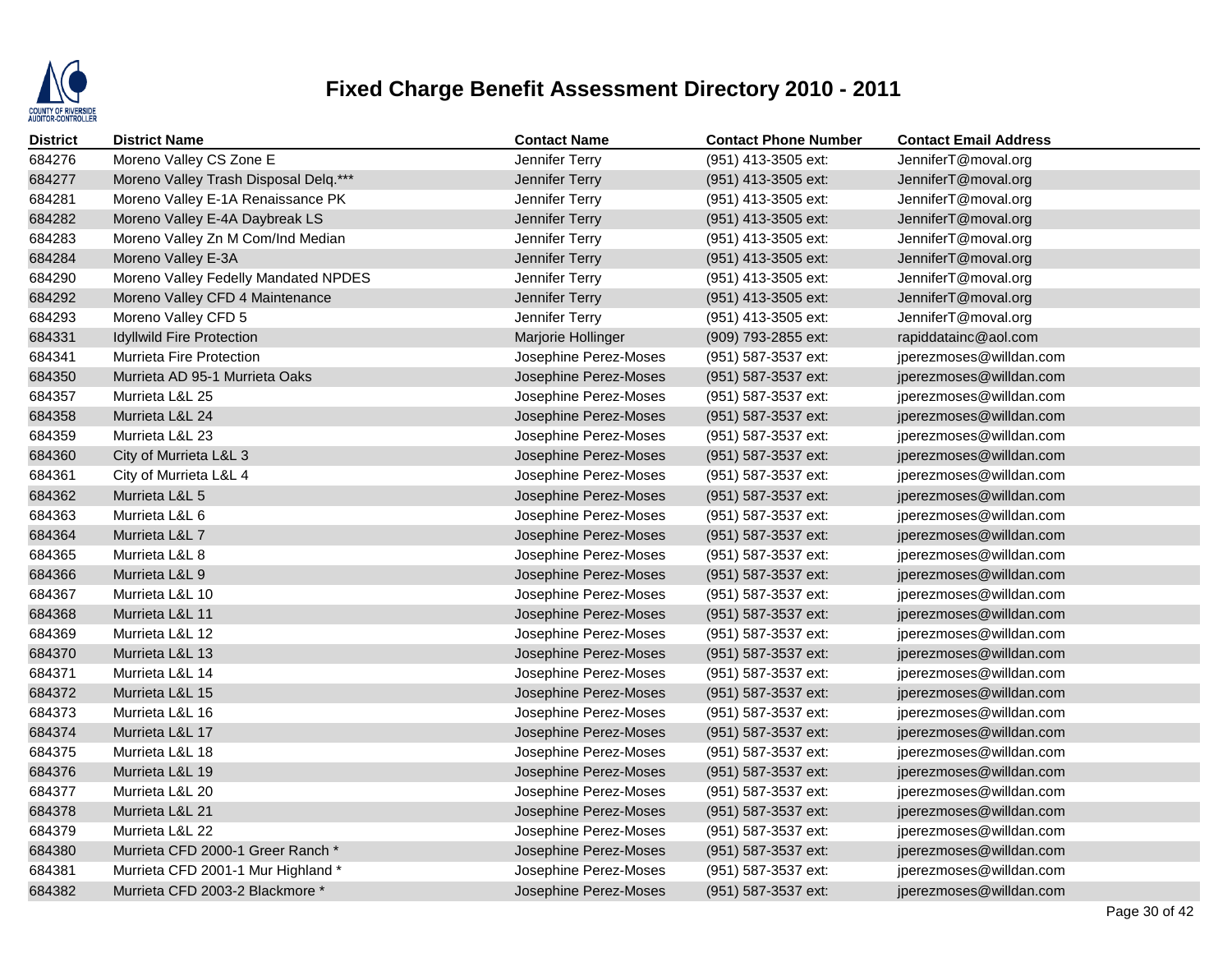

| <b>District</b> | <b>District Name</b>                     | <b>Contact Name</b>    | <b>Contact Phone Number</b> | <b>Contact Email Address</b>       |
|-----------------|------------------------------------------|------------------------|-----------------------------|------------------------------------|
| 684383          | Murrieta CFD 2003-4 Bluestone *          | Josephine Perez-Moses  | (951) 587-3537 ext:         | jperezmoses@willdan.com            |
| 684384          | Murrieta CFD 2000-2 The Oaks             | Josephine Perez-Moses  | (951) 587-3537 ext:         | jperezmoses@willdan.com            |
| 684385          | Murrieta CFD 2003-1 Mur Springs          | Josephine Perez-Moses  | (951) 587-3537 ext:         | jperezmoses@willdan.com            |
| 684386          | Murrieta CFD 2003-3 Creekside            | Josephine Perez-Moses  | (951) 587-3537 ext:         | jperezmoses@willdan.com            |
| 684387          | Murrieta CFD 2004-1 Bremerton            | Josephine Perez-Moses  | (951) 587-3537 ext:         | jperezmoses@willdan.com            |
| 684388          | Murrieta CFD 2004-2 Mur Fields           | Josephine Perez-Moses  | (951) 587-3537 ext:         | jperezmoses@willdan.com            |
| 684389          | Murrieta CFD 2005-1 Springbrook          | Josephine Perez-Moses  | (951) 587-3537 ext:         | jperezmoses@willdan.com            |
| 684390          | Murrieta CFD 2001-1B Highlands           | Josephine Perez-Moses  | (951) 587-3537 ext:         | jperezmoses@willdan.com            |
| 684391          | Murrieta CFD 2000-2B The Oaks            | Josephine Perez-Moses  | (951) 587-3537 ext:         | jperezmoses@willdan.com            |
| 684392          | Murrieta CFD 2004-3                      | Josephine Perez-Moses  | (951) 587-3537 ext:         | jperezmoses@willdan.com            |
| 684393          | Murrieta L&L 26                          | Josephine Perez-Moses  | (951) 587-3537 ext:         | jperezmoses@willdan.com            |
| 684394          | Murrieta L&L Zone 27                     | Josephine Perez-Moses  | (951) 587-3537 ext:         | jperezmoses@willdan.com            |
| 684400          | Lk Elsinore CFD 2005-06 Townhomes        | Dennis Anderson        | (714) 619-9387 ext:         | Dennisa@franciscoandassociates.com |
| 684556          | Coachella Valley Mosquito & Rifa         | <b>Stacee Reynolds</b> | (866) 807-6864 ext:         | sreynolds@willdan.com              |
| 684571          | Northwest Mosquito & Vector Control Dist | Carol Hill             | (949) 655-3900 ext: 2354    | Chill@Harris-Assoc.com             |
| 684572          | NW MOSQUITO & VECTOR CANYON LAKE         | <b>Susan Barnes</b>    | (707) 430-4300 ext:         | susan.barnes@sci-cg.com            |
| 684612          | Coachella Valley Rec & Park AD 93-1      | <b>Stacee Reynolds</b> | (866) 807-6864 ext:         | sreynolds@willdan.com              |
| 684613          | Coachella Valley Rec & Park T.P. AD 97-1 | <b>Stacee Reynolds</b> | (866) 807-6864 ext:         | sreynolds@willdan.com              |
| 684614          | Coachella Valey Rec & Park AD 01-1 Indio | <b>Stacee Reynolds</b> | (866) 807-6864 ext:         | sreynolds@willdan.com              |
| 684615          | Coachella Valley Rec & Park L&L AD 02-1  | <b>Stacee Reynolds</b> | (866) 807-6864 ext:         | sreynolds@willdan.com              |
| 684616          | Coachella Valley Rec & Park L&L AD 03-1  | Stacee Reynolds        | (866) 807-6864 ext:         | sreynolds@willdan.com              |
| 684622          | Jurupa Park & Rec Maint                  | Douglas Floyd          | (760) 510-0290 ext:         | doug@kgpf.net                      |
| 684636          | Jurupa Rec & Park CFD 2004-1             | Douglas Floyd          | (760) 510-0290 ext:         | doug@kgpf.net                      |
| 684637          | Jurupa Rec & Park CFD 2004-1             | Douglas Floyd          | (760) 510-0290 ext:         | doug@kgpf.net                      |
| 684638          | Jurupa Rec & Park CFD 2005-1             | Douglas Floyd          | (760) 510-0290 ext:         | doug@kgpf.net                      |
| 684639          | Jurupa Rec & Park CFD 2005-2             | Douglas Floyd          | (760) 510-0290 ext:         | doug@kgpf.net                      |
| 684640          | Jurupa Rec & Park CFD 2006-1             | Douglas Floyd          | (760) 510-0290 ext:         | doug@kgpf.net                      |
| 684641          | LMD 2006-1 Wildomar Parks                | Leni Zarate            | (951) 300-2886 ext:         | Lzarate@psomas.com                 |
| 684642          | Comm Service Area #22 LTG                | Leni Zarate            | (951) 300-2886 ext:         | Lzarate@psomas.com                 |
| 684643          | Comm Service Area #142 LTG               | Leni Zarate            | (951) 300-2886 ext:         | Lzarate@psomas.com                 |
| 684644          | Comm Serv Area 1#103 Drain LD            | Leni Zarate            | (951) 300-2886 ext:         | Lzarate@psomas.com                 |
| 684645          | Comm Serv Area #103 LTG                  | Leni Zarate            | (951) 300-2886 ext:         | Lzarate@psomas.com                 |
| 684646          | V-Wide Menifee Fac, LMD 88-1             | David Schroeder        | (951) 837-4017 ext:         | dschroeder@nbsgov.com              |
| 684647          | V-Wide Regional Fac LMD 88-1             | David Schroeder        | (951) 837-4017 ext:         | dschroeder@nbsgov.com              |
| 684652          | V-Wide LMD French Valley                 | David Schroeder        | (951) 837-4017 ext:         | dschroeder@nbsgov.com              |
| 684653          | V-Wide LMD Menifee North Park            | David Schroeder        | (951) 837-4017 ext:         | dschroeder@nbsgov.com              |
| 684654          | V-Wide LMD Menifee South Park            | David Schroeder        | (951) 837-4017 ext:         | dschroeder@nbsgov.com              |
| 684655          | V-Wide Winchester LMD                    | David Schroeder        | (951) 837-4017 ext:         | dschroeder@nbsgov.com              |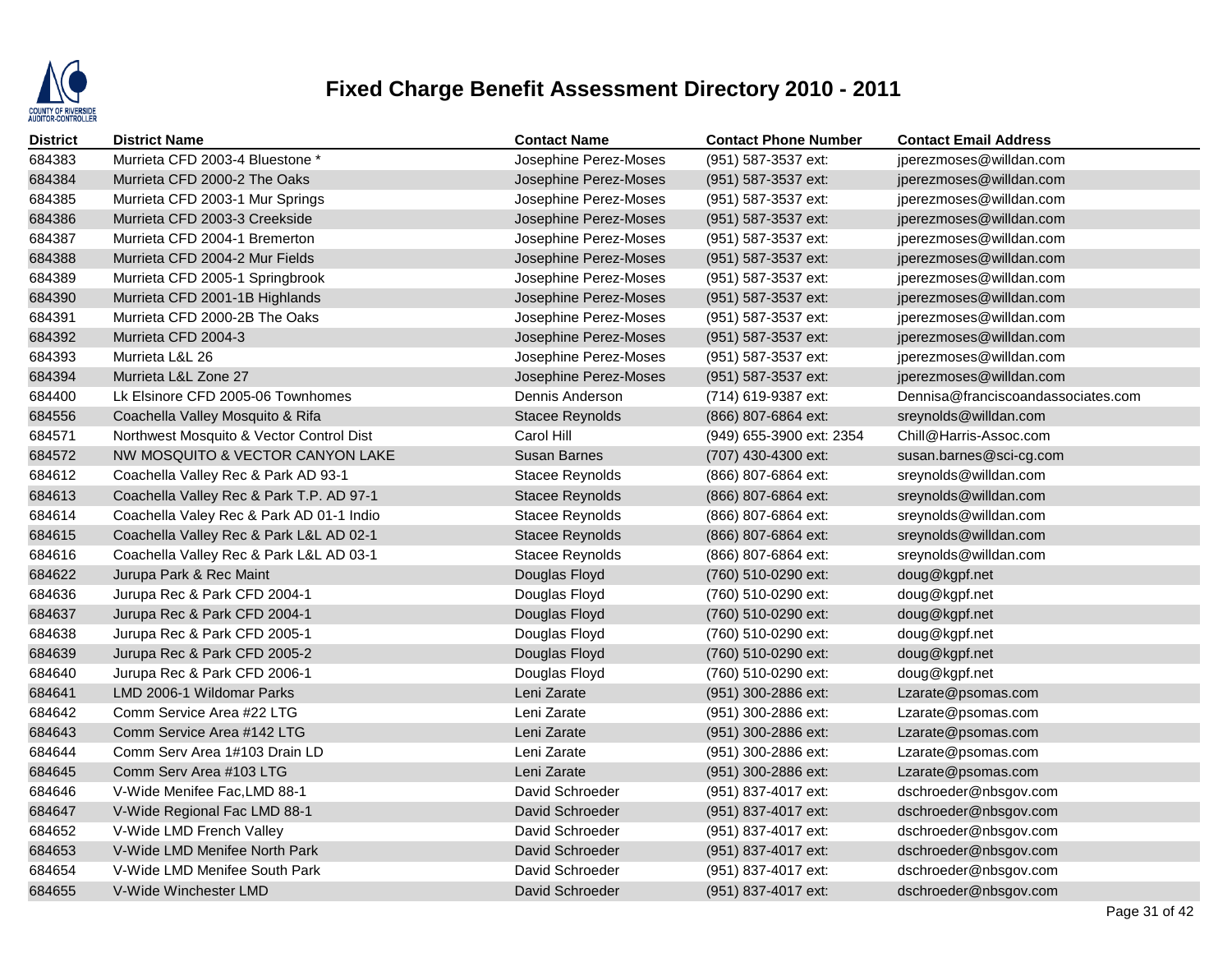

| <b>District</b> | <b>District Name</b>                  | <b>Contact Name</b>       | <b>Contact Phone Number</b> | <b>Contact Email Address</b>          |
|-----------------|---------------------------------------|---------------------------|-----------------------------|---------------------------------------|
| 684656          | V-WIDE RIVERCREST ZONE                | David Schroeder           | (951) 837-4017 ext:         | dschroeder@nbsgov.com                 |
| 684681          | Valley Sanitary AD 2004 Shadow Hills  | Roxanne Shepherd          | (760) 639-0124 ext:         | sh_s_inc@pacbell.net                  |
| 684682          | <b>Valley Sanitary Sewer Service</b>  | Kathy Weber               | (760) 347-2356 ext:         | kweber@valley-sanitary.org            |
| 684683          | <b>VALLEY SANITARY DISTRICT</b>       | Kathy Weber               | (760) 347-2356 ext:         | kweber@valley-sanitary.org            |
| 684731          | McCoy Wash Flood District             | Luis Tamayo               | (760) 922-0356 ext:         | L_Tamayo@hotmail.com                  |
| 684815          | Cabazon County Water Standby          | Marjorie Hollinger        | (909) 793-2855 ext:         | rapiddatainc@aol.com                  |
| 684818          | CVWD AD 70                            | Stacee Reynolds           | (866) 807-6864 ext:         | sreynolds@willdan.com                 |
| 684819          | CVWD AD 68                            | <b>Stacee Reynolds</b>    | (866) 807-6864 ext:         | sreynolds@willdan.com                 |
| 684820          | CVWD AD 67                            | Stacee Reynolds           | (866) 807-6864 ext:         | sreynolds@willdan.com                 |
| 684821          | <b>CVWD Delinquent Water Charges</b>  | Claudia Bryan             | (760) 398-2651 ext: 2256    | cbryan@cvwd.org                       |
| 684823          | <b>CVWD Deling Irrig Availability</b> | Claudia Bryan             | (760) 398-2651 ext: 2256    | cbryan@cvwd.org                       |
| 684824          | CVWD Scc Delinquency- CC80            | Claudia Bryan             | (760) 398-2651 ext: 2256    | cbryan@cvwd.org                       |
| 684827          | CVWD Availability - Domestic ID 6     | Claudia Bryan             | (760) 398-2651 ext: 2256    | cbryan@cvwd.org                       |
| 684828          | CVWD Availability - Domestic ID 8     | Claudia Bryan             | (760) 398-2651 ext: 2256    | cbryan@cvwd.org                       |
| 684832          | CVWD Sewer Srv Chg ID 50              | Claudia Bryan             | (760) 398-2651 ext: 2256    | cbryan@cvwd.org                       |
| 684834          | CVWD Sewer Srv Chg ID 55              | Claudia Bryan             | (760) 398-2651 ext: 2256    | cbryan@cvwd.org                       |
| 684836          | CVWD Sewer Srv Chg ID 80              | Claudia Bryan             | (760) 398-2651 ext: 2256    | cbryan@cvwd.org                       |
| 684837          | CVWD Sewer Srv Chg ID 81              | Claudia Bryan             | (760) 398-2651 ext: 2256    | cbryan@cvwd.org                       |
| 684844          | CVWD Availabiility-Domestic ID 13     | Claudia Bryan             | (760) 398-2651 ext: 2256    | cbryan@cvwd.org                       |
| 684849          | CVWD Availability-Sewer ID 50         | Claudia Bryan             | (760) 398-2651 ext: 2256    | cbryan@cvwd.org                       |
| 684853          | Mission Springs ID B Stdby            | Roxanne Shepherd          | (760) 639-0124 ext:         | sh_s_inc@pacbell.net                  |
| 684854          | Mission Springs AD Deling Wtr / Sewer | Roxanne Shepherd          | (760) 639-0124 ext:         | sh_s_inc@pacbell.net                  |
| 684856          | Mission Springs ID 2 Stdby            | Roxanne Shepherd          | (760) 639-0124 ext:         | sh_s_inc@pacbell.net                  |
| 684859          | Mission Springs Svc Area 2 Stdby      | Roxanne Shepherd          | (760) 639-0124 ext:         | sh_s_inc@pacbell.net                  |
| 684861          | Mission Springs Water AD 11 S-2       | Roxanne Shepherd          | (760) 639-0124 ext:         | sh_s_inc@pacbell.net                  |
| 684863          | Mission Springs AD 12 Phase I         | Roxanne Shepherd          | (760) 639-0124 ext:         | sh_s_inc@pacbell.net                  |
| 684864          | Mission Springs AD # 4                | Roxanne Shepherd          | (760) 639-0124 ext:         | sh_s_inc@pacbell.net                  |
| 684865          | Mission Springs AD 13                 | <b>Charmaine McCarvel</b> | (951) 320-6069 ext:         | charmaine.mccarvel@webbassociates.com |
| 684866          | Mission Springs Water Imp G Standby   | Roxanne Shepherd          | (760) 639-0124 ext:         | sh_s_inc@pacbell.net                  |
| 684868          | Mission Springs ID F Stdby            | Roxanne Shepherd          | (760) 639-0124 ext:         | sh_s_inc@pacbell.net                  |
| 684869          | Mission Springs AD #7                 | Roxanne Shepherd          | (760) 639-0124 ext:         | sh_s_inc@pacbell.net                  |
| 684870          | Mission Springs I.D. S Standby        | Roxanne Shepherd          | (760) 639-0124 ext:         | sh_s_inc@pacbell.net                  |
| 684871          | Idyllwild Co Water Standby            | Marjorie Hollinger        | (909) 793-2855 ext:         | rapiddatainc@aol.com                  |
| 684872          | Idyllwild Co Water Imp 1 Standby      | Marjorie Hollinger        | (909) 793-2855 ext:         | rapiddatainc@aol.com                  |
| 684876          | Murrieta Co Water CFD 99-1            | David Schroeder           | (951) 837-4017 ext:         | dschroeder@nbsgov.com                 |
| 684877          | Murrieta Co Water Standby             | David Schroeder           | (951) 837-4017 ext:         | dschroeder@nbsgov.com                 |
| 684878          | Murrieta Co Sewer Standby             | David Schroeder           | (951) 837-4017 ext:         | dschroeder@nbsgov.com                 |
| 684879          | Murrieta Co Water CFD 88-1            | David Schroeder           | (951) 837-4017 ext:         | dschroeder@nbsgov.com                 |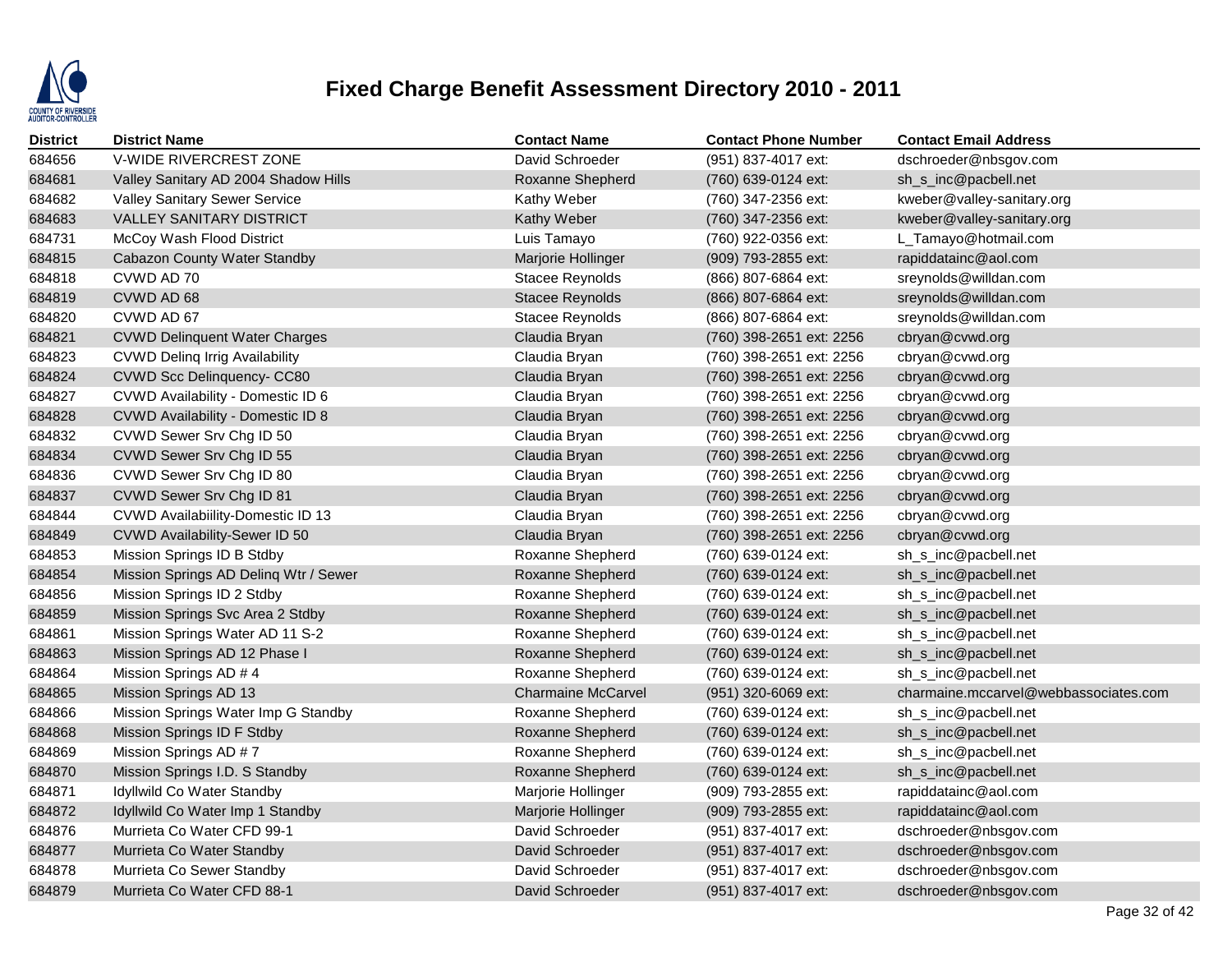

| <b>District</b> | <b>District Name</b>                 | <b>Contact Name</b>      | <b>Contact Phone Number</b> | <b>Contact Email Address</b>         |
|-----------------|--------------------------------------|--------------------------|-----------------------------|--------------------------------------|
| 684880          | Murrieta Co Water IA #2              | David Schroeder          | (951) 837-4017 ext:         | dschroeder@nbsgov.com                |
| 684882          | CVWD Availability - Domestic SA 35   | Claudia Bryan            | (760) 398-2651 ext: 2256    | cbryan@cvwd.org                      |
| 684883          | CVWD Availability - Domestic ID10    | Claudia Bryan            | (760) 398-2651 ext: 2256    | cbryan@cvwd.org                      |
| 684884          | CVWD Availability - Domestic ID 7    | Claudia Bryan            | (760) 398-2651 ext: 2256    | cbryan@cvwd.org                      |
| 684887          | CVWD Availability Sewer ID 80        | Claudia Bryan            | (760) 398-2651 ext: 2256    | cbryan@cvwd.org                      |
| 684888          | <b>CVWD Availability Sewer SA41</b>  | Claudia Bryan            | (760) 398-2651 ext: 2256    | cbryan@cvwd.org                      |
| 684892          | Pinion Pines County Water            | <b>Christy Huss</b>      | (760) 349-3261 ext:         | chuss@pinyonpinescwd.ca.gov          |
| 684893          | Pine Cove County Water Standby       | Marjorie Hollinger       | (909) 793-2855 ext:         | rapiddatainc@aol.com                 |
| 684901          | Yucaipa Valley Water Sewer Expansion | Erin Anton               | (909) 790-3312 ext:         | eanton@yvwd.dst.ca.us                |
| 685000          | West Valley Water Dist               | David Schroeder          | (951) 837-4017 ext:         | dschroeder@nbsgov.com                |
| 685230          | <b>Elsinore Water Standby</b>        | Roxanne Shepherd         | (760) 639-0124 ext:         | sh_s_inc@pacbell.net                 |
| 685252          | Fern Valley Water Dist AD 96-1       | Jessica Priefer          | (951) 659-2200 ext:         | fywd@verizon.net                     |
| 685256          | High Valley Water Standby            | Marjorie Hollinger       | (909) 793-2855 ext:         | rapiddatainc@aol.com                 |
| 685260          | Lee Lake Water Standby               | Josephine Perez-Moses    | (951) 587-3537 ext:         | jperezmoses@willdan.com              |
| 685261          | Lee Lake Imp I Standby               | Josephine Perez-Moses    | (951) 587-3537 ext:         | jperezmoses@willdan.com              |
| 685262          | Lee Lake Imp 2                       | Josephine Perez-Moses    | (951) 587-3537 ext:         | jperezmoses@willdan.com              |
| 685263          | Lee Lake Water CFD 2                 | Josephine Perez-Moses    | (951) 587-3537 ext:         | jperezmoses@willdan.com              |
| 685264          | Lee Lake Water CFD 1                 | Josephine Perez-Moses    | (951) 587-3537 ext:         | jperezmoses@willdan.com              |
| 685265          | Lee Lake Water CFD 3                 | Josephine Perez-Moses    | (951) 587-3537 ext:         | jperezmoses@willdan.com              |
| 685270          | Rancho CA Water AD 32A *             | Jerry Wen                | (949) 955-1500 ext:         | JerryW@Taussig.com                   |
| 685297          | RCWD CFD 88-3 Special Tax A**        | Jerry Wen                | (949) 955-1500 ext:         | JerryW@Taussig.com                   |
| 685300          | RCWD CFD 99-1 Imp A **               | Jerry Wen                | (949) 955-1500 ext:         | JerryW@Taussig.com                   |
| 685301          | RCWD CFD 99-1 Imp B**                | Jerry Wen                | (949) 955-1500 ext:         | JerryW@Taussig.com                   |
| 685302          | RCWD CFD 99-2 **                     | Jerry Wen                | (949) 955-1500 ext:         | JerryW@Taussig.com                   |
| 685305          | Metro Water Dist Standby East        | Josephine Perez-Moses    | (951) 587-3537 ext:         | jperezmoses@willdan.com              |
| 685360          | Metro Water Dist Standby West        | Josephine Perez-Moses    | (951) 587-3537 ext:         | jperezmoses@willdan.com              |
| 685374          | CFD 2003-14 Clinton Keith IA A       | Melissa Bellitire        | (951) 320-6021 ext:         | melissa.bellitire@webbassociates.com |
| 685375          | CFD 2003-14 Clinton Keith IA B       | <b>Melissa Bellitire</b> | (951) 320-6021 ext:         | melissa.bellitire@webbassociates.com |
| 685376          | CFD 2003-14 Clinton Keith IA C       | Melissa Bellitire        | (951) 320-6021 ext:         | melissa.bellitire@webbassociates.com |
| 685377          | CFD 2003-19 Eastridge/Westridge IA A | <b>Melissa Bellitire</b> | (951) 320-6021 ext:         | melissa.bellitire@webbassociates.com |
| 685378          | CFD 2003-19 Eastridge/Westridge IA B | Melissa Bellitire        | (951) 320-6021 ext:         | melissa.bellitire@webbassociates.com |
| 685379          | CFD 2005-38 Autumn Ridge IA A        | Melissa Bellitire        | (951) 320-6021 ext:         | melissa.bellitire@webbassociates.com |
| 685380          | CFD 2005-38 Autumn Ridge IA B        | Melissa Bellitire        | (951) 320-6021 ext:         | melissa.bellitire@webbassociates.com |
| 685381          | CFD 2003-20 Corman Leigh. IA A       | <b>Melissa Bellitire</b> | (951) 320-6021 ext:         | melissa.bellitire@webbassociates.com |
| 685382          | CFD 2003-20 Corman Leigh IA B        | Melissa Bellitire        | (951) 320-6021 ext:         | melissa.bellitire@webbassociates.com |
| 685383          | CFD 2002-05 Crown Valley             | Leni Zarate              | (951) 300-2886 ext:         | Lzarate@psomas.com                   |
| 685384          | CFD 2002-08 Serena Hills             | Leni Zarate              | (951) 300-2886 ext:         | Lzarate@psomas.com                   |
| 685385          | CFD 2002-10 Summit Ridge             | Leni Zarate              | (951) 300-2886 ext:         | Lzarate@psomas.com                   |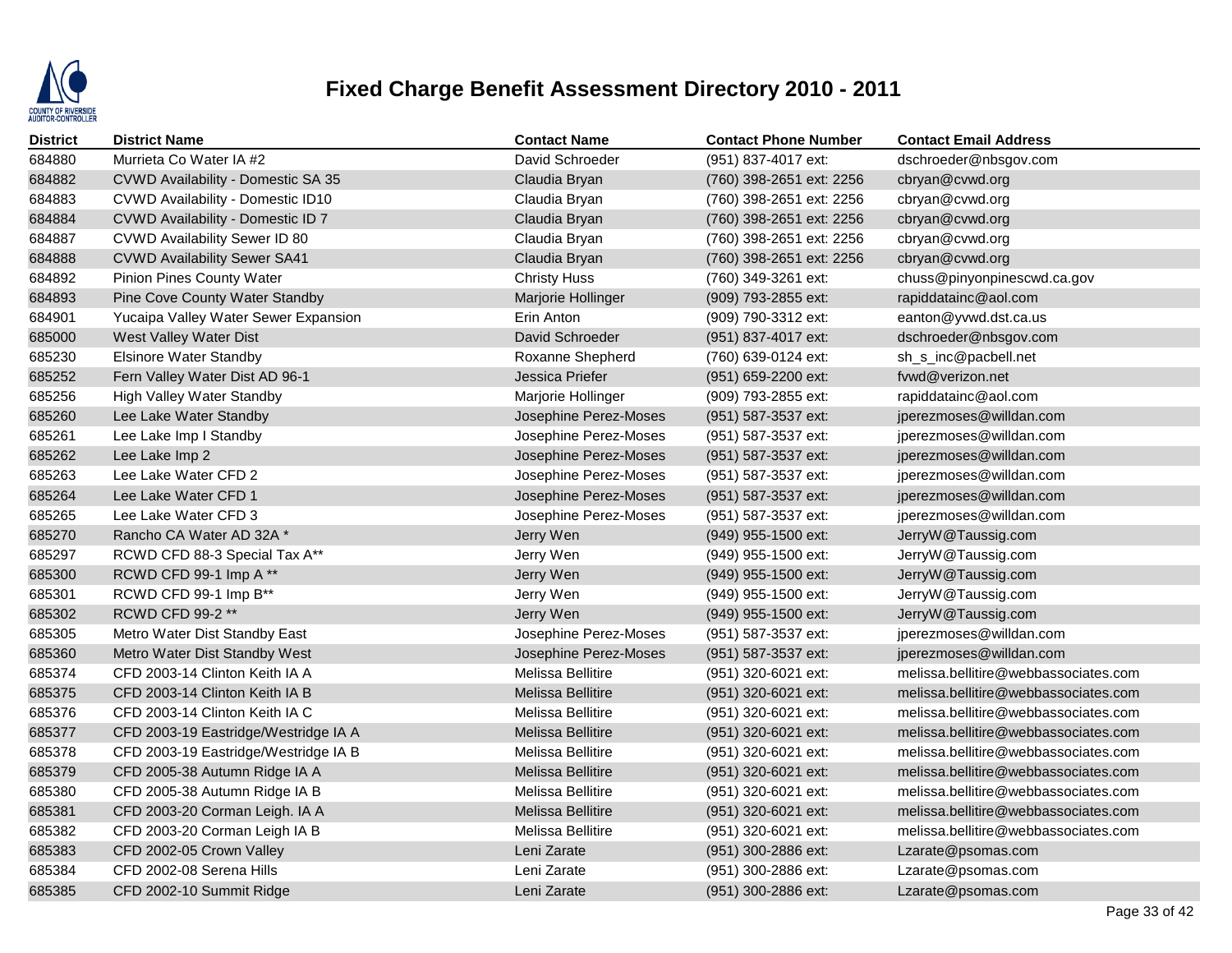

| <b>District</b> | <b>District Name</b>                          | <b>Contact Name</b>      | <b>Contact Phone Number</b> | <b>Contact Email Address</b>         |
|-----------------|-----------------------------------------------|--------------------------|-----------------------------|--------------------------------------|
| 685386          | CFD 2003-12 Temecula Creek 1A A               | Leni Zarate              | (951) 300-2886 ext:         | Lzarate@psomas.com                   |
| 685387          | CFD 2003-13 Temecula Creek 1A B               | Leni Zarate              | (951) 300-2886 ext:         | Lzarate@psomas.com                   |
| 685388          | CFD 2003-16 Promontory                        | Leni Zarate              | (951) 300-2886 ext:         | Lzarate@psomas.com                   |
| 685389          | CFD 2001-01 French Valley IA B                | Leni Zarate              | (951) 300-2886 ext:         | Lzarate@psomas.com                   |
| 685390          | CFD 2002-04 Sheffield/Ranch Bella Vista IA 1  | Leni Zarate              | (951) 300-2886 ext:         | Lzarate@psomas.com                   |
| 685391          | CFD 2001-04 Sheffield/Ranch Bella Vista IA 2  | Leni Zarate              | (951) 300-2886 ext:         | Lzarate@psomas.com                   |
| 685392          | CFD 2001-04 Sheffield/Ranch Bella Vista IA 3  | Leni Zarate              | (951) 300-2886 ext:         | Lzarate@psomas.com                   |
| 685393          | CFD 2001-04 Sheffield/Ranch Bella Vista IA 4  | Leni Zarate              | $(951)$ 300-2886 ext:       | Lzarate@psomas.com                   |
| 685394          | CFD 2001-04 Sheffield/Ranch Bella Vista IA 5  | Leni Zarate              | (951) 300-2886 ext:         | Lzarate@psomas.com                   |
| 685395          | CFD 2002-06 Morgan Hill 1A A                  | Leni Zarate              | (951) 300-2886 ext:         | Lzarate@psomas.com                   |
| 685396          | CFD 2002-06 Morgan Hill 1A B                  | Leni Zarate              | (951) 300-2886 ext:         | Lzarate@psomas.com                   |
| 685398          | CFD 2002-09 Woodside                          | Leni Zarate              | (951) 300-2886 ext:         | Lzarate@psomas.com                   |
| 685399          | CFD 2001-02 Springfield/Arbor Glen 1A A       | Leni Zarate              | (951) 300-2886 ext:         | Lzarate@psomas.com                   |
| 685400          | CFD 2001-02 Springfield/Arbor Glen 1A B       | Leni Zarate              | (951) 300-2886 ext:         | Lzarate@psomas.com                   |
| 685402          | <b>EMWD Stdby-Combined Chg</b>                | Pamela Moore             | (951) 928-3777 ext: 4429    | moorep@emwd.org                      |
| 685415          | EMWD AD 19-A Glenoaks Water                   | Pamela Moore             | (951) 928-3777 ext: 4429    | moorep@emwd.org                      |
| 685418          | <b>EMWD Romoland Area Sewers AD 5</b>         | Pamela Moore             | (951) 928-3777 ext: 4429    | moorep@emwd.org                      |
| 685419          | EMWD Homeland Green Acres AD 7                | Pamela Moore             | (951) 928-3777 ext: 4429    | moorep@emwd.org                      |
| 685422          | EMWD AD 8 Stage Coach                         | Pamela Moore             | (951) 928-3777 ext: 4429    | moorep@emwd.org                      |
| 685423          | EMWD AD 12 Pigeon Pass                        | Pamela Moore             | (951) 928-3777 ext: 4429    | moorep@emwd.org                      |
| 685424          | EMWD AD 20 Menifee Dev                        | Pamela Moore             | (951) 928-3777 ext: 4429    | moorep@emwd.org                      |
| 685425          | CFD 2001-01 French Valley IA A                | Leni Zarate              | (951) 300-2886 ext:         | Lzarate@psomas.com                   |
| 685426          | CFD 2002-2003 Willows                         | Leni Zarate              | (951) 300-2886 ext:         | Lzarate@psomas.com                   |
| 685427          | CFD 2004-30 Barrington Hgts                   | Leni Zarate              | (951) 300-2886 ext:         | Lzarate@psomas.com                   |
| 685428          | CFD 2004-26 San Jacinto IA 1                  | Melissa Bellitire        | (951) 320-6021 ext:         | melissa.bellitire@webbassociates.com |
| 685429          | CFD 2004-28 Quinta Do Lago                    | <b>Melissa Bellitire</b> | (951) 320-6021 ext:         | melissa.bellitire@webbassociates.com |
| 685430          | CFD 2003-15 A Morgan Valley                   | Leni Zarate              | (951) 300-2886 ext:         | Lzarate@psomas.com                   |
| 685432          | CFD 2003-20 CormanLeigh IA C                  | Melissa Bellitire        | (951) 320-6021 ext:         | melissa.bellitire@webbassociates.com |
| 685501          | Elsinore Valley Muni Wtr Dst Standby          | Daniel Markham           | (951) 674-3146 ext:         | dmarkham@evmwd.net                   |
| 685520          | Elsinore Valley MWD Connection Fees           | Daniel Markham           | (951) 674-3146 ext:         | dmarkham@evmwd.net                   |
| 685580          | Elsinore Valley CFD 98-2 Wildomar - TVP *     | Jerry Wen                | (949) 955-1500 ext:         | JerryW@Taussig.com                   |
| 685581          | Elsinore Valley CFD 98-1 Temescal Project *   | Jerry Wen                | (949) 955-1500 ext:         | JerryW@Taussig.com                   |
| 685582          | Elsinore Valley CFD 98-2 Wildomar Public Fac* | Jerry Wen                | $(949)$ 955-1500 ext:       | JerryW@Taussig.com                   |
| 685583          | Elsinore Valley MWD CFD 99-1 LA Gonda *       | Jerry Wen                | (949) 955-1500 ext:         | JerryW@Taussig.com                   |
| 685584          | Elsinore Valley MWD CFD 2002-1 *              | Jerry Wen                | (949) 955-1500 ext:         | JerryW@Taussig.com                   |
| 685585          | Elsinore Valley MWD CFD 2003-2 *              | Jerry Wen                | (949) 955-1500 ext:         | JerryW@Taussig.com                   |
| 685586          | Elsinore Valley MWD CFD 2003-1                | Jerry Wen                | $(949)$ 955-1500 ext:       | JerryW@Taussig.com                   |
| 685587          | Elsinore Valley Mun Water CFD 2004-1          | Jerry Wen                | (949) 955-1500 ext:         | JerryW@Taussig.com                   |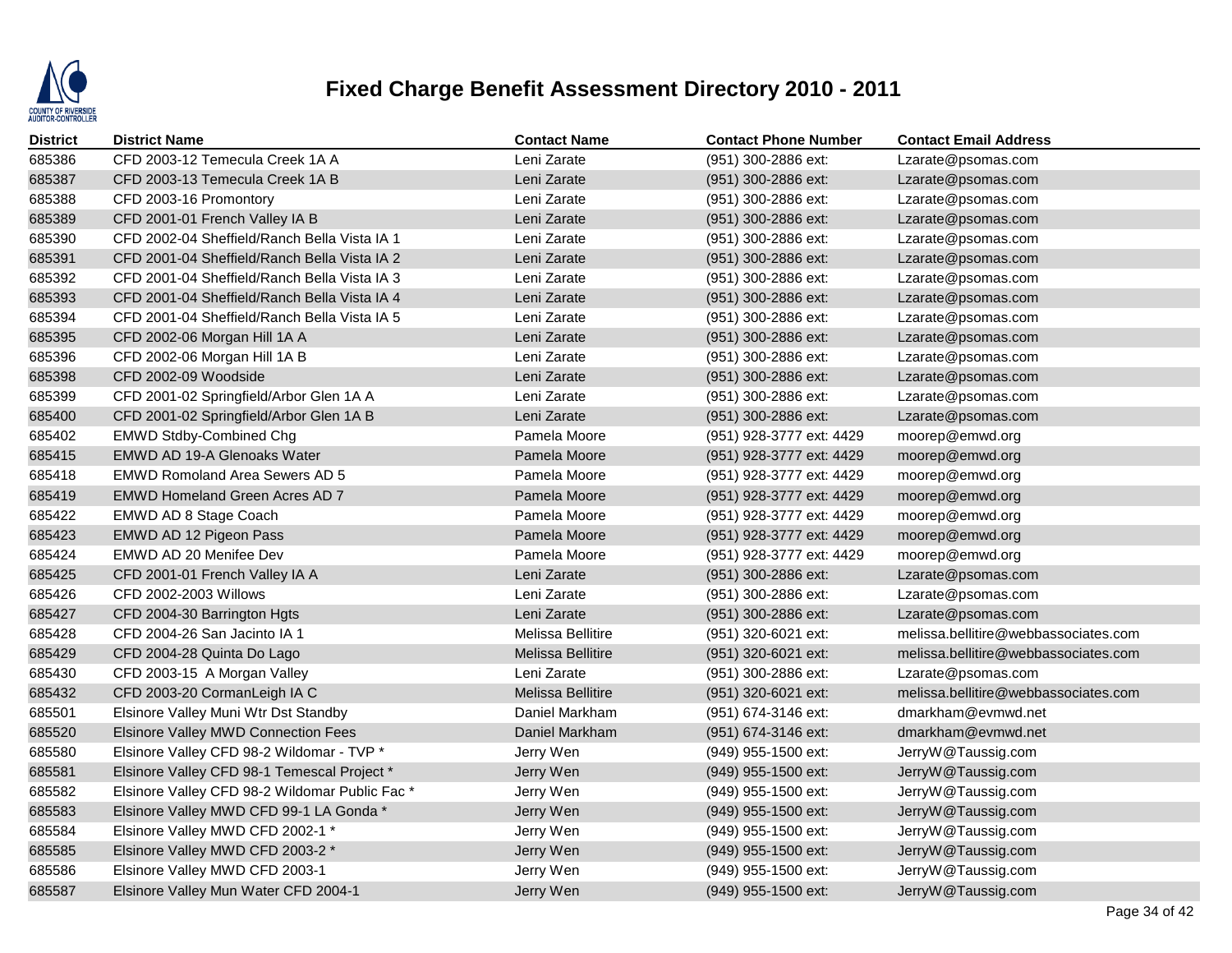

| <b>District</b> | <b>District Name</b>                         | <b>Contact Name</b>       | <b>Contact Phone Number</b> | <b>Contact Email Address</b>          |
|-----------------|----------------------------------------------|---------------------------|-----------------------------|---------------------------------------|
| 685594          | Elsinore Valey MWD U-2                       | Daniel Markham            | (951) 674-3146 ext:         | dmarkham@evmwd.net                    |
| 685596          | Elsinore Valley MWD U-2 W/S Standby          | Daniel Markham            | (951) 674-3146 ext:         | dmarkham@eymwd.net                    |
| 685597          | Elsinore Valley MWD Regional Sewer           | Daniel Markham            | (951) 674-3146 ext:         | dmarkham@evmwd.net                    |
| 685598          | Elsinore Valley MWD Southern Sewer           | Daniel Markham            | (951) 674-3146 ext:         | dmarkham@evmwd.net                    |
| 685599          | Elsinore Valley MWD Annual Sewer Svs Chg     | Daniel Markham            | (951) 674-3146 ext:         | dmarkham@evmwd.net                    |
| 685602          | Lake Hemet Municipal Water Imp #1 Standby    | David Schroeder           | (951) 837-4017 ext:         | dschroeder@nbsgov.com                 |
| 685604          | Lake Hemet Municipal Water Imp A Standby     | David Schroeder           | (951) 837-4017 ext:         | dschroeder@nbsgov.com                 |
| 685611          | Lake Hemet Municipal Water Imp U-2 Standby   | David Schroeder           | (951) 837-4017 ext:         | dschroeder@nbsgov.com                 |
| 685612          | Lake Hemet Municipal Water AD 2003-1 Garner  | David Schroeder           | (951) 837-4017 ext:         | dschroeder@nbsgov.com                 |
| 685704          | Western Muni Water AD 90-1                   | <b>Charmaine McCarvel</b> | (951) 320-6069 ext:         | charmaine.mccarvel@webbassociates.com |
| 685705          | Western Muni Water Dist Fixed Sewer Chg      | Janell Gilbert            | (951) 789-5091 ext:         | Jgilbert@wmwd.com                     |
| 685820          | CVWD CFD 102 (reserve)                       | Stacee Reynolds           | (866) 807-6864 ext:         | sreynolds@willdan.com                 |
| 685824          | <b>CVWD Availability Domestic ID 18</b>      | Claudia Bryan             | (760) 398-2651 ext: 2256    | cbryan@cvwd.org                       |
| 685838          | <b>CVWD Availability Domestic ID 19</b>      | Claudia Bryan             | (760) 398-2651 ext: 2256    | cbryan@cvwd.org                       |
| 685858          | <b>CVWD Availability Sewer ID 81</b>         | Claudia Bryan             | (760) 398-2651 ext: 2256    | cbryan@cvwd.org                       |
| 685859          | CVWD Availability Sewer ID 55                | Claudia Bryan             | (760) 398-2651 ext: 2256    | cbryan@cvwd.org                       |
| 685867          | CVWD Assessment District #32                 | <b>Stacee Reynolds</b>    | (866) 807-6864 ext:         | sreynolds@willdan.com                 |
| 685920          | EMWD CFD 2004-34 Faircrest                   | Melissa Bellitire         | (951) 320-6021 ext:         | melissa.bellitire@webbassociates.com  |
| 685921          | EMWD CFD 2005-47 The Lakes                   | <b>Melissa Bellitire</b>  | (951) 320-6021 ext:         | melissa.bellitire@webbassociates.com  |
| 685952          | CFD 2003-25 Pacific Com IA D                 | Melissa Bellitire         | (951) 320-6021 ext:         | melissa.bellitire@webbassociates.com  |
| 685953          | CFD 2004-26 San Jacinto IA 2                 | Melissa Bellitire         | (951) 320-6021 ext:         | melissa.bellitire@webbassociates.com  |
| 685954          | CFD 2004-27 Cottonwood                       | <b>Melissa Bellitire</b>  | (951) 320-6021 ext:         | melissa.bellitire@webbassociates.com  |
| 685955          | CFD 2004-29 Sun Ranch                        | Leni Zarate               | (951) 300-2886 ext:         | Lzarate@psomas.com                    |
| 685956          | CFD 2004-32 Ranch San Jacinto IA A           | <b>Melissa Bellitire</b>  | $(951)$ 320-6021 ext:       | melissa.bellitire@webbassociates.com  |
| 685957          | CFD 2004-32 Ranch San Jacinto IA B           | Melissa Bellitire         | (951) 320-6021 ext:         | melissa.bellitire@webbassociates.com  |
| 685960          | CFD 2004-35 Mtn Gate IA C                    | <b>Melissa Bellitire</b>  | (951) 320-6021 ext:         | melissa.bellitire@webbassociates.com  |
| 685961          | CFD 2004-36 Adeline's Farm                   | Melissa Bellitire         | (951) 320-6021 ext:         | melissa.bellitire@webbassociates.com  |
| 685962          | CFD 2005-40 Mahogany/ Promontory Zone 1 & 2  | Leni Zarate               | (951) 300-2886 ext:         | Lzarate@psomas.com                    |
| 685963          | CFD 2005-42 Belicia Ranch/Mosaico Zone 1 & 2 | Melissa Bellitire         | (951) 320-6021 ext:         | melissa.bellitire@webbassociates.com  |
| 685967          | EMWD CFD 2005-52 Nelson                      | Leni Zarate               | (951) 300-2886 ext:         | Lzarate@psomas.com                    |
| 686000          | Lake Elsinore USD CFD 2000-1                 | Anabel McConahay          | $(949)$ 250-8300 ext:       | amcconahay@dolinkagroup.com           |
| 686001          | Lake Elsinore USD CFD 2003-1 IA-A            | Anabel McConahay          | (949) 250-8300 ext:         | amcconahay@dolinkagroup.com           |
| 686002          | Lake Elsinore USD CFD 2003-1 1A-B            | Anabel McConahay          | $(949)$ 250-8300 ext:       | amcconahay@dolinkagroup.com           |
| 686003          | Lake Elsinore USD CFD 2004-1                 | Anabel McConahay          | (949) 250-8300 ext:         | amcconahay@dolinkagroup.com           |
| 686004          | Lake Elsinore USD CFD 2004-2                 | Anabel McConahay          | $(949)$ 250-8300 ext:       | amcconahay@dolinkagroup.com           |
| 686005          | Lake Elsinore USD CFD 2004-3                 | Anabel McConahay          | (949) 250-8300 ext:         | amcconahay@dolinkagroup.com           |
| 686006          | Lake Elsinore USD CFD 2004-4                 | Anabel McConahay          | $(949)$ 250-8300 ext:       | amcconahay@dolinkagroup.com           |
| 686007          | Lake Elsinore USD CFD 2005-1 IA A            | Anabel McConahay          | (949) 250-8300 ext:         | amcconahay@dolinkagroup.com           |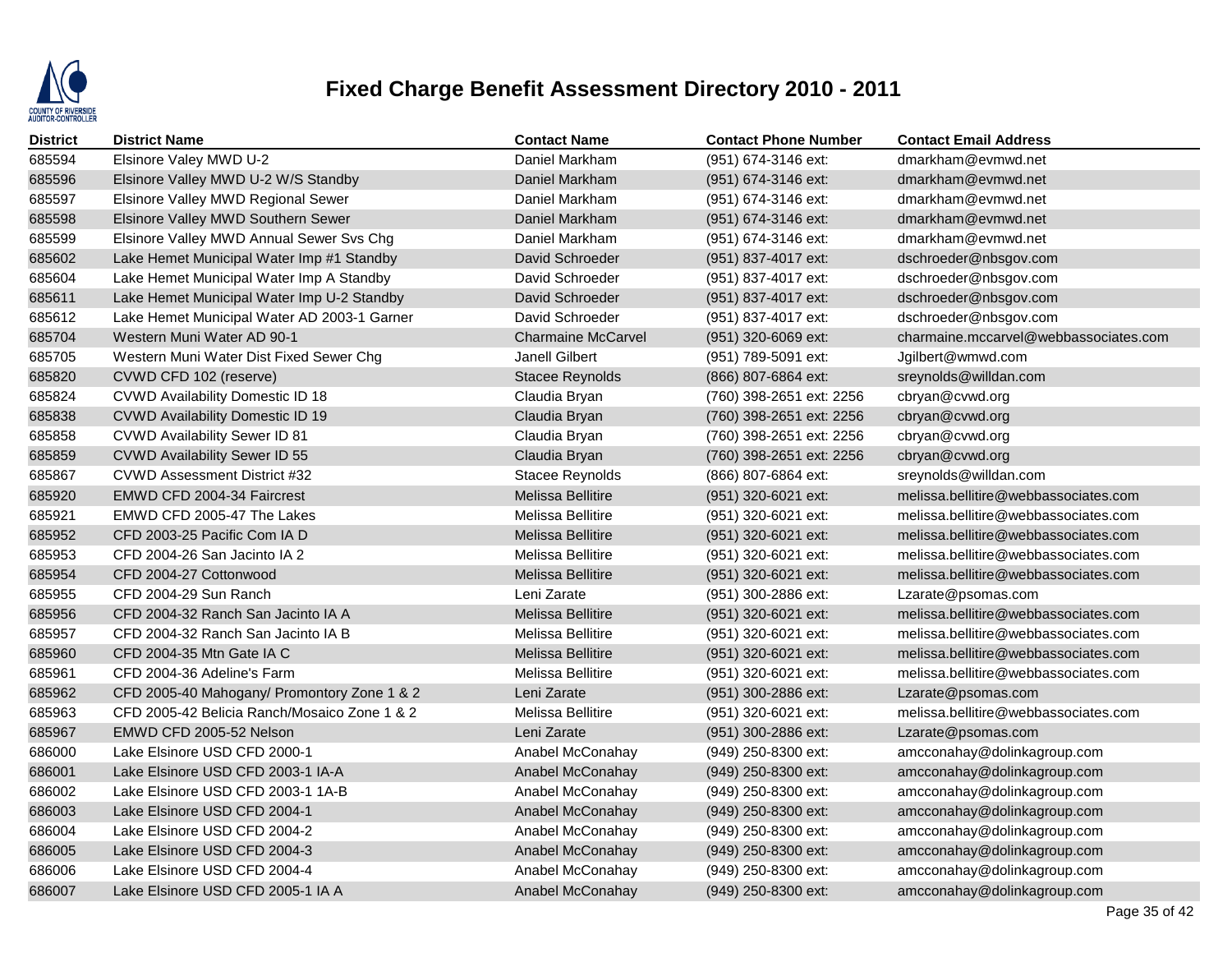

| District | <b>District Name</b>              | <b>Contact Name</b> | <b>Contact Phone Number</b> | <b>Contact Email Address</b> |
|----------|-----------------------------------|---------------------|-----------------------------|------------------------------|
| 686008   | Lake Elsinore USD CFD 2005-1 IA B | Anabel McConahay    | (949) 250-8300 ext:         | amcconahay@dolinkagroup.com  |
| 686009   | Lake Elsinore USD CFD 2005-3      | Anabel McConahay    | (949) 250-8300 ext:         | amcconahay@dolinkagroup.com  |
| 686010   | Lake Elsinore USD CFD 2005-5      | Anabel McConahay    | (949) 250-8300 ext:         | amcconahay@dolinkagroup.com  |
| 686011   | Lake Elsinore USD CFD 2005-6 IA A | Anabel McConahay    | (949) 250-8300 ext:         | amcconahay@dolinkagroup.com  |
| 686012   | Lake Elsinore USD CFD 2005-6 IA B | Anabel McConahay    | (949) 250-8300 ext:         | amcconahay@dolinkagroup.com  |
| 686013   | Lake Elsinore USD CFD 2005-7      | Anabel McConahay    | (949) 250-8300 ext:         | amcconahay@dolinkagroup.com  |
| 686014   | Lake Elsinore USD CFD 2005-8 IA A | Anabel McConahay    | $(949)$ 250-8300 ext:       | amcconahay@dolinkagroup.com  |
| 686015   | Lake Elsinore USD CFD 2005-8 IA B | Anabel McConahay    | $(949)$ 250-8300 ext:       | amcconahay@dolinkagroup.com  |
| 686016   | Lake Elsinore USD CFD 2006-3 IA A | Anabel McConahay    | (949) 250-8300 ext:         | amcconahay@dolinkagroup.com  |
| 686020   | Lake Elsinore USD CFD 2006-2 IA A | Anabel McConahay    | (949) 250-8300 ext:         | amcconahay@dolinkagroup.com  |
| 686021   | Lake Elsinore USD CFD 2006-2 IA B | Anabel McConahay    | $(949)$ 250-8300 ext:       | amcconahay@dolinkagroup.com  |
| 686022   | Lake Elsinore USD CFD 2006-2 IA C | Anabel McConahay    | (949) 250-8300 ext:         | amcconahay@dolinkagroup.com  |
| 686023   | Lake Elsinore USD CFD 2006-4      | Anabel McConahay    | (949) 250-8300 ext:         | amcconahay@dolinkagroup.com  |
| 686024   | Lake Elsinore USD CFD 2006-5      | Anabel McConahay    | (949) 250-8300 ext:         | amcconahay@dolinkagroup.com  |
| 686025   | Lake Elsinore USD CFD 2006-6      | Anabel McConahay    | (949) 250-8300 ext:         | amcconahay@dolinkagroup.com  |
| 686100   | Romoland School CFD 2004-1 IA 3   | Andrea Roess        | $(949)$ 955-1500 ext:       | andrea@taussig.com           |
| 686101   | Romoland School Dist CFD 91-1     | Andrea Roess        | (949) 955-1500 ext:         | andrea@taussig.com           |
| 686102   | Romoland School Dist CFD 2001-1   | Andrea Roess        | (949) 955-1500 ext:         | andrea@taussig.com           |
| 686103   | Romoland School CFD 2002-1 IA A   | Andrea Roess        | (949) 955-1500 ext:         | andrea@taussig.com           |
| 686105   | Romoland School CFD 2002-2        | Andrea Roess        | $(949)$ 955-1500 ext:       | andrea@taussig.com           |
| 686106   | Romoland School CFD 2004-1        | Andrea Roess        | (949) 955-1500 ext:         | andrea@taussig.com           |
| 686107   | Romoland School CFD 2004-1 IA 2   | Andrea Roess        | (949) 955-1500 ext:         | andrea@taussig.com           |
| 686108   | Romoland School CFD 2006-1        | Andrea Roess        | (949) 955-1500 ext:         | andrea@taussig.com           |
| 686200   | San Jacinto USD CFD 2003-1 Tax A  | Biljana Seki        | (949) 250-8300 ext:         | bseki@dolinkagroup.com       |
| 686206   | San Jacinto USD CFD 2003-3 Tax A  | Biljana Seki        | (949) 250-8300 ext:         | bseki@dolinkagroup.com       |
| 686207   | San Jacinto USD CFD 2003-3 Tax B  | Biljana Seki        | (949) 250-8300 ext:         | bseki@dolinkagroup.com       |
| 686209   | San Jacinto USD CFD 2003-2 Tax A  | Biljana Seki        | (949) 250-8300 ext:         | bseki@dolinkagroup.com       |
| 686210   | San Jacinto USD CFD 2004-3 Tax A  | Biljana Seki        | (949) 250-8300 ext:         | bseki@dolinkagroup.com       |
| 686211   | San Jacinto USD CFD 2004-4 Tax A  | Biljana Seki        | (949) 250-8300 ext:         | bseki@dolinkagroup.com       |
| 686212   | San Jacinto USD CFD 2004-5 Tax A  | Biljana Seki        | (949) 250-8300 ext:         | bseki@dolinkagroup.com       |
| 686214   | San Jacinto USD CFD 2004-1 Tax B  | Biljana Seki        | (949) 250-8300 ext:         | bseki@dolinkagroup.com       |
| 686215   | San Jacinto USD CFD 2005-1 Tax A  | Biljana Seki        | $(949)$ 250-8300 ext:       | bseki@dolinkagroup.com       |
| 686216   | San Jacinto USD CFD 2005-1 Tax B  | Biljana Seki        | (949) 250-8300 ext:         | bseki@dolinkagroup.com       |
| 686217   | San Jacinto USD CFD 2005-2 Tax A  | Biljana Seki        | (949) 250-8300 ext:         | bseki@dolinkagroup.com       |
| 686218   | San Jacinto USD CFD 2005-2 Tax B  | Biljana Seki        | (949) 250-8300 ext:         | bseki@dolinkagroup.com       |
| 686221   | San Jacinto USD CFD 2005-4 Tax A  | Biljana Seki        | (949) 250-8300 ext:         | bseki@dolinkagroup.com       |
| 686222   | San Jacinto USD CFD 2005-4 Tax B  | Biljana Seki        | (949) 250-8300 ext:         | bseki@dolinkagroup.com       |
| 686223   | San Jacinto USD CFD 2006-1 Tax A  | Biljana Seki        | (949) 250-8300 ext:         | bseki@dolinkagroup.com       |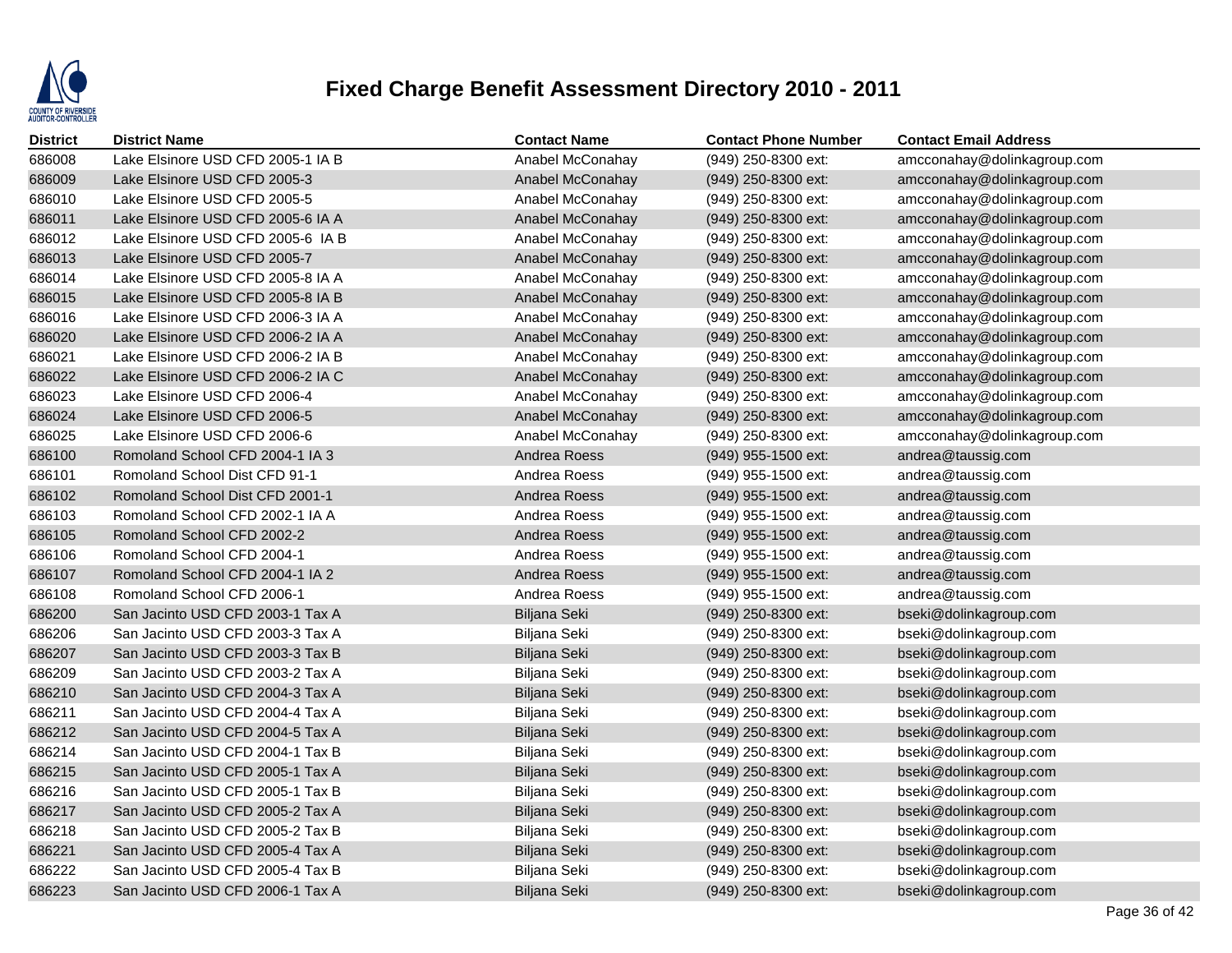

| District | <b>District Name</b>                  | <b>Contact Name</b>    | <b>Contact Phone Number</b> | <b>Contact Email Address</b>         |
|----------|---------------------------------------|------------------------|-----------------------------|--------------------------------------|
| 686224   | San Jacinto USD CFD 2006-1 Tax B      | Biljana Seki           | (949) 250-8300 ext:         | bseki@dolinkagroup.com               |
| 686225   | San Jacinto USD CFD 2006-2 Tax B      | Biljana Seki           | (949) 250-8300 ext:         | bseki@dolinkagroup.com               |
| 686226   | San Jacinto USD CFD 2003-1 Tax B      | Biljana Seki           | (949) 250-8300 ext:         | bseki@dolinkagroup.com               |
| 686227   | San Jacinto USD CFD 2003-2 Tax B      | Biljana Seki           | (949) 250-8300 ext:         | bseki@dolinkagroup.com               |
| 686228   | San Jacinto USD CFD 2004-3 Tax B      | Biljana Seki           | (949) 250-8300 ext:         | bseki@dolinkagroup.com               |
| 686229   | San Jacinto USD CFD 2004-4 Tax B      | Biljana Seki           | (949) 250-8300 ext:         | bseki@dolinkagroup.com               |
| 686230   | San Jacinto USD CFD 2004-5 Tax B      | Biljana Seki           | (949) 250-8300 ext:         | bseki@dolinkagroup.com               |
| 686231   | San Jacinto USD CFD 2006-2 A          | Biljana Seki           | $(949)$ 250-8300 ext:       | bseki@dolinkagroup.com               |
| 686530   | Temecula Valley USD, CFD 89-1         | Barbara Hale-Carter    | (760) 233-2630 ext:         | barbc@sdfa.com                       |
| 686531   | Temecula USD CFD 00-01                | Barbara Hale-Carter    | (760) 233-2630 ext:         | barbc@sdfa.com                       |
| 686532   | Temecula Valley USD CFD 2002-2        | Barbara Hale-Carter    | (760) 233-2630 ext:         | barbc@sdfa.com                       |
| 686533   | Temecula Valley USD CFD 2002-1 / IA-1 | Barbara Hale-Carter    | (760) 233-2630 ext:         | barbc@sdfa.com                       |
| 686534   | Temecula Valley USD CFD 2002-1 / IA-2 | Barbara Hale-Carter    | (760) 233-2630 ext:         | barbc@sdfa.com                       |
| 686537   | Temecula VL USD CFD 2003-2            | Barbara Hale-Carter    | (760) 233-2630 ext:         | barbc@sdfa.com                       |
| 686539   | Temecula Valley USD CFD 2004-1 / IA-A | Barbara Hale-Carter    | (760) 233-2630 ext:         | barbc@sdfa.com                       |
| 686541   | Temecula Valley USD CFD 2005-1        | Barbara Hale-Carter    | (760) 233-2630 ext:         | barbc@sdfa.com                       |
| 686545   | Temecula VL USD CFD 2004-1 IA B       | Barbara Hale-Carter    | (760) 233-2630 ext:         | barbc@sdfa.com                       |
| 687001   | Coachella LDS & LTG # 23              | <b>Stacee Reynolds</b> | (866) 807-6864 ext:         | sreynolds@willdan.com                |
| 687003   | Coachella LDS & LTG # 25              | Stacee Reynolds        | (866) 807-6864 ext:         | sreynolds@willdan.com                |
| 687005   | Coachella LDS & LTG # 27              | Stacee Reynolds        | (866) 807-6864 ext:         | sreynolds@willdan.com                |
| 687007   | Coachella LDS & LTG # 29              | Stacee Reynolds        | (866) 807-6864 ext:         | sreynolds@willdan.com                |
| 687008   | Coachella LDS & LTG # 30              | <b>Stacee Reynolds</b> | (866) 807-6864 ext:         | sreynolds@willdan.com                |
| 687030   | Coachella CFD 2005-1                  | Stacee Reynolds        | (866) 807-6864 ext:         | sreynolds@willdan.com                |
| 687150   | Corona CFD 2004-1 Buchanan St         | Roxanne Shepherd       | (760) 639-0124 ext:         | sh_s_inc@pacbell.net                 |
| 687151   | Corona CFD 2002-1 IA Dos Lagos        | Roxanne Shepherd       | (760) 639-0124 ext:         | sh_s_inc@pacbell.net                 |
| 687200   | DHS Pub Safety Serv Parcel Tax        | Melissa Bellitire      | (951) 320-6021 ext:         | melissa.bellitire@webbassociates.com |
| 687201   | Desert Hot Springs CFD 2006-1         | Melissa Bellitire      | (951) 320-6021 ext:         | melissa.bellitire@webbassociates.com |
| 687202   | CITY OF DHS CFD 2010-1 (SERVICES)     | Melissa Bellitire      | (951) 320-6021 ext:         | melissa.bellitire@webbassociates.com |
| 688430   | Indian Wells DBAD 1                   | Stacee Reynolds        | (866) 807-6864 ext:         | sreynolds@willdan.com                |
| 688431   | Indian Wells LLD 91-1 ZN A26          | <b>Stacee Reynolds</b> | (866) 807-6864 ext:         | sreynolds@willdan.com                |
| 688432   | Indian Wells ZN C LLD 91-1            | Stacee Reynolds        | (866) 807-6864 ext:         | sreynolds@willdan.com                |
| 688433   | Indian Wells ZN D LLD 91-1            | <b>Stacee Reynolds</b> | $(866)$ 807-6864 ext:       | sreynolds@willdan.com                |
| 688439   | Indio AD 2004-1 Palazzo               | Stacee Reynolds        | (866) 807-6864 ext:         | sreynolds@willdan.com                |
| 688440   | Indio AD 2004-2 Shadow 3 Brisas N.    | <b>Stacee Reynolds</b> | (866) 807-6864 ext:         | sreynolds@willdan.com                |
| 688441   | Indio AD 2004-3 Desert Trace          | <b>Stacee Reynolds</b> | (866) 807-6864 ext:         | sreynolds@willdan.com                |
| 688442   | Indio AD 2003-1                       | <b>Stacee Reynolds</b> | (866) 807-6864 ext:         | sreynolds@willdan.com                |
| 688443   | Indio AD 2003-2                       | Stacee Reynolds        | (866) 807-6864 ext:         | sreynolds@willdan.com                |
| 688444   | Indio AD 2003-3                       | <b>Stacee Reynolds</b> | (866) 807-6864 ext:         | sreynolds@willdan.com                |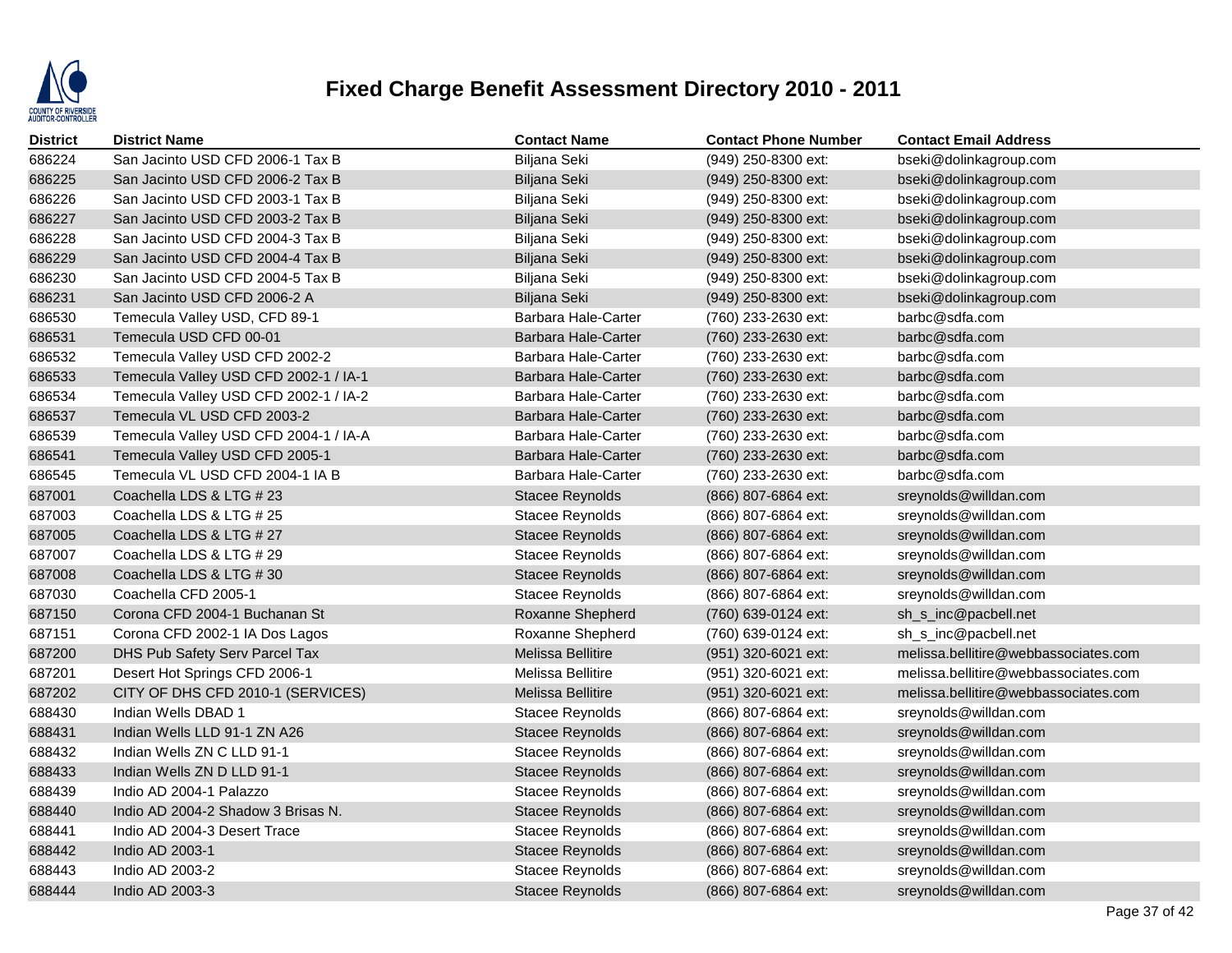

| <b>District</b> | <b>District Name</b>            | <b>Contact Name</b>    | <b>Contact Phone Number</b> | <b>Contact Email Address</b> |
|-----------------|---------------------------------|------------------------|-----------------------------|------------------------------|
| 688445          | Indio AD 2003-5                 | <b>Stacee Reynolds</b> | (866) 807-6864 ext:         | sreynolds@willdan.com        |
| 688446          | Indio AD 2003-6                 | <b>Stacee Reynolds</b> | (866) 807-6864 ext:         | sreynolds@willdan.com        |
| 688447          | Indio AD 2002-3                 | <b>Stacee Reynolds</b> | (866) 807-6864 ext:         | sreynolds@willdan.com        |
| 688448          | Indio AD 2002-1                 | <b>Stacee Reynolds</b> | (866) 807-6864 ext:         | sreynolds@willdan.com        |
| 688449          | Indio AD 2002-2                 | Stacee Reynolds        | (866) 807-6864 ext:         | sreynolds@willdan.com        |
| 688450          | Indio AD 2001-1                 | <b>Stacee Reynolds</b> | (866) 807-6864 ext:         | sreynolds@willdan.com        |
| 688451          | Indio AD 99-1 Crowell           | <b>Stacee Reynolds</b> | (866) 807-6864 ext:         | sreynolds@willdan.com        |
| 688453          | Indio Landscape & Lighting #24  | <b>Stacee Reynolds</b> | (866) 807-6864 ext:         | sreynolds@willdan.com        |
| 688454          | Indio Landscape & Lighting #25  | Stacee Reynolds        | (866) 807-6864 ext:         | sreynolds@willdan.com        |
| 688455          | Indio Landscape & Lighting #26  | <b>Stacee Reynolds</b> | (866) 807-6864 ext:         | sreynolds@willdan.com        |
| 688456          | Indio Landscape & Lighting #27  | <b>Stacee Reynolds</b> | (866) 807-6864 ext:         | sreynolds@willdan.com        |
| 688457          | Indio AD 90-1 Shadow Hills      | Stacee Reynolds        | (866) 807-6864 ext:         | sreynolds@willdan.com        |
| 688458          | Indio Waste Recycle Surcharge * | Eileen Coleman Shane   | (760) 340-5901 ext:         | eileen@burrtec.com           |
| 688459          | Indio Landscape & Lighting #28  | <b>Stacee Reynolds</b> | (866) 807-6864 ext:         | sreynolds@willdan.com        |
| 688460          | Indio Landscape & Lighting #29  | Stacee Reynolds        | (866) 807-6864 ext:         | sreynolds@willdan.com        |
| 688461          | Indio Landscape & Lighting #30  | Stacee Reynolds        | (866) 807-6864 ext:         | sreynolds@willdan.com        |
| 688462          | Indio Landscape & Lighting #31  | Stacee Reynolds        | (866) 807-6864 ext:         | sreynolds@willdan.com        |
| 688463          | Indio Landscape & Lighting #32  | Stacee Reynolds        | (866) 807-6864 ext:         | sreynolds@willdan.com        |
| 688464          | Indio Landscape & Lighting #33  | <b>Stacee Reynolds</b> | (866) 807-6864 ext:         | sreynolds@willdan.com        |
| 688465          | Indio Landscape & Lighting #34  | <b>Stacee Reynolds</b> | (866) 807-6864 ext:         | sreynolds@willdan.com        |
| 688466          | Indio Landscape & Lighting #35  | Stacee Reynolds        | (866) 807-6864 ext:         | sreynolds@willdan.com        |
| 688467          | Indio Landscape & Lighting #36  | <b>Stacee Reynolds</b> | (866) 807-6864 ext:         | sreynolds@willdan.com        |
| 688468          | Indio Landscape & Lighting #37  | <b>Stacee Reynolds</b> | (866) 807-6864 ext:         | sreynolds@willdan.com        |
| 688469          | Indio Landscape & Lighting #38  | <b>Stacee Reynolds</b> | (866) 807-6864 ext:         | sreynolds@willdan.com        |
| 688470          | Indio Landscape & Lighting #39  | Stacee Reynolds        | (866) 807-6864 ext:         | sreynolds@willdan.com        |
| 688471          | Indio Landscape & Lighting #40  | <b>Stacee Reynolds</b> | (866) 807-6864 ext:         | sreynolds@willdan.com        |
| 688472          | Indio Landscape & Lighting #41  | <b>Stacee Reynolds</b> | (866) 807-6864 ext:         | sreynolds@willdan.com        |
| 688473          | Indio Landscape & Lighting #42  | <b>Stacee Reynolds</b> | (866) 807-6864 ext:         | sreynolds@willdan.com        |
| 688474          | Indio Landscape & Lighting #43  | Stacee Reynolds        | (866) 807-6864 ext:         | sreynolds@willdan.com        |
| 688475          | Indio Landscape & Lighting #44  | <b>Stacee Reynolds</b> | (866) 807-6864 ext:         | sreynolds@willdan.com        |
| 688476          | Indio Landscape & Lighting #45  | <b>Stacee Reynolds</b> | (866) 807-6864 ext:         | sreynolds@willdan.com        |
| 688477          | Indio Landscape & Lighting #46  | <b>Stacee Reynolds</b> | $(866)$ 807-6864 ext:       | sreynolds@willdan.com        |
| 688478          | Indio Landscape & Lighting #47  | Stacee Reynolds        | (866) 807-6864 ext:         | sreynolds@willdan.com        |
| 688479          | Indio Landscape & Lighting #48  | <b>Stacee Reynolds</b> | (866) 807-6864 ext:         | sreynolds@willdan.com        |
| 688480          | Indio Landscape & LTG #49       | <b>Stacee Reynolds</b> | (866) 807-6864 ext:         | sreynolds@willdan.com        |
| 688481          | Indio LD & LTG #50              | <b>Stacee Reynolds</b> | (866) 807-6864 ext:         | sreynolds@willdan.com        |
| 688500          | Indio CFD 2004-1                | Stacee Reynolds        | (866) 807-6864 ext:         | sreynolds@willdan.com        |
| 688501          | Indio CFD 2004-2                | <b>Stacee Reynolds</b> | (866) 807-6864 ext:         | sreynolds@willdan.com        |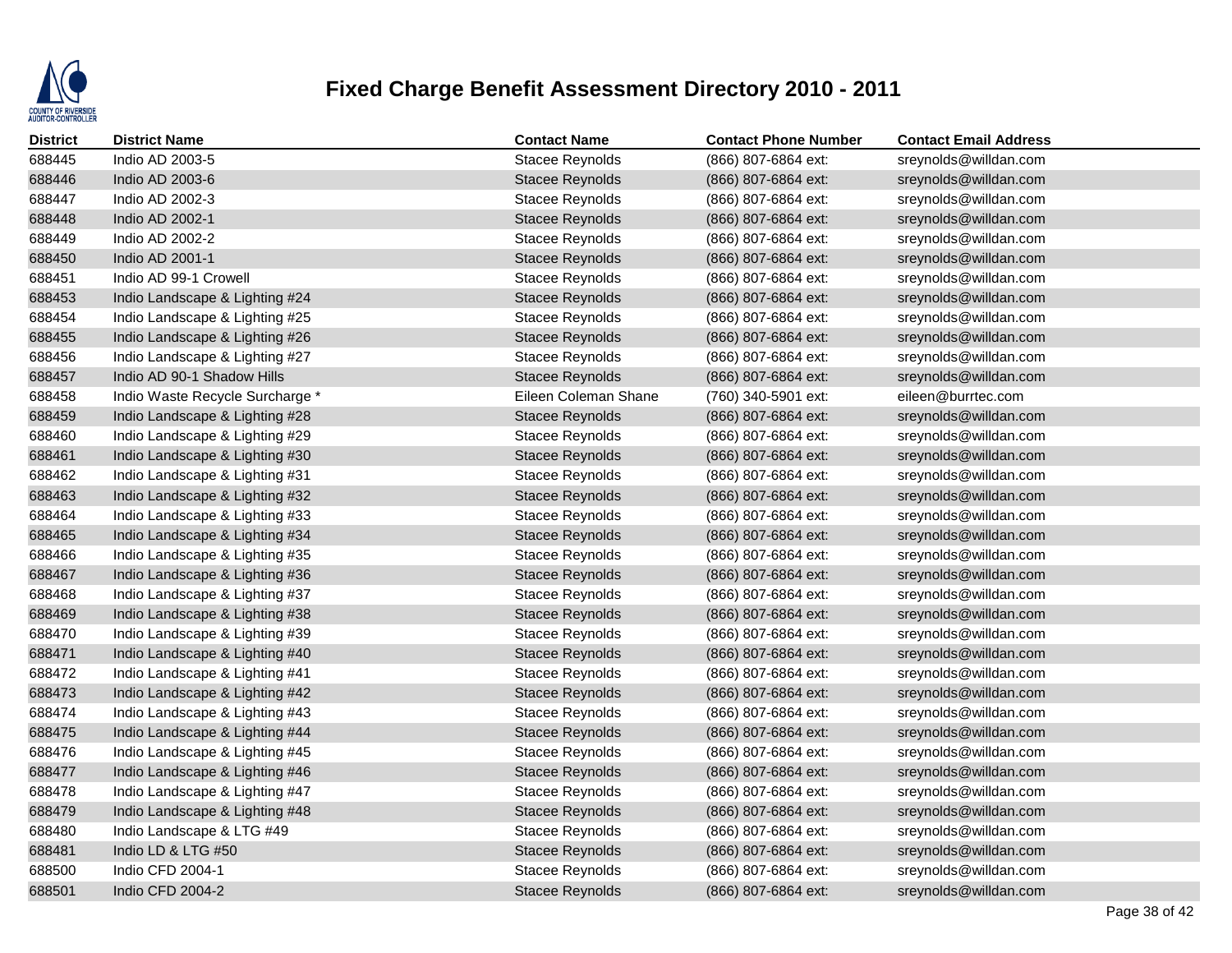

| <b>District</b> | <b>District Name</b>                | <b>Contact Name</b>    | <b>Contact Phone Number</b> | <b>Contact Email Address</b>       |
|-----------------|-------------------------------------|------------------------|-----------------------------|------------------------------------|
| 688502          | Indio CFD 2005-1 Talavera IA 1      | Stacee Reynolds        | (866) 807-6864 ext:         | sreynolds@willdan.com              |
| 688503          | Indio CFD 2004-3 Terra Lago         | <b>Stacee Reynolds</b> | (866) 807-6864 ext:         | sreynolds@willdan.com              |
| 688504          | Indio CFD 2005-1 Talavera IA 2      | <b>Stacee Reynolds</b> | (866) 807-6864 ext:         | sreynolds@willdan.com              |
| 688505          | Indio CFD 2006-1 Sonora Wells       | <b>Stacee Reynolds</b> | (866) 807-6864 ext:         | sreynolds@willdan.com              |
| 688600          | Hemet Dist 23 Covenant Lds          | Josephine Perez-Moses  | (951) 587-3537 ext:         | jperezmoses@willdan.com            |
| 688601          | Hemet Dist 23 Wildflower Lds        | Josephine Perez-Moses  | (951) 587-3537 ext:         | jperezmoses@willdan.com            |
| 688602          | Hemet Dist 23 Woodcrest Ltg         | Josephine Perez-Moses  | (951) 587-3537 ext:         | jperezmoses@willdan.com            |
| 688603          | Hemet Dist 23 Woodcrest Lds         | Josephine Perez-Moses  | (951) 587-3537 ext:         | jperezmoses@willdan.com            |
| 688605          | Hemet Dist 37 Montero Lds           | Josephine Perez-Moses  | (951) 587-3537 ext:         | jperezmoses@willdan.com            |
| 688608          | Hemet Dist 22 Cottonwood Ltg        | Josephine Perez-Moses  | (951) 587-3537 ext:         | jperezmoses@willdan.com            |
| 688609          | Hemet Dist 22 Cottonwood Lds        | Josephine Perez-Moses  | (951) 587-3537 ext:         | jperezmoses@willdan.com            |
| 688611          | Hemet Dist 24 Kalpesh Lds           | Josephine Perez-Moses  | (951) 587-3537 ext:         | jperezmoses@willdan.com            |
| 688612          | Hemet Dist 25 Florida Ave Lds       | Josephine Perez-Moses  | (951) 587-3537 ext:         | jperezmoses@willdan.com            |
| 688614          | Hemet Dist 20 Pacific Green Lds.    | Josephine Perez-Moses  | (951) 587-3537 ext:         | jperezmoses@willdan.com            |
| 688615          | Hemet Dist 23-4 Autumn Ridge Ltg.   | Josephine Perez-Moses  | (951) 587-3537 ext:         | jperezmoses@willdan.com            |
| 688616          | Hemet Dist 23-4 Autumn Ridge Lnd.   | Josephine Perez-Moses  | (951) 587-3537 ext:         | jperezmoses@willdan.com            |
| 688617          | Hemet Dist 23-5 Menlo I Ltg.        | Josephine Perez-Moses  | (951) 587-3537 ext:         | jperezmoses@willdan.com            |
| 688618          | Hemet Dist 23-5 Menlo I Lnd.        | Josephine Perez-Moses  | (951) 587-3537 ext:         | jperezmoses@willdan.com            |
| 688619          | Hemet Dist 23-5B Menlo II Ltg.      | Josephine Perez-Moses  | (951) 587-3537 ext:         | jperezmoses@willdan.com            |
| 688620          | Hemet Dist 23-5B Menlo II Lnd.      | Josephine Perez-Moses  | (951) 587-3537 ext:         | jperezmoses@willdan.com            |
| 688622          | Hemet Dist 27 Flowerwood Lnd.       | Josephine Perez-Moses  | (951) 587-3537 ext:         | jperezmoses@willdan.com            |
| 688628          | Hemet Dist 35 Enclave Lnd.          | Josephine Perez-Moses  | (951) 587-3537 ext:         | jperezmoses@willdan.com            |
| 688629          | Hemet Dist 43 Palomino Ltg          | Josephine Perez-Moses  | (951) 587-3537 ext:         | jperezmoses@willdan.com            |
| 688630          | Hemet Dist 43 Palomino Lnd          | Josephine Perez-Moses  | (951) 587-3537 ext:         | jperezmoses@willdan.com            |
| 688631          | Hemet Dist SV Investments Ltg       | Josephine Perez-Moses  | (951) 587-3537 ext:         | jperezmoses@willdan.com            |
| 688632          | Hemet Dist SV Investments Lnd       | Josephine Perez-Moses  | (951) 587-3537 ext:         | jperezmoses@willdan.com            |
| 688633          | Hemet Dist 29 Peppertree LTG        | Josephine Perez-Moses  | (951) 587-3537 ext:         | jperezmoses@willdan.com            |
| 688634          | HEMET DIST 29 PEPPERTREE LND        | Josephine Perez-Moses  | (951) 587-3537 ext:         | jperezmoses@willdan.com            |
| 688639          | Hemet Dist 42 Emerson LTG           | Josephine Perez-Moses  | (951) 587-3537 ext:         | jperezmoses@willdan.com            |
| 688647          | <b>HEMET DIST 49 LTG</b>            | Josephine Perez-Moses  | (951) 587-3537 ext:         | jperezmoses@willdan.com            |
| 688648          | <b>HEMET DIST 50 LTG</b>            | Josephine Perez-Moses  | (951) 587-3537 ext:         | jperezmoses@willdan.com            |
| 688701          | Lake Elsinore CFD 2005-1 Serenity   | Dennis Anderson        | (714) 619-9387 ext:         | Dennisa@franciscoandassociates.com |
| 688705          | Lake Elsinore CFD 2006-2 Viscaya    | Dennis Anderson        | (714) 619-9387 ext:         | Dennisa@franciscoandassociates.com |
| 688706          | Lake Elsinore CFD 2006-3 La Strada  | Dennis Anderson        | (714) 619-9387 ext:         | Dennisa@franciscoandassociates.com |
| 688707          | Lake Elsinore CFD 2006-5 Park CSLSD | Dennis Anderson        | (714) 619-9387 ext:         | Dennisa@franciscoandassociates.com |
| 688708          | Lake Elsinore CFD 2005-5 Nasson Cyn | Dennis Anderson        | (714) 619-9387 ext:         | Dennisa@franciscoandassociates.com |
| 688709          | Lake Elsinore CFD 2003-2 Cyn IA A   | Dennis Anderson        | (714) 619-9387 ext:         | Dennisa@franciscoandassociates.com |
| 688710          | Lake Elsinore CFD 2003-2 Cyn IA B   | Dennis Anderson        | (714) 619-9387 ext:         | Dennisa@franciscoandassociates.com |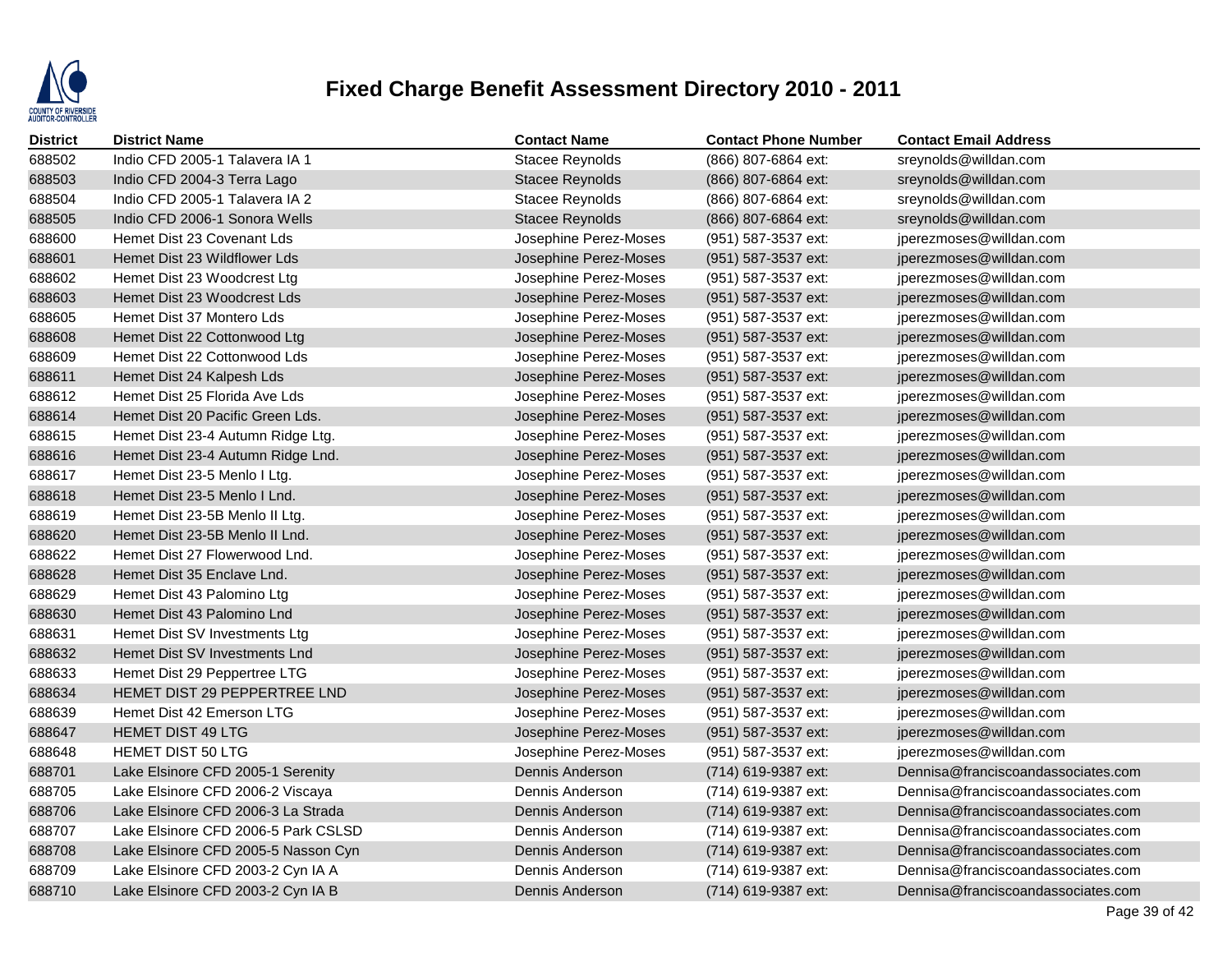

| District | <b>District Name</b>                  | <b>Contact Name</b>   | <b>Contact Phone Number</b> | <b>Contact Email Address</b>       |
|----------|---------------------------------------|-----------------------|-----------------------------|------------------------------------|
| 688711   | Lake Elsinore CFD 2003-2 Cyn IA C     | Dennis Anderson       | (714) 619-9387 ext:         | Dennisa@franciscoandassociates.com |
| 688713   | Lake Elsinore CFD 2003-2 Cyn Fire     | Dennis Anderson       | (714) 619-9387 ext:         | Dennisa@franciscoandassociates.com |
| 688714   | Lake Elsinore CFD 2004-3 R Cyn IA 1   | Dennis Anderson       | (714) 619-9387 ext:         | Dennisa@franciscoandassociates.com |
| 688715   | Lake Elsinore CFD 2004-3 R Cyn IA 2   | Dennis Anderson       | (714) 619-9387 ext:         | Dennisa@franciscoandassociates.com |
| 688716   | Lake Elsinore CFD 2005-2 Alber IA A   | Dennis Anderson       | (714) 619-9387 ext:         | Dennisa@franciscoandassociates.com |
| 688719   | Lake Elsinore CFD 2005-2 Alber Sycs   | Dennis Anderson       | (714) 619-9387 ext:         | Dennisa@franciscoandassociates.com |
| 688721   | Lake Elsinore CFD 2005-5 Wasson Sycs  | Dennis Anderson       | (714) 619-9387 ext:         | Dennisa@franciscoandassociates.com |
| 688722   | Lake Elsinore CFD 2006-1 SUMER IA-1   | Dennis Anderson       | (714) 619-9387 ext:         | Dennisa@franciscoandassociates.com |
| 688725   | Lake Elsinore CFD 2006-1 Sumer Svcs   | Dennis Anderson       | (714) 619-9387 ext:         | Dennisa@franciscoandassociates.com |
| 688726   | Lake Elsinore CFD 2006-2 Viscaya Svcs | Dennis Anderson       | (714) 619-9387 ext:         | Dennisa@franciscoandassociates.com |
| 688741   | LK ELSINORE CFD2007-5 RED KITE        | Dennis Anderson       | (714) 619-9387 ext:         | Dennisa@franciscoandassociates.com |
| 688743   | Lk Elsinore CFD2007-6 HolidayInn      | Dennis Anderson       | (714) 619-9387 ext:         | Dennisa@franciscoandassociates.com |
| 688744   | CFD 2009-1 PARKS & LIGHTING           | Dennis Anderson       | (714) 619-9387 ext:         | Dennisa@franciscoandassociates.com |
| 689001   | Amiga CFD 2002-1                      | Donna Segura          | (951) 781-3100 ext:         | donnas@taussig.com                 |
| 689100   | Perris CFD 1-5 S. Pub Safety          | Josephine Perez-Moses | (951) 587-3537 ext:         | jperezmoses@willdan.com            |
| 689101   | Perris CFD 2005-1 Heritage Homes      | Josephine Perez-Moses | (951) 587-3537 ext:         | jperezmoses@willdan.com            |
| 689104   | Perris CFD 2005-1 IA 3 VIIy Vst       | Josephine Perez-Moses | (951) 587-3537 ext:         | jperezmoses@willdan.com            |
| 689105   | Perris CFD 2005-1 IA 4 VIIy Vst       | Josephine Perez-Moses | (951) 587-3537 ext:         | jperezmoses@willdan.com            |
| 689106   | Perris CFD 2001-1 IA 5 VIIy Vst       | Josephine Perez-Moses | (951) 587-3537 ext:         | jperezmoses@willdan.com            |
| 689107   | Perris CFD 2001-1 IA 6 VIIy Vst       | Josephine Perez-Moses | (951) 587-3537 ext:         | jperezmoses@willdan.com            |
| 689108   | Perris CFD 2001-1 IA 7 VIIy Vst       | Josephine Perez-Moses | (951) 587-3537 ext:         | jperezmoses@willdan.com            |
| 689109   | Perris CFD 2007-2 Pacific HRTG        | Josephine Perez-Moses | (951) 587-3537 ext:         | jperezmoses@willdan.com            |
| 689298   | San Jacinto AD 2003-1 Zone 33         | Andrea Roess          | (949) 955-1500 ext:         | andrea@taussig.com                 |
| 689300   | San Jacinto AD 2003-1 ZN 1            | Andrea Roess          | (949) 955-1500 ext:         | andrea@taussig.com                 |
| 689301   | San Jacinto AD 2003-1 ZN 2            | Andrea Roess          | (949) 955-1500 ext:         | andrea@taussig.com                 |
| 689302   | San Jacinto AD 2003-1 ZN 3            | Andrea Roess          | (949) 955-1500 ext:         | andrea@taussig.com                 |
| 689303   | San Jacinto AD 2003-1 ZN 6            | Andrea Roess          | (949) 955-1500 ext:         | andrea@taussig.com                 |
| 689304   | San Jacinto AD 2003-1 ZN 7            | Andrea Roess          | (949) 955-1500 ext:         | andrea@taussig.com                 |
| 689305   | San Jacinto AD 2003-1 ZN 9            | Andrea Roess          | (949) 955-1500 ext:         | andrea@taussig.com                 |
| 689306   | San Jacinto AD 2003-1 ZN 4            | Andrea Roess          | (949) 955-1500 ext:         | andrea@taussig.com                 |
| 689307   | San Jacinto AD 2003-1 ZN 5            | Andrea Roess          | (949) 955-1500 ext:         | andrea@taussig.com                 |
| 689310   | San Jacinto AD 2003-1 ZN 14           | Andrea Roess          | (949) 955-1500 ext:         | andrea@taussig.com                 |
| 689312   | San Jacinto AD 2003-1 ZN 17           | Andrea Roess          | (949) 955-1500 ext:         | andrea@taussig.com                 |
| 689313   | San Jacinto AD 2003-1 ZN 18           | Andrea Roess          | (949) 955-1500 ext:         | andrea@taussig.com                 |
| 689314   | San Jacinto AD 2003-1 ZN 20           | Andrea Roess          | (949) 955-1500 ext:         | andrea@taussig.com                 |
| 689315   | San Jacinto AD 2003-1 ZN 21           | Andrea Roess          | (949) 955-1500 ext:         | andrea@taussig.com                 |
| 689318   | SAN JACINTO AD 2003-1 ZONE 13         | Andrea Roess          | (949) 955-1500 ext:         | andrea@taussig.com                 |
| 689320   | San Jacinto LLPD 2 Zn 11              | David Schroeder       | (951) 837-4017 ext:         | dschroeder@nbsgov.com              |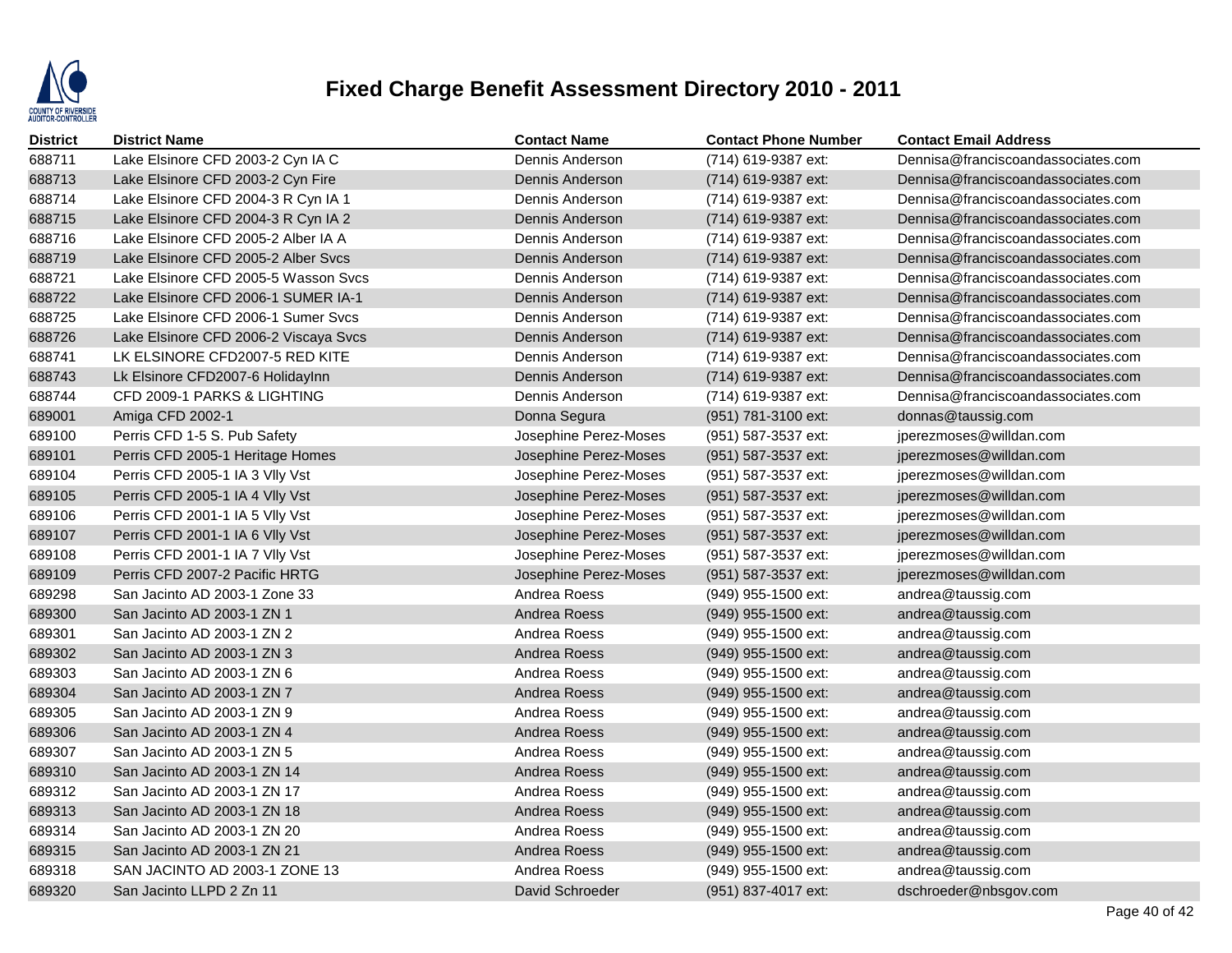

| <b>District</b> | <b>District Name</b>                         | <b>Contact Name</b>   | <b>Contact Phone Number</b> | <b>Contact Email Address</b>   |
|-----------------|----------------------------------------------|-----------------------|-----------------------------|--------------------------------|
| 689321          | San Jacinto LLPD 2 Zn 41                     | David Schroeder       | (951) 837-4017 ext:         | dschroeder@nbsgov.com          |
| 689322          | San Jacinto LLPD 2 Zn 42                     | David Schroeder       | (951) 837-4017 ext:         | dschroeder@nbsgov.com          |
| 689323          | San Jacinto LLPD 2 Zn 43                     | David Schroeder       | (951) 837-4017 ext:         | dschroeder@nbsgov.com          |
| 689325          | San Jacinto LLPD 2 Zn 45                     | David Schroeder       | (951) 837-4017 ext:         | dschroeder@nbsgov.com          |
| 689326          | San Jacinto LLPD 2 Zn 46                     | David Schroeder       | (951) 837-4017 ext:         | dschroeder@nbsgov.com          |
| 689328          | San Jacinto LLPD 2 Zn 48                     | David Schroeder       | (951) 837-4017 ext:         | dschroeder@nbsgov.com          |
| 689329          | San Jacinto LLPD 2 Zn 49                     | David Schroeder       | (951) 837-4017 ext:         | dschroeder@nbsgov.com          |
| 689331          | San Jacinto LLPD 2 Zn 51                     | David Schroeder       | (951) 837-4017 ext:         | dschroeder@nbsgov.com          |
| 689332          | San Jacinto LLPD 2 Zn 52                     | David Schroeder       | (951) 837-4017 ext:         | dschroeder@nbsgov.com          |
| 689333          | San Jacinto LLPD 2 Zn 53                     | David Schroeder       | (951) 837-4017 ext:         | dschroeder@nbsgov.com          |
| 689335          | San Jacinto LLPD 2 Zn 55                     | David Schroeder       | (951) 837-4017 ext:         | dschroeder@nbsgov.com          |
| 689339          | San Jacinto LLPD 2 Zn 59                     | David Schroeder       | (951) 837-4017 ext:         | dschroeder@nbsgov.com          |
| 689342          | San Jacinto LLPD 2 Zn 62                     | David Schroeder       | (951) 837-4017 ext:         | dschroeder@nbsgov.com          |
| 689343          | San Jacinto LLPD 2 Zn 63                     | David Schroeder       | (951) 837-4017 ext:         | dschroeder@nbsgov.com          |
| 689344          | San Jacinto LLPD 2 Zn 64                     | David Schroeder       | (951) 837-4017 ext:         | dschroeder@nbsgov.com          |
| 689345          | San Jacinto LLPD 2 Zn 65                     | David Schroeder       | (951) 837-4017 ext:         | dschroeder@nbsgov.com          |
| 689346          | San Jacinto LLPD 2 Zn 66                     | David Schroeder       | (951) 837-4017 ext:         | dschroeder@nbsgov.com          |
| 689348          | San Jacinto LLPD 2 Zn 68                     | David Schroeder       | (951) 837-4017 ext:         | dschroeder@nbsgov.com          |
| 689349          | San Jacinto LLPD 2 Zn 69                     | David Schroeder       | (951) 837-4017 ext:         | dschroeder@nbsgov.com          |
| 689350          | San Jacinto LLPD 2 Zn 70                     | David Schroeder       | (951) 837-4017 ext:         | dschroeder@nbsgov.com          |
| 689351          | San Jacinto LLPD 2 Zn 71                     | David Schroeder       | (951) 837-4017 ext:         | dschroeder@nbsgov.com          |
| 689352          | San Jacinto LLPD 2 Zn 72                     | David Schroeder       | (951) 837-4017 ext:         | dschroeder@nbsgov.com          |
| 689353          | San Jacinto LLPD 2 Zone 73                   | David Schroeder       | (951) 837-4017 ext:         | dschroeder@nbsgov.com          |
| 689354          | San Jacinto LLPD 2 Zone 74                   | David Schroeder       | (951) 837-4017 ext:         | dschroeder@nbsgov.com          |
| 689355          | SAN JACINTO LLPD 2 ZONE 75                   | David Schroeder       | (951) 837-4017 ext:         | dschroeder@nbsgov.com          |
| 689356          | San Jacinto LLPD 2 Zone 76                   | David Schroeder       | (951) 837-4017 ext:         | dschroeder@nbsgov.com          |
| 689359          | San Jacinto LLPD 2 Zone 79                   | David Schroeder       | (951) 837-4017 ext:         | dschroeder@nbsgov.com          |
| 689360          | San Jacinto LLPD 2 Zone 80                   | David Schroeder       | (951) 837-4017 ext:         | dschroeder@nbsgov.com          |
| 689361          | San Jacinto LLPD 2 Zone 19-2                 | David Schroeder       | (951) 837-4017 ext:         | dschroeder@nbsgov.com          |
| 689362          | San Jacinto AD 2003-1 Zone 42                | Andrea Roess          | (949) 955-1500 ext:         | andrea@taussig.com             |
| 689364          | SAN JACINTO AD 2003-1 ZONE 37                | Andrea Roess          | (949) 955-1500 ext:         | andrea@taussig.com             |
| 689831          | Perris Elementary School District CFD 2002-1 | Josephine Perez-Moses | (951) 587-3537 ext:         | jperezmoses@willdan.com        |
| 689902          | Jurupa CSD LMD 2001-1 Zn X                   | Doris Domen           | (951) 248-4285 ext:         | doris.domen@webbassociates.com |
| 689903          | Jurupa CSD LMD 2001-1 Zn Y                   | Doris Domen           | (951) 248-4285 ext:         | doris.domen@webbassociates.com |
| 689904          | Jurupa CSD LMD 2001-1 Zn Z                   | Doris Domen           | (951) 248-4285 ext:         | doris.domen@webbassociates.com |
| 689905          | Jurupa CSD LMD 2001-2 Zn L                   | Doris Domen           | (951) 248-4285 ext:         | doris.domen@webbassociates.com |
| 689907          | Jurupa CSD LMD 2001-3 Zn DDD                 | Doris Domen           | (951) 248-4285 ext:         | doris.domen@webbassociates.com |
| 689908          | Jurupa CSD LMD 2001-3 Zn EEE                 | Doris Domen           | (951) 248-4285 ext:         | doris.domen@webbassociates.com |